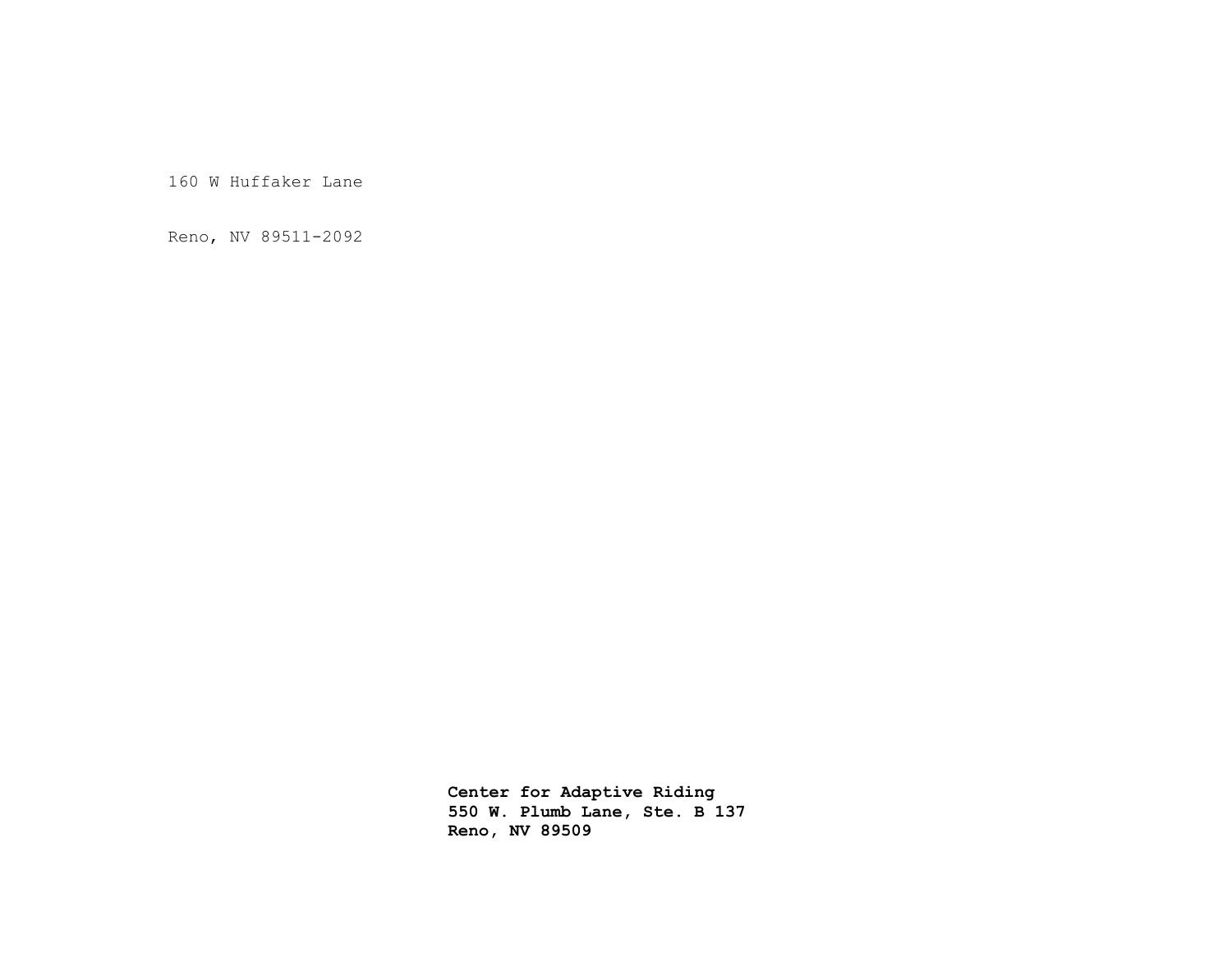|                                                                                                                                                                                                                                                                                                                                                                                                                                                                                                                                                                                                                                           | Forms 990 / 990-EZ Return Summary                                                                                                                                                                                                                                                                           |
|-------------------------------------------------------------------------------------------------------------------------------------------------------------------------------------------------------------------------------------------------------------------------------------------------------------------------------------------------------------------------------------------------------------------------------------------------------------------------------------------------------------------------------------------------------------------------------------------------------------------------------------------|-------------------------------------------------------------------------------------------------------------------------------------------------------------------------------------------------------------------------------------------------------------------------------------------------------------|
| For calendar year 2020, or tax year beginning                                                                                                                                                                                                                                                                                                                                                                                                                                                                                                                                                                                             | , and ending                                                                                                                                                                                                                                                                                                |
| CENTER FOR ADAPTIVE RIDING                                                                                                                                                                                                                                                                                                                                                                                                                                                                                                                                                                                                                | 26-2361245                                                                                                                                                                                                                                                                                                  |
| Net Asset / Fund Balance at Beginning of Year                                                                                                                                                                                                                                                                                                                                                                                                                                                                                                                                                                                             | 60,487                                                                                                                                                                                                                                                                                                      |
| <b>Revenue</b><br>Contributions<br>Program service revenue<br>Investment income<br>Capital gain / loss<br>Fundraising / Gaming:<br>Gross revenue<br>Direct expenses<br>Net income<br>Other income<br><b>Total revenue</b><br><b>Expenses</b><br>Program services<br>Management and general<br>Fundraising<br><b>Total expenses</b><br>Excess / (deficit)<br>Changes<br>Net Asset / Fund Balance at End of Year<br><b>Reconciliation of Revenue</b><br>Total revenue per financial statements<br>Less:<br>Unrealized gains<br>Donated services<br>Recoveries<br>Other<br>Plus:<br>Investment expenses<br>Other<br>Total revenue per return | 117,674<br>2,400<br>120,083<br>64,282<br>55,801<br><u>–5,464</u><br>110,824<br><b>Reconciliation of Expenses</b><br>Total expenses per financial statements<br>Less:<br>Donated services<br>Prior year adjustments<br>Losses<br>Other<br>Plus:<br>Investment expenses<br>Other<br>Total expenses per return |
| <b>Beginning</b><br>60,487<br>Assets<br>Liabilities<br>60,487<br>Net assets                                                                                                                                                                                                                                                                                                                                                                                                                                                                                                                                                               | <b>Balance Sheet</b><br><b>Ending</b><br><b>Differences</b><br>115,324<br>4,500<br>110,824<br><u>50,337</u>                                                                                                                                                                                                 |
| <b>Miscellaneous Information</b><br>Amended return<br>Return / extended due date<br>Failure to file penalty                                                                                                                                                                                                                                                                                                                                                                                                                                                                                                                               | 11/15/21                                                                                                                                                                                                                                                                                                    |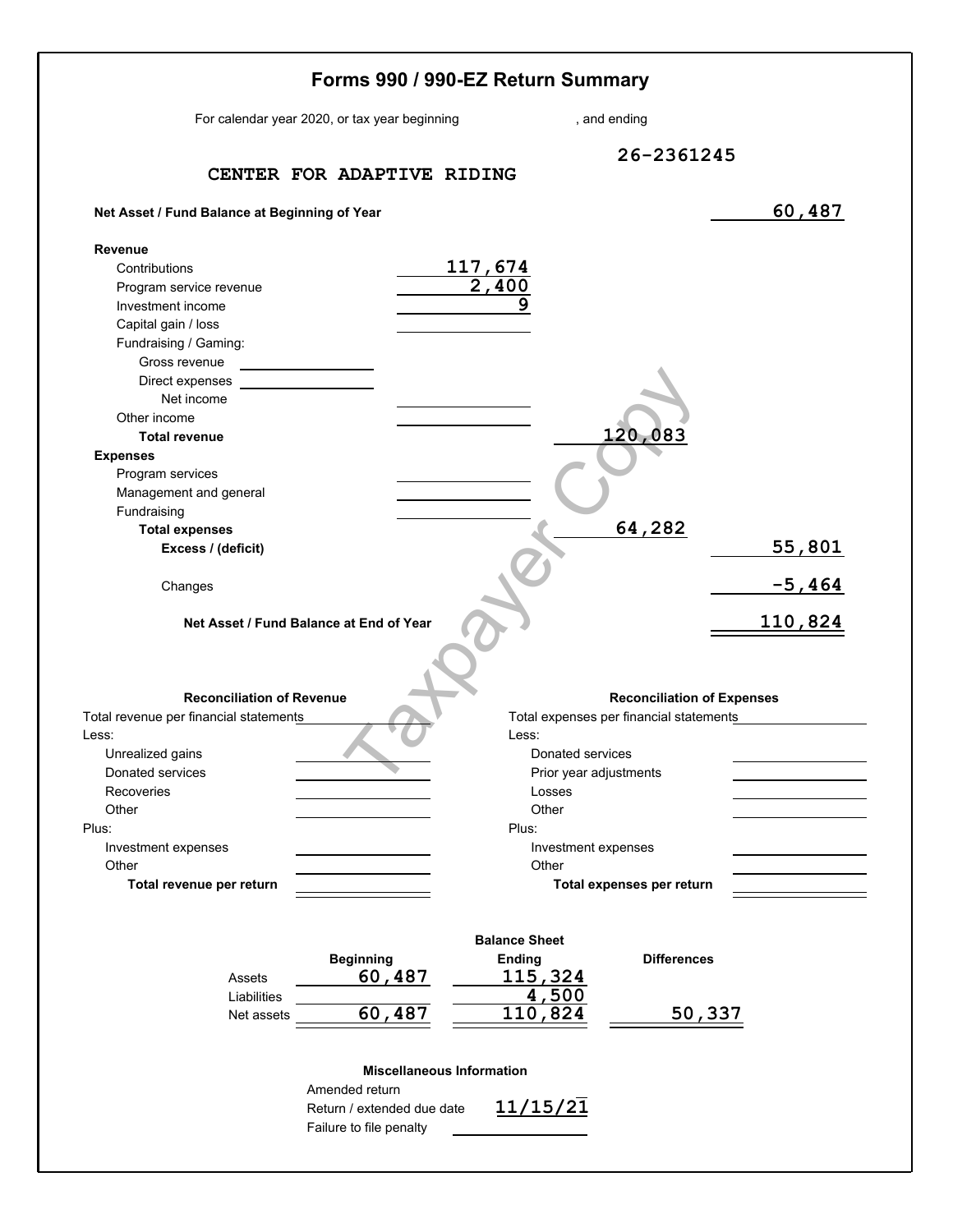| Form 8879-EO                                           |                                                                                                                                                                                                                                                                                     | <b>IRS e-file Signature Authorization</b><br>for an Exempt Organization                                    |                                | OMB No. 1545-0047                     |
|--------------------------------------------------------|-------------------------------------------------------------------------------------------------------------------------------------------------------------------------------------------------------------------------------------------------------------------------------------|------------------------------------------------------------------------------------------------------------|--------------------------------|---------------------------------------|
| Department of the Treasury<br>Internal Revenue Service |                                                                                                                                                                                                                                                                                     | Do not send to the IRS. Keep for your records.<br>Go to www.irs.gov/Form8879EO for the latest information. |                                | 2020                                  |
| Name of exempt organization or person subject to tax   |                                                                                                                                                                                                                                                                                     |                                                                                                            | Taxpayer identification number |                                       |
|                                                        | CENTER FOR ADAPTIVE RIDING                                                                                                                                                                                                                                                          |                                                                                                            | 26-2361245                     |                                       |
|                                                        | Name and title of officer or person subject to tax REANA FERENCIK<br><b>SECRETARY</b>                                                                                                                                                                                               |                                                                                                            |                                |                                       |
| Part I                                                 | Type of Return and Return Information (Whole Dollars Only)                                                                                                                                                                                                                          |                                                                                                            |                                |                                       |
|                                                        | Check the box for the return for which you are using this Form 8879-EO and enter the applicable amount, if any, from the return. If you                                                                                                                                             |                                                                                                            |                                |                                       |
|                                                        | check the box on line 1a, 2a, 3a, 4a, 5a, 6a, or 7a below, and the amount on that line for the return being filed with this form was                                                                                                                                                |                                                                                                            |                                |                                       |
|                                                        | blank, then leave line 1b, 2b, 3b, 4b, 5b, 6b, or 7b, whichever is applicable, blank (do not enter -0-). But, if you entered -0- on the                                                                                                                                             |                                                                                                            |                                |                                       |
|                                                        | return, then enter -0- on the applicable line below. Do not complete more than one line in Part I.                                                                                                                                                                                  |                                                                                                            |                                |                                       |
| 1a Form 990 check here                                 |                                                                                                                                                                                                                                                                                     | <b>b</b> Total revenue, if any (Form 990, Part VIII, column (A), line 12)                                  | 1b                             |                                       |
| 2a Form 990-EZ check here $\blacktriangleright$        | $\mathbf{X}$                                                                                                                                                                                                                                                                        | <b>_b  Total revenue,</b> if any (Form 990-EZ, line 9) <sub>.</sub> .............................          | 2b                             | 120,083                               |
| 3a Form 1120-POL check here ▶                          | <b>b</b> Total tax (Form 1120-POL, line 22)                                                                                                                                                                                                                                         |                                                                                                            | 3b                             |                                       |
| 4a Form 990-PF check here<br>5a Form 8868 check here > | b Tax based on investment income (Form 990-PF, Part VI, line 5)<br><b>b</b> Balance due (Form 8868, line 3c)                                                                                                                                                                        |                                                                                                            | 4b<br>5b                       |                                       |
| 6a Form 990-T check here                               |                                                                                                                                                                                                                                                                                     |                                                                                                            | 6b                             |                                       |
| 7a Form 4720 check here ▶                              | <b>b</b> Total tax (Form 4720, Part III, line 1)                                                                                                                                                                                                                                    |                                                                                                            | 7b                             |                                       |
| Part II                                                | Declaration and Signature Authorization of Officer or Person Subject to Tax                                                                                                                                                                                                         |                                                                                                            |                                |                                       |
|                                                        | Under penalties of perjury, I declare that $X$ I am an officer of the above organization of $\Box$ I am a person subject to tax with respect to                                                                                                                                     |                                                                                                            |                                |                                       |
| (name of organization)                                 |                                                                                                                                                                                                                                                                                     | , $(EIN)$                                                                                                  |                                | and that I have examined a copy       |
|                                                        | of the 2020 electronic return and accompanying schedules and statements, and, to the best of my knowledge and belief, they are                                                                                                                                                      |                                                                                                            |                                |                                       |
|                                                        | true, correct, and complete. I further declare that the amount in Part I above is the amount shown on the copy of the electronic return.                                                                                                                                            |                                                                                                            |                                |                                       |
|                                                        | I consent to allow my intermediate service provider, transmitter, or electronic return originator (ERO) to send the return to the IRS and<br>to receive from the IRS (a) an acknowledgement of receipt or reason for rejection of the transmission, (b) the reason for any delay in |                                                                                                            |                                |                                       |
|                                                        | processing the return or refund, and (c) the date of any refund. If applicable, I authorize the U.S. Treasury and its designated Financial                                                                                                                                          |                                                                                                            |                                |                                       |
|                                                        | Agent to initiate an electronic funds withdrawal (direct debit) entry to the financial institution account indicated in the tax preparation                                                                                                                                         |                                                                                                            |                                |                                       |
|                                                        | software for payment of the federal taxes owed on this return, and the financial institution to debit the entry to this account. To revoke                                                                                                                                          |                                                                                                            |                                |                                       |
|                                                        | a payment, I must contact the U.S. Treasury Financial Agent at 1-888-353-4537 no later than 2 business days prior to the payment                                                                                                                                                    |                                                                                                            |                                |                                       |
|                                                        | (settlement) date. I also authorize the financial institutions involved in the processing of the electronic payment of taxes to receive                                                                                                                                             |                                                                                                            |                                |                                       |
|                                                        | confidential information necessary to answer inquiries and resolve issues related to the payment. I have selected a personal<br>identification number (PIN) as my signature for the electronic return and, if applicable, the consent to electronic funds withdrawal.               |                                                                                                            |                                |                                       |
|                                                        |                                                                                                                                                                                                                                                                                     |                                                                                                            |                                |                                       |
| PIN: check one box only                                |                                                                                                                                                                                                                                                                                     |                                                                                                            |                                |                                       |
| X<br><b>THIS</b><br>I authorize                        | <b>TAX RETURN</b>                                                                                                                                                                                                                                                                   | to enter my PIN                                                                                            | 61245                          | as my signature                       |
|                                                        | ERO firm name                                                                                                                                                                                                                                                                       |                                                                                                            | Enter five numbers, but        |                                       |
|                                                        |                                                                                                                                                                                                                                                                                     |                                                                                                            | do not enter all zeros         |                                       |
|                                                        | on the tax year 2020 electronically filed return. If I have indicated within this return that a copy of the return is being filed with a                                                                                                                                            |                                                                                                            |                                |                                       |
|                                                        | state agency(ies) regulating charities as part of the IRS Fed/State program, I also authorize the aforementioned ERO to enter my                                                                                                                                                    |                                                                                                            |                                |                                       |
|                                                        | PIN on the return's disclosure consent screen.                                                                                                                                                                                                                                      |                                                                                                            |                                |                                       |
|                                                        | As an officer or person subject to tax with respect to the organization, I will enter my PIN as my signature on the tax year 2020                                                                                                                                                   |                                                                                                            |                                |                                       |
|                                                        | electronically filed return. If I have indicated within this return that a copy of the return is being filed with a state agency(ies)                                                                                                                                               |                                                                                                            |                                |                                       |
|                                                        | regulating charities as part of the IRS Fed/State program, I will enter my PIN on the return's disclosure consent screen.                                                                                                                                                           |                                                                                                            |                                |                                       |
| Signature of officer or person subject to tax          |                                                                                                                                                                                                                                                                                     |                                                                                                            | Date $\rightarrow 11/15/21$    |                                       |
| Part II                                                | <b>Certification and Authentication</b>                                                                                                                                                                                                                                             |                                                                                                            |                                |                                       |
|                                                        | <b>ERO's EFIN/PIN.</b> Enter your six-digit electronic filing identification                                                                                                                                                                                                        |                                                                                                            |                                |                                       |
|                                                        | number (EFIN) followed by your five-digit self-selected PIN.                                                                                                                                                                                                                        |                                                                                                            |                                | 88304792494<br>Do not enter all zeros |
|                                                        |                                                                                                                                                                                                                                                                                     |                                                                                                            |                                |                                       |
|                                                        | I certify that the above numeric entry is my PIN, which is my signature on the 2020 electronically filed return indicated above. I confirm                                                                                                                                          |                                                                                                            |                                |                                       |
|                                                        | that I am submitting this return in accordance with the requirements of Pub. 4163, Modernized e-File (MeF) Information for Authorized                                                                                                                                               |                                                                                                            |                                |                                       |
| IRS e-file Providers for Business Returns.             |                                                                                                                                                                                                                                                                                     |                                                                                                            |                                |                                       |
| ERO's signature                                        |                                                                                                                                                                                                                                                                                     | Date $\rightarrow$                                                                                         | 11/15/21                       |                                       |
|                                                        |                                                                                                                                                                                                                                                                                     |                                                                                                            |                                |                                       |
|                                                        |                                                                                                                                                                                                                                                                                     | <b>ERO Must Retain This Form - See Instructions</b>                                                        |                                |                                       |
|                                                        | Do Not Submit This Form to the IRS Unless Requested To Do So                                                                                                                                                                                                                        |                                                                                                            |                                |                                       |
|                                                        | For Paperwork Reduction Act Notice, see back of form.                                                                                                                                                                                                                               |                                                                                                            |                                | Form 8879-EO (2020)                   |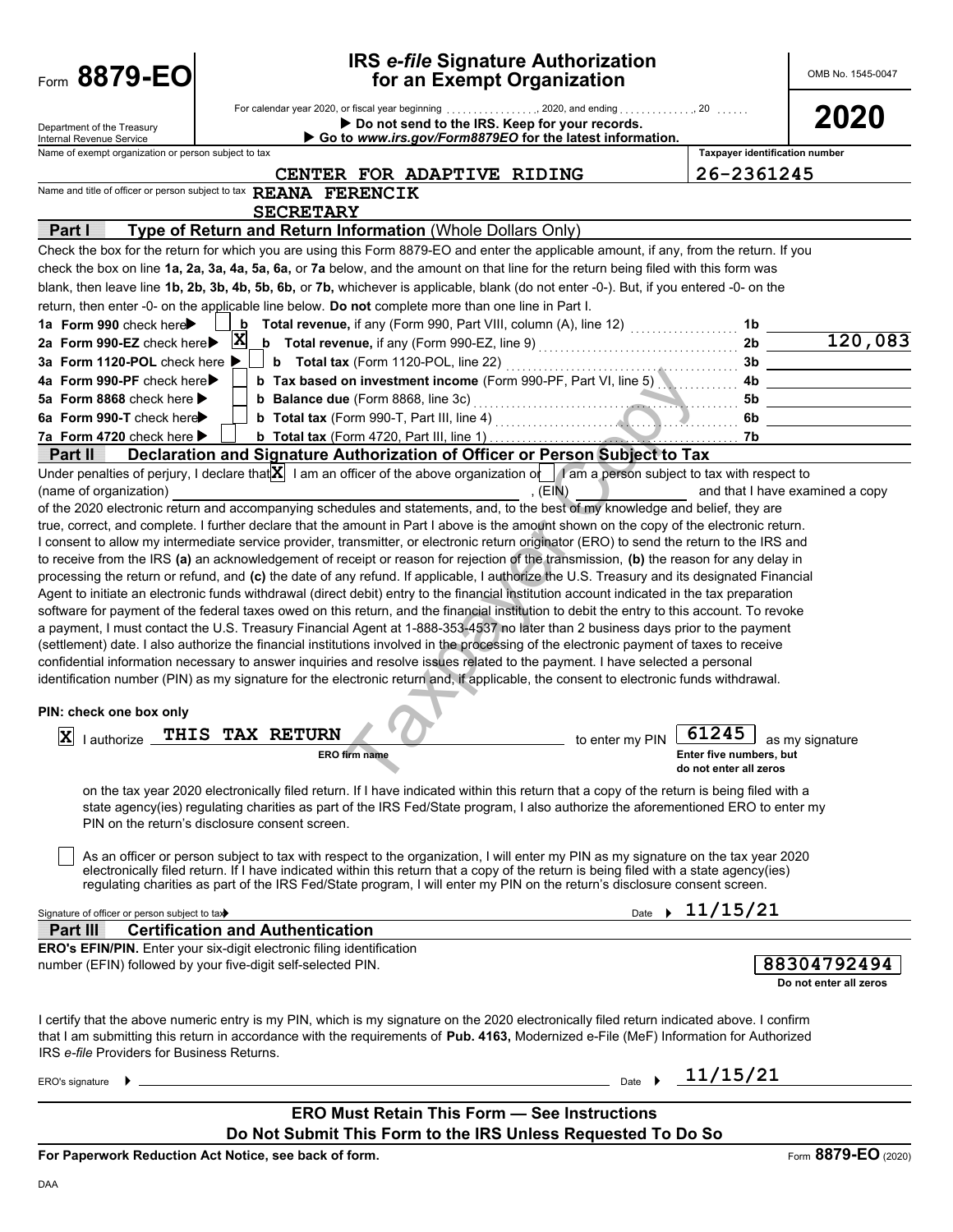| 990       |  |
|-----------|--|
| J<br>Form |  |

# **Return of Organization Exempt From Income Tax**<br>
Under section 501(c), 527, or 4947(a)(1) of the Internal Revenue Code (except private foundations) **Short Form**

**Under section 501(c), 527, or 4947(a)(1) of the Internal Revenue Code (except private foundations)**

 **Do not enter social security numbers on this form, as it may be made public.**

**Inspection Open to Public**

OMB No. 1545-0047

| Department of the Treasury<br>Go to www.irs.gov/Form990EZ for instructions and the latest information.<br>Internal Revenue Service                             |                                | <b>Inspection</b>                |  |  |  |  |  |  |  |  |
|----------------------------------------------------------------------------------------------------------------------------------------------------------------|--------------------------------|----------------------------------|--|--|--|--|--|--|--|--|
| For the 2020 calendar year, or tax year beginning<br>, and ending                                                                                              |                                |                                  |  |  |  |  |  |  |  |  |
| в<br>Check if applicable:<br>C Name of organization                                                                                                            |                                | D Employer identification number |  |  |  |  |  |  |  |  |
| Address change                                                                                                                                                 |                                |                                  |  |  |  |  |  |  |  |  |
| CENTER FOR ADAPTIVE RIDING<br>Name change                                                                                                                      |                                | 26-2361245                       |  |  |  |  |  |  |  |  |
| Number and street (or P.O. box, if mail is not delivered to street address)<br>Initial return<br>Room/suite                                                    | E Telephone number             |                                  |  |  |  |  |  |  |  |  |
| 550 W. PLUMB LANE, STE. B 137<br>Final return/terminated                                                                                                       |                                | 775-527-1297                     |  |  |  |  |  |  |  |  |
| City or town, state or province, country, and ZIP or foreign postal code<br>Amended return                                                                     | <b>F</b> Group Exemption       |                                  |  |  |  |  |  |  |  |  |
| Application pending<br><b>RENO</b><br>NV 89509                                                                                                                 | Number $\blacktriangleright$   |                                  |  |  |  |  |  |  |  |  |
| Accounting Method: $ \mathbf{X} $ Cash<br>Accrual Other (specify) $\blacktriangleright$<br>н.<br>G                                                             | Check $\blacktriangleright$    | if the organization is not       |  |  |  |  |  |  |  |  |
| WWW.ADAPTIVERIDING.ORG/<br><b>Website:</b>                                                                                                                     | required to attach Schedule B  |                                  |  |  |  |  |  |  |  |  |
| Tax-exempt status (check only one) $- X $ 501(c)(3)<br>527<br>501(c)<br>$\sqrt{4}$ (insert no.)<br>4947(a)(1) or                                               | (Form 990, 990-EZ, or 990-PF). |                                  |  |  |  |  |  |  |  |  |
| $\mathbf{X}$ Corporation<br>Trust<br>Association<br>Form of organization:<br>Other<br>Κ                                                                        |                                |                                  |  |  |  |  |  |  |  |  |
| Add lines 5b, 6c, and 7b to line 9 to determine gross receipts. If gross receipts are \$200,000 or more, or if total assets                                    |                                |                                  |  |  |  |  |  |  |  |  |
|                                                                                                                                                                |                                | 120,083                          |  |  |  |  |  |  |  |  |
| Revenue, Expenses, and Changes in Net Assets or Fund Balances (see the instructions for Part I)<br>Part I                                                      |                                |                                  |  |  |  |  |  |  |  |  |
| Check if the organization used Schedule O to respond to any question in this Part I                                                                            |                                | X                                |  |  |  |  |  |  |  |  |
| Contributions, gifts, grants, and similar amounts received<br>1                                                                                                | 1                              | 117,674                          |  |  |  |  |  |  |  |  |
| Program service revenue including government fees and contracts<br>2                                                                                           | $\mathbf{2}$                   | 2,400                            |  |  |  |  |  |  |  |  |
| Membership dues and assessments<br>3                                                                                                                           | 3                              |                                  |  |  |  |  |  |  |  |  |
| 4                                                                                                                                                              | 4                              | 9                                |  |  |  |  |  |  |  |  |
| Gross amount from sale of assets other than inventory<br>5a<br>5a                                                                                              |                                |                                  |  |  |  |  |  |  |  |  |
| 5 <sub>b</sub><br>Less: cost or other basis and sales expenses<br>b<br>Gain or (loss) from sale of assets other than inventory (subtract line 5b from line 5a) |                                |                                  |  |  |  |  |  |  |  |  |
| c<br>6                                                                                                                                                         | 5c                             |                                  |  |  |  |  |  |  |  |  |
| Gaming and fundraising events:<br>Gross income from gaming (attach Schedule G if greater than<br>а                                                             |                                |                                  |  |  |  |  |  |  |  |  |
| $$15,000$ )<br>6a                                                                                                                                              |                                |                                  |  |  |  |  |  |  |  |  |
| Gross income from fundraising events (not including<br>of contributions<br>b                                                                                   |                                |                                  |  |  |  |  |  |  |  |  |
| Revenue<br>from fundraising events reported on line 1) (attach Schedule G if the                                                                               |                                |                                  |  |  |  |  |  |  |  |  |
| sum of such gross income and contributions exceeds \$15,000)<br>6b                                                                                             |                                |                                  |  |  |  |  |  |  |  |  |
| Less: direct expenses from gaming and fundraising events<br>6c<br>с                                                                                            |                                |                                  |  |  |  |  |  |  |  |  |
| Net income or (loss) from gaming and fundraising events (add lines 6a and 6b and subtract<br>d                                                                 |                                |                                  |  |  |  |  |  |  |  |  |
|                                                                                                                                                                | 6d                             |                                  |  |  |  |  |  |  |  |  |
| Gross sales of inventory, less returns and allowances<br>7a<br>7a                                                                                              |                                |                                  |  |  |  |  |  |  |  |  |
| 7b<br>Less: cost of goods sold<br>b                                                                                                                            |                                |                                  |  |  |  |  |  |  |  |  |
| Gross profit or (loss) from sales of inventory (subtract line 7b from line 7a)<br>c                                                                            | 7c                             |                                  |  |  |  |  |  |  |  |  |
| Other revenue (describe in Schedule O)<br>8                                                                                                                    | 8                              |                                  |  |  |  |  |  |  |  |  |
| 9                                                                                                                                                              | ▶<br>9                         | 120,083                          |  |  |  |  |  |  |  |  |
| Grants and similar amounts paid (list in Schedule O) manufactured contracts and similar amounts and<br>10                                                      | 10                             |                                  |  |  |  |  |  |  |  |  |
| Benefits paid to or for members<br>11                                                                                                                          | 11                             |                                  |  |  |  |  |  |  |  |  |
| 12                                                                                                                                                             | 12                             |                                  |  |  |  |  |  |  |  |  |
| Expenses<br>Professional fees and other payments to independent contractors<br>[[[[CODID]][[CODID]]<br>13                                                      | 13                             | 19,000                           |  |  |  |  |  |  |  |  |
| 14                                                                                                                                                             | 14                             |                                  |  |  |  |  |  |  |  |  |
| 15                                                                                                                                                             | 15                             |                                  |  |  |  |  |  |  |  |  |
| 16                                                                                                                                                             | 16                             | 45,282<br>64,282                 |  |  |  |  |  |  |  |  |
| 17<br>Excess or (deficit) for the year (subtract line 17 from line 9)<br>18                                                                                    | 17<br>18                       | 55,801                           |  |  |  |  |  |  |  |  |
| Net assets or fund balances at beginning of year (from line 27, column (A)) (must agree with<br>19                                                             |                                |                                  |  |  |  |  |  |  |  |  |
| Assets<br>end-of-year figure reported on prior year's return)                                                                                                  | 19                             | 60,487                           |  |  |  |  |  |  |  |  |
| 20                                                                                                                                                             | 20                             | $-5,464$                         |  |  |  |  |  |  |  |  |
| $\frac{1}{2}$<br>21                                                                                                                                            | 21                             | 110,824                          |  |  |  |  |  |  |  |  |
| For Paperwork Reduction Act Notice, see the separate instructions.                                                                                             |                                | Form 990-EZ (2020)               |  |  |  |  |  |  |  |  |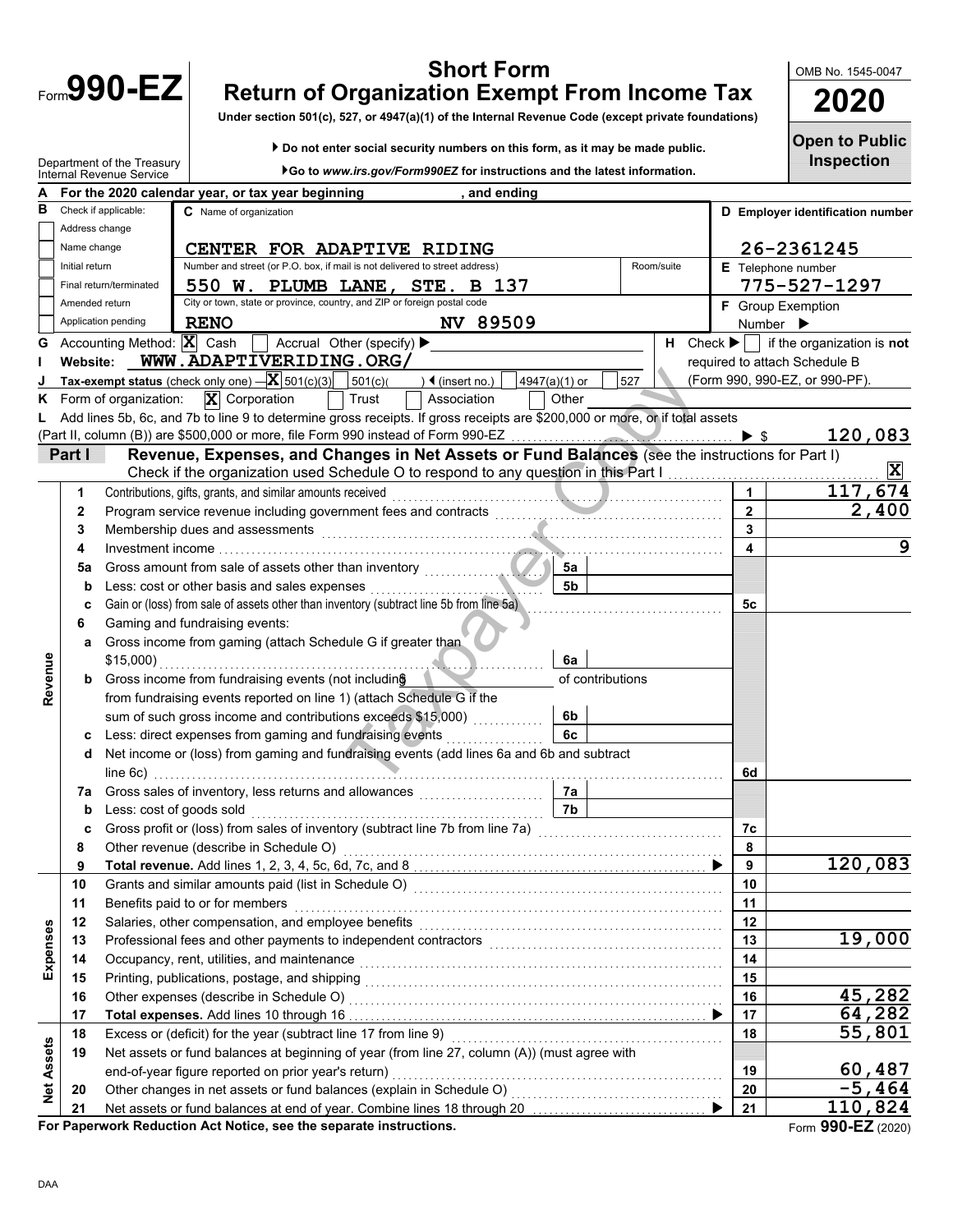|    | Form 990-EZ (2020)<br>CENTER FOR ADAPTIVE RIDING                                                                                                                                                                                       |                                       |                                                                   | 26-2361245            |                 |                                                                                                                  | Page 2         |
|----|----------------------------------------------------------------------------------------------------------------------------------------------------------------------------------------------------------------------------------------|---------------------------------------|-------------------------------------------------------------------|-----------------------|-----------------|------------------------------------------------------------------------------------------------------------------|----------------|
|    | Part II<br><b>Balance Sheets</b> (see the instructions for Part II)                                                                                                                                                                    |                                       |                                                                   |                       |                 |                                                                                                                  |                |
|    | Check if the organization used Schedule O to respond to any question in this Part II                                                                                                                                                   |                                       |                                                                   |                       |                 |                                                                                                                  | $ \mathbf{x} $ |
|    |                                                                                                                                                                                                                                        |                                       |                                                                   | (A) Beginning of year |                 | (B) End of year                                                                                                  |                |
|    |                                                                                                                                                                                                                                        |                                       |                                                                   | 22,445                | 22              |                                                                                                                  | 82,245         |
|    | 23 Land and buildings                                                                                                                                                                                                                  |                                       |                                                                   | $\mathbf{0}$          | 23              |                                                                                                                  |                |
|    |                                                                                                                                                                                                                                        |                                       |                                                                   | 38,042                | 24              |                                                                                                                  | 33,079         |
|    | 25 Total assets                                                                                                                                                                                                                        |                                       |                                                                   | 60,487                | 25              |                                                                                                                  | 115,324        |
|    |                                                                                                                                                                                                                                        |                                       |                                                                   | $\mathbf 0$           | 26              |                                                                                                                  | 4,500          |
|    | 27 Net assets or fund balances (line 27 of column (B) must agree with line 21)<br>Statement of Program Service Accomplishments (see the instructions for Part III)                                                                     |                                       |                                                                   | 60,487                | 27              |                                                                                                                  | 110,824        |
|    | Part III                                                                                                                                                                                                                               |                                       |                                                                   |                       |                 |                                                                                                                  |                |
|    | Check if the organization used Schedule O to respond to any question in this Part III<br>What is the organization's primary exempt purpose?                                                                                            |                                       |                                                                   |                       |                 | <b>Expenses</b><br>(Required for section                                                                         |                |
|    | THERAPY THROUGH HORSE RIDING                                                                                                                                                                                                           |                                       |                                                                   |                       |                 | $501(c)(3)$ and $501(c)(4)$                                                                                      |                |
|    | Describe the organization's program service accomplishments for each of its three largest program services,                                                                                                                            |                                       |                                                                   |                       |                 | organizations; optional for                                                                                      |                |
|    | as measured by expenses. In a clear and concise manner, describe the services provided, the number of                                                                                                                                  |                                       |                                                                   |                       |                 | others.)                                                                                                         |                |
|    | persons benefited, and other relevant information for each program title.                                                                                                                                                              |                                       |                                                                   |                       |                 |                                                                                                                  |                |
| 28 | OUR PROGRAMS ARE DESIGNED TO BENEFIT INDIVIDUALS WITH A WIDE RANGE OF                                                                                                                                                                  |                                       |                                                                   |                       |                 |                                                                                                                  |                |
|    | ABILITIES. OUR MOST SOUGHT AFTER PROGRAM IS OUR THERAPEUTIC HORSEBACK                                                                                                                                                                  |                                       |                                                                   |                       |                 |                                                                                                                  |                |
|    | RIDING                                                                                                                                                                                                                                 |                                       |                                                                   |                       |                 |                                                                                                                  |                |
|    | ) If this amount includes foreign grants, check here measured<br>(Grants\$                                                                                                                                                             |                                       |                                                                   |                       | 28a             |                                                                                                                  | 64,619         |
| 29 |                                                                                                                                                                                                                                        |                                       |                                                                   |                       |                 |                                                                                                                  |                |
|    | <u> 1999 - Jan James James James James James James James James James James James James James James James James J</u>                                                                                                                   |                                       |                                                                   |                       |                 |                                                                                                                  |                |
|    |                                                                                                                                                                                                                                        |                                       |                                                                   |                       |                 |                                                                                                                  |                |
|    | ) If this amount includes foreign grants, check here manufactured.<br>(Grants\$                                                                                                                                                        |                                       |                                                                   |                       | 29a             |                                                                                                                  |                |
| 30 |                                                                                                                                                                                                                                        |                                       |                                                                   |                       |                 |                                                                                                                  |                |
|    |                                                                                                                                                                                                                                        |                                       |                                                                   |                       |                 |                                                                                                                  |                |
|    |                                                                                                                                                                                                                                        |                                       |                                                                   |                       |                 |                                                                                                                  |                |
|    |                                                                                                                                                                                                                                        |                                       |                                                                   |                       |                 |                                                                                                                  |                |
|    | ) If this amount includes foreign grants, check here<br>(Grants\$                                                                                                                                                                      |                                       |                                                                   |                       | 30a             |                                                                                                                  |                |
|    | 31 Other program services (describe in Schedule O)                                                                                                                                                                                     |                                       |                                                                   |                       |                 |                                                                                                                  |                |
|    | ) If this amount includes foreign grants, check here<br>(Grants\$                                                                                                                                                                      |                                       |                                                                   |                       | 31a             |                                                                                                                  |                |
|    | 32 Total program service expenses (add lines 28a through 31a)                                                                                                                                                                          |                                       |                                                                   |                       | 32 <sub>2</sub> |                                                                                                                  | 64,619         |
|    | List of Officers, Directors, Trustees, and Key Employees (list each one even if not compensated — see the instructions for Part  V <br>Part IV<br>Check if the organization used Schedule O to respond to any question in this Part IV |                                       |                                                                   |                       |                 |                                                                                                                  |                |
|    |                                                                                                                                                                                                                                        | (b) Average                           | (c) Reportable                                                    | (d) Health benefits,  |                 |                                                                                                                  |                |
|    | (a) Name and title                                                                                                                                                                                                                     | hours per week<br>devoted to position | compensation<br>(Forms W-2/1099-MISC)<br>(if not paid, enter -0-) | deferred compensation |                 | contributions to employee (e) Estimated amount of<br>benefit plans, and other compensation<br>other compensation |                |
|    | <b>JENNIFER NICHOLS</b>                                                                                                                                                                                                                |                                       |                                                                   |                       |                 |                                                                                                                  |                |
|    | <b>PRESIDENT</b>                                                                                                                                                                                                                       | 20.00                                 |                                                                   | ◠                     | ◠               |                                                                                                                  |                |
|    | <b>REANA FERENCIK</b>                                                                                                                                                                                                                  |                                       |                                                                   |                       |                 |                                                                                                                  |                |
|    | <b>SECRETARY</b>                                                                                                                                                                                                                       | 5.00                                  |                                                                   | 0                     | 0               |                                                                                                                  |                |
|    |                                                                                                                                                                                                                                        |                                       |                                                                   |                       |                 |                                                                                                                  |                |
|    |                                                                                                                                                                                                                                        |                                       |                                                                   |                       |                 |                                                                                                                  |                |
|    |                                                                                                                                                                                                                                        |                                       |                                                                   |                       |                 |                                                                                                                  |                |
|    |                                                                                                                                                                                                                                        |                                       |                                                                   |                       |                 |                                                                                                                  |                |
|    |                                                                                                                                                                                                                                        |                                       |                                                                   |                       |                 |                                                                                                                  |                |
|    |                                                                                                                                                                                                                                        |                                       |                                                                   |                       |                 |                                                                                                                  |                |
|    |                                                                                                                                                                                                                                        |                                       |                                                                   |                       |                 |                                                                                                                  |                |
|    |                                                                                                                                                                                                                                        |                                       |                                                                   |                       |                 |                                                                                                                  |                |
|    |                                                                                                                                                                                                                                        |                                       |                                                                   |                       |                 |                                                                                                                  |                |
|    |                                                                                                                                                                                                                                        |                                       |                                                                   |                       |                 |                                                                                                                  |                |
|    |                                                                                                                                                                                                                                        |                                       |                                                                   |                       |                 |                                                                                                                  |                |
|    |                                                                                                                                                                                                                                        |                                       |                                                                   |                       |                 |                                                                                                                  |                |
|    |                                                                                                                                                                                                                                        |                                       |                                                                   |                       |                 |                                                                                                                  |                |
|    |                                                                                                                                                                                                                                        |                                       |                                                                   |                       |                 |                                                                                                                  |                |
|    |                                                                                                                                                                                                                                        |                                       |                                                                   |                       |                 |                                                                                                                  |                |
|    |                                                                                                                                                                                                                                        |                                       |                                                                   |                       |                 |                                                                                                                  |                |
|    |                                                                                                                                                                                                                                        |                                       |                                                                   |                       |                 |                                                                                                                  |                |
|    |                                                                                                                                                                                                                                        |                                       |                                                                   |                       |                 |                                                                                                                  |                |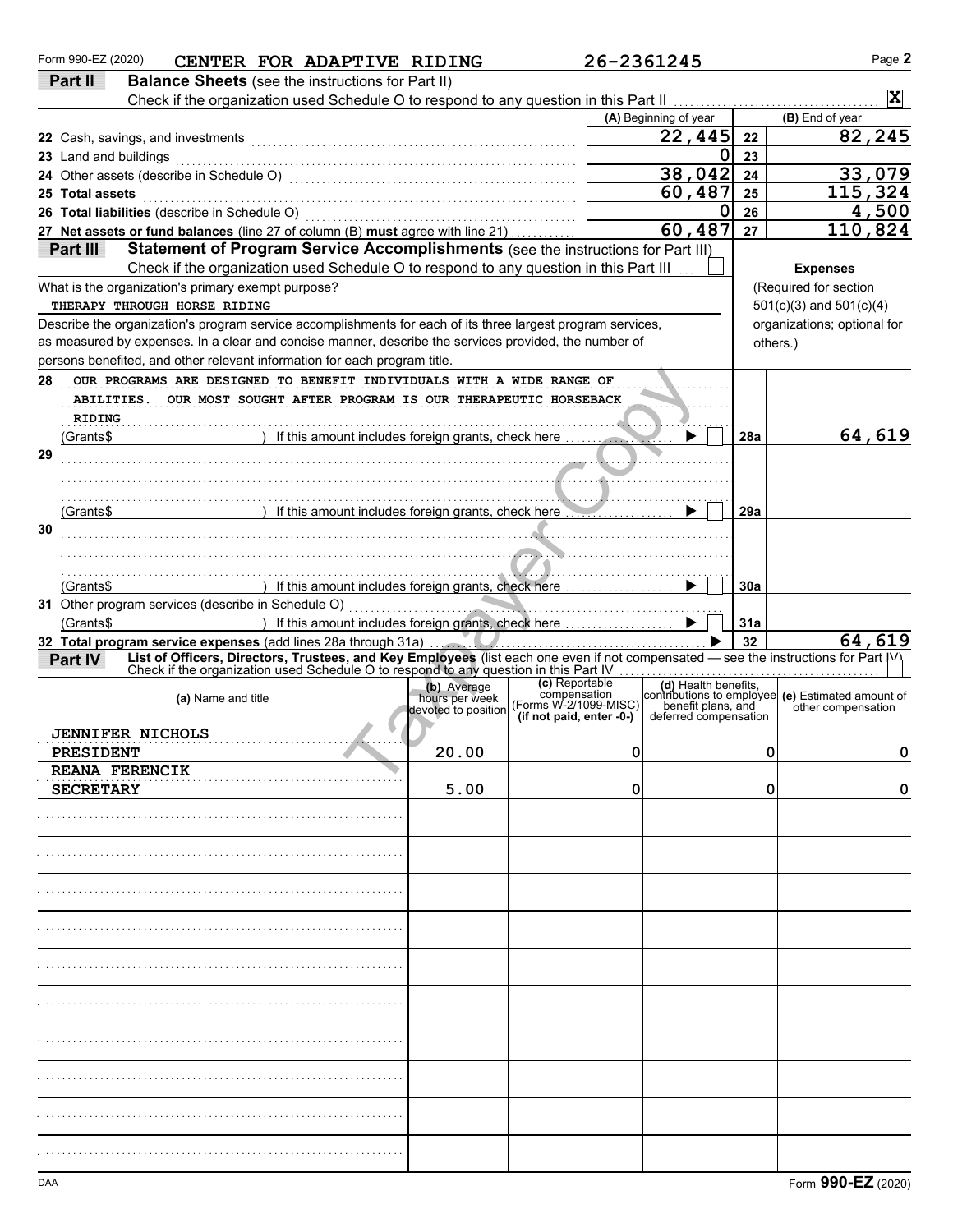| Did the organization engage in any significant activity not previously reported to the IRS? If "Yes," provide a<br>detailed description of each activity in Schedule O<br>33<br>X.<br>Were any significant changes made to the organizing or governing documents? If "Yes," attach a conformed<br>copy of the amended documents if they reflect a change to the organization's name. Otherwise, explain the<br>change on Schedule O. See instructions<br>34<br>X<br>Did the organization have unrelated business gross income of \$1,000 or more during the year from business<br>activities (such as those reported on lines 2, 6a, and 7a, among others)?<br>35a<br>X.<br>If "Yes" to line 35a, has the organization filed a Form 990-T for the year? If "No," provide an explanation in Schedule O<br>35b<br>b<br>Was the organization a section $501(c)(4)$ , $501(c)(5)$ , or $501(c)(6)$ organization subject to section $6033(e)$ notice,<br>c<br>reporting, and proxy tax requirements during the year? If "Yes," complete Schedule C, Part III<br>35c<br>X.<br>Did the organization undergo a liquidation, dissolution, termination, or significant disposition of net assets<br>during the year? If "Yes," complete applicable parts of Schedule N<br>36<br>X<br> 37a <br>▶<br>X<br>Did the organization file Form 1120-POL for this year?<br>37b<br>b<br>Did the organization borrow from, or make any loans to, any officer, director, trustee, or key employee; or were<br>X<br>any such loans made in a prior year and still outstanding at the end of the tax year covered by this return?<br>38a<br>If "Yes," complete Schedule L, Part II, and enter the total amount involved<br>38 <sub>b</sub><br>b<br>Section 501(c)(7) organizations. Enter:<br>Initiation fees and capital contributions included on line 9<br>39a<br>a<br>39 <sub>b</sub><br>Gross receipts, included on line 9, for public use of club facilities<br>b<br>Section 501(c)(3) organizations. Enter amount of tax imposed on the organization during the year under:<br>section 4911 $\blacktriangleright$<br>_; section 4912 ▶ ____________________; section 4955 ▶<br>Section 501(c)(3), 501(c)(4), and 501(c)(29) organizations. Did the organization engage in any section 4958<br>b<br>excess benefit transaction during the year, or did it engage in an excess benefit transaction in a prior year<br>that has not been reported on any of its prior Forms 990 or 990-EZ? If "Yes," complete Schedule L, Part I<br>X<br>40b<br>Section 501(c)(3), 501(c)(4), and 501(c)(29) organizations. Enter amount of tax imposed<br>c<br>on organization managers or disqualified persons during the year under sections 4912,<br>4955, and 4958<br>Section 501(c)(3), 501(c)(4), and 501(c)(29) organizations. Enter amount of tax on line<br>d<br>40c reimbursed by the organization<br>All organizations. At any time during the tax year, was the organization a party to a prohibited tax shelter<br>е<br>X<br>transaction? If "Yes," complete Form 8886-T<br>40e<br>List the states with which a copy of this return is filed $\triangleright$ <b>NONE</b><br>1605 MARIETTA WAY<br>89431<br>$ZIP + 4$<br>$Localed$ at $\triangleright$ SPARKS<br>NV<br>At any time during the calendar year, did the organization have an interest in or a signature or other authority over<br><b>Yes</b><br>No<br>a financial account in a foreign country (such as a bank account, securities account, or other financial account)?<br>X<br>42b<br>If "Yes," enter the name of the foreign country ▶<br>See the instructions for exceptions and filing requirements for FinCEN Form 114, Report of Foreign Bank and<br>Financial Accounts (FBAR).<br>X<br>At any time during the calendar year, did the organization maintain an office outside the United States?<br>42c<br>c<br>If "Yes," enter the name of the foreign country ▶<br>and enter the amount of tax-exempt interest received or accrued during the tax year [1111111111111111111111111<br>43<br><b>Yes</b><br>No<br>Did the organization maintain any donor advised funds during the year? If "Yes," Form 990 must be<br>X<br>completed instead of Form 990-EZ<br>44a<br>Did the organization operate one or more hospital facilities during the year? If "Yes," Form 990 must be<br>b<br>X<br>44b<br>$\mathbf x$<br>44с<br>c<br>If "Yes" to line 44c, has the organization filed a Form 720 to report these payments? If "No," provide an<br>d<br>44d<br>X<br>Did the organization have a controlled entity within the meaning of section 512(b)(13)?<br>45a | 33<br>34<br>35а<br>36<br>37a Enter amount of political expenditures, direct or indirect, as described in the instructions<br>38a<br>39<br>40a<br>41<br>42a<br>43<br>44a<br>45a<br>Did the organization receive any payment from or engage in any transaction with a controlled entity within the<br>b<br>meaning of section 512(b)(13)? If "Yes," Form 990 and Schedule R may need to be completed instead of | instructions for Part V.) Check if the organization used Schedule O to respond to any question in this Part V.                                                                                                                 |     |     |    |
|----------------------------------------------------------------------------------------------------------------------------------------------------------------------------------------------------------------------------------------------------------------------------------------------------------------------------------------------------------------------------------------------------------------------------------------------------------------------------------------------------------------------------------------------------------------------------------------------------------------------------------------------------------------------------------------------------------------------------------------------------------------------------------------------------------------------------------------------------------------------------------------------------------------------------------------------------------------------------------------------------------------------------------------------------------------------------------------------------------------------------------------------------------------------------------------------------------------------------------------------------------------------------------------------------------------------------------------------------------------------------------------------------------------------------------------------------------------------------------------------------------------------------------------------------------------------------------------------------------------------------------------------------------------------------------------------------------------------------------------------------------------------------------------------------------------------------------------------------------------------------------------------------------------------------------------------------------------------------------------------------------------------------------------------------------------------------------------------------------------------------------------------------------------------------------------------------------------------------------------------------------------------------------------------------------------------------------------------------------------------------------------------------------------------------------------------------------------------------------------------------------------------------------------------------------------------------------------------------------------------------------------------------------------------------------------------------------------------------------------------------------------------------------------------------------------------------------------------------------------------------------------------------------------------------------------------------------------------------------------------------------------------------------------------------------------------------------------------------------------------------------------------------------------------------------------------------------------------------------------------------------------------------------------------------------------------------------------------------------------------------------------------------------------------------------------------------------------------------------------------------------------------------------------------------------------------------------------------------------------------------------------------------------------------------------------------------------------------------------------------------------------------------------------------------------------------------------------------------------------------------------------------------------------------------------------------------------------------------------------------------------------------------------------------------------------------------------------------------------------------------------------------------------------------------------------------------------------------------------------------------------------------------------------------------------------------------------------------------------------------------------------------------------------------------------------------------------------------------------------------------------------------------------------------------------------------------------------------------------|---------------------------------------------------------------------------------------------------------------------------------------------------------------------------------------------------------------------------------------------------------------------------------------------------------------------------------------------------------------------------------------------------------------|--------------------------------------------------------------------------------------------------------------------------------------------------------------------------------------------------------------------------------|-----|-----|----|
|                                                                                                                                                                                                                                                                                                                                                                                                                                                                                                                                                                                                                                                                                                                                                                                                                                                                                                                                                                                                                                                                                                                                                                                                                                                                                                                                                                                                                                                                                                                                                                                                                                                                                                                                                                                                                                                                                                                                                                                                                                                                                                                                                                                                                                                                                                                                                                                                                                                                                                                                                                                                                                                                                                                                                                                                                                                                                                                                                                                                                                                                                                                                                                                                                                                                                                                                                                                                                                                                                                                                                                                                                                                                                                                                                                                                                                                                                                                                                                                                                                                                                                                                                                                                                                                                                                                                                                                                                                                                                                                                                                                                          |                                                                                                                                                                                                                                                                                                                                                                                                               |                                                                                                                                                                                                                                |     | Yes | No |
|                                                                                                                                                                                                                                                                                                                                                                                                                                                                                                                                                                                                                                                                                                                                                                                                                                                                                                                                                                                                                                                                                                                                                                                                                                                                                                                                                                                                                                                                                                                                                                                                                                                                                                                                                                                                                                                                                                                                                                                                                                                                                                                                                                                                                                                                                                                                                                                                                                                                                                                                                                                                                                                                                                                                                                                                                                                                                                                                                                                                                                                                                                                                                                                                                                                                                                                                                                                                                                                                                                                                                                                                                                                                                                                                                                                                                                                                                                                                                                                                                                                                                                                                                                                                                                                                                                                                                                                                                                                                                                                                                                                                          |                                                                                                                                                                                                                                                                                                                                                                                                               |                                                                                                                                                                                                                                |     |     |    |
| The organization's books are in care of ▶ TEDESCO PACIFIC CONSTRUCTION, INC Telephone no. ▶ 775-825-7277                                                                                                                                                                                                                                                                                                                                                                                                                                                                                                                                                                                                                                                                                                                                                                                                                                                                                                                                                                                                                                                                                                                                                                                                                                                                                                                                                                                                                                                                                                                                                                                                                                                                                                                                                                                                                                                                                                                                                                                                                                                                                                                                                                                                                                                                                                                                                                                                                                                                                                                                                                                                                                                                                                                                                                                                                                                                                                                                                                                                                                                                                                                                                                                                                                                                                                                                                                                                                                                                                                                                                                                                                                                                                                                                                                                                                                                                                                                                                                                                                                                                                                                                                                                                                                                                                                                                                                                                                                                                                                 |                                                                                                                                                                                                                                                                                                                                                                                                               |                                                                                                                                                                                                                                |     |     |    |
|                                                                                                                                                                                                                                                                                                                                                                                                                                                                                                                                                                                                                                                                                                                                                                                                                                                                                                                                                                                                                                                                                                                                                                                                                                                                                                                                                                                                                                                                                                                                                                                                                                                                                                                                                                                                                                                                                                                                                                                                                                                                                                                                                                                                                                                                                                                                                                                                                                                                                                                                                                                                                                                                                                                                                                                                                                                                                                                                                                                                                                                                                                                                                                                                                                                                                                                                                                                                                                                                                                                                                                                                                                                                                                                                                                                                                                                                                                                                                                                                                                                                                                                                                                                                                                                                                                                                                                                                                                                                                                                                                                                                          |                                                                                                                                                                                                                                                                                                                                                                                                               |                                                                                                                                                                                                                                |     |     |    |
|                                                                                                                                                                                                                                                                                                                                                                                                                                                                                                                                                                                                                                                                                                                                                                                                                                                                                                                                                                                                                                                                                                                                                                                                                                                                                                                                                                                                                                                                                                                                                                                                                                                                                                                                                                                                                                                                                                                                                                                                                                                                                                                                                                                                                                                                                                                                                                                                                                                                                                                                                                                                                                                                                                                                                                                                                                                                                                                                                                                                                                                                                                                                                                                                                                                                                                                                                                                                                                                                                                                                                                                                                                                                                                                                                                                                                                                                                                                                                                                                                                                                                                                                                                                                                                                                                                                                                                                                                                                                                                                                                                                                          |                                                                                                                                                                                                                                                                                                                                                                                                               |                                                                                                                                                                                                                                |     |     |    |
|                                                                                                                                                                                                                                                                                                                                                                                                                                                                                                                                                                                                                                                                                                                                                                                                                                                                                                                                                                                                                                                                                                                                                                                                                                                                                                                                                                                                                                                                                                                                                                                                                                                                                                                                                                                                                                                                                                                                                                                                                                                                                                                                                                                                                                                                                                                                                                                                                                                                                                                                                                                                                                                                                                                                                                                                                                                                                                                                                                                                                                                                                                                                                                                                                                                                                                                                                                                                                                                                                                                                                                                                                                                                                                                                                                                                                                                                                                                                                                                                                                                                                                                                                                                                                                                                                                                                                                                                                                                                                                                                                                                                          |                                                                                                                                                                                                                                                                                                                                                                                                               |                                                                                                                                                                                                                                |     |     |    |
|                                                                                                                                                                                                                                                                                                                                                                                                                                                                                                                                                                                                                                                                                                                                                                                                                                                                                                                                                                                                                                                                                                                                                                                                                                                                                                                                                                                                                                                                                                                                                                                                                                                                                                                                                                                                                                                                                                                                                                                                                                                                                                                                                                                                                                                                                                                                                                                                                                                                                                                                                                                                                                                                                                                                                                                                                                                                                                                                                                                                                                                                                                                                                                                                                                                                                                                                                                                                                                                                                                                                                                                                                                                                                                                                                                                                                                                                                                                                                                                                                                                                                                                                                                                                                                                                                                                                                                                                                                                                                                                                                                                                          |                                                                                                                                                                                                                                                                                                                                                                                                               |                                                                                                                                                                                                                                |     |     |    |
|                                                                                                                                                                                                                                                                                                                                                                                                                                                                                                                                                                                                                                                                                                                                                                                                                                                                                                                                                                                                                                                                                                                                                                                                                                                                                                                                                                                                                                                                                                                                                                                                                                                                                                                                                                                                                                                                                                                                                                                                                                                                                                                                                                                                                                                                                                                                                                                                                                                                                                                                                                                                                                                                                                                                                                                                                                                                                                                                                                                                                                                                                                                                                                                                                                                                                                                                                                                                                                                                                                                                                                                                                                                                                                                                                                                                                                                                                                                                                                                                                                                                                                                                                                                                                                                                                                                                                                                                                                                                                                                                                                                                          |                                                                                                                                                                                                                                                                                                                                                                                                               |                                                                                                                                                                                                                                |     |     |    |
|                                                                                                                                                                                                                                                                                                                                                                                                                                                                                                                                                                                                                                                                                                                                                                                                                                                                                                                                                                                                                                                                                                                                                                                                                                                                                                                                                                                                                                                                                                                                                                                                                                                                                                                                                                                                                                                                                                                                                                                                                                                                                                                                                                                                                                                                                                                                                                                                                                                                                                                                                                                                                                                                                                                                                                                                                                                                                                                                                                                                                                                                                                                                                                                                                                                                                                                                                                                                                                                                                                                                                                                                                                                                                                                                                                                                                                                                                                                                                                                                                                                                                                                                                                                                                                                                                                                                                                                                                                                                                                                                                                                                          |                                                                                                                                                                                                                                                                                                                                                                                                               |                                                                                                                                                                                                                                |     |     |    |
|                                                                                                                                                                                                                                                                                                                                                                                                                                                                                                                                                                                                                                                                                                                                                                                                                                                                                                                                                                                                                                                                                                                                                                                                                                                                                                                                                                                                                                                                                                                                                                                                                                                                                                                                                                                                                                                                                                                                                                                                                                                                                                                                                                                                                                                                                                                                                                                                                                                                                                                                                                                                                                                                                                                                                                                                                                                                                                                                                                                                                                                                                                                                                                                                                                                                                                                                                                                                                                                                                                                                                                                                                                                                                                                                                                                                                                                                                                                                                                                                                                                                                                                                                                                                                                                                                                                                                                                                                                                                                                                                                                                                          |                                                                                                                                                                                                                                                                                                                                                                                                               |                                                                                                                                                                                                                                |     |     |    |
|                                                                                                                                                                                                                                                                                                                                                                                                                                                                                                                                                                                                                                                                                                                                                                                                                                                                                                                                                                                                                                                                                                                                                                                                                                                                                                                                                                                                                                                                                                                                                                                                                                                                                                                                                                                                                                                                                                                                                                                                                                                                                                                                                                                                                                                                                                                                                                                                                                                                                                                                                                                                                                                                                                                                                                                                                                                                                                                                                                                                                                                                                                                                                                                                                                                                                                                                                                                                                                                                                                                                                                                                                                                                                                                                                                                                                                                                                                                                                                                                                                                                                                                                                                                                                                                                                                                                                                                                                                                                                                                                                                                                          |                                                                                                                                                                                                                                                                                                                                                                                                               |                                                                                                                                                                                                                                |     |     |    |
|                                                                                                                                                                                                                                                                                                                                                                                                                                                                                                                                                                                                                                                                                                                                                                                                                                                                                                                                                                                                                                                                                                                                                                                                                                                                                                                                                                                                                                                                                                                                                                                                                                                                                                                                                                                                                                                                                                                                                                                                                                                                                                                                                                                                                                                                                                                                                                                                                                                                                                                                                                                                                                                                                                                                                                                                                                                                                                                                                                                                                                                                                                                                                                                                                                                                                                                                                                                                                                                                                                                                                                                                                                                                                                                                                                                                                                                                                                                                                                                                                                                                                                                                                                                                                                                                                                                                                                                                                                                                                                                                                                                                          |                                                                                                                                                                                                                                                                                                                                                                                                               |                                                                                                                                                                                                                                |     |     |    |
|                                                                                                                                                                                                                                                                                                                                                                                                                                                                                                                                                                                                                                                                                                                                                                                                                                                                                                                                                                                                                                                                                                                                                                                                                                                                                                                                                                                                                                                                                                                                                                                                                                                                                                                                                                                                                                                                                                                                                                                                                                                                                                                                                                                                                                                                                                                                                                                                                                                                                                                                                                                                                                                                                                                                                                                                                                                                                                                                                                                                                                                                                                                                                                                                                                                                                                                                                                                                                                                                                                                                                                                                                                                                                                                                                                                                                                                                                                                                                                                                                                                                                                                                                                                                                                                                                                                                                                                                                                                                                                                                                                                                          |                                                                                                                                                                                                                                                                                                                                                                                                               |                                                                                                                                                                                                                                |     |     |    |
|                                                                                                                                                                                                                                                                                                                                                                                                                                                                                                                                                                                                                                                                                                                                                                                                                                                                                                                                                                                                                                                                                                                                                                                                                                                                                                                                                                                                                                                                                                                                                                                                                                                                                                                                                                                                                                                                                                                                                                                                                                                                                                                                                                                                                                                                                                                                                                                                                                                                                                                                                                                                                                                                                                                                                                                                                                                                                                                                                                                                                                                                                                                                                                                                                                                                                                                                                                                                                                                                                                                                                                                                                                                                                                                                                                                                                                                                                                                                                                                                                                                                                                                                                                                                                                                                                                                                                                                                                                                                                                                                                                                                          |                                                                                                                                                                                                                                                                                                                                                                                                               |                                                                                                                                                                                                                                |     |     |    |
|                                                                                                                                                                                                                                                                                                                                                                                                                                                                                                                                                                                                                                                                                                                                                                                                                                                                                                                                                                                                                                                                                                                                                                                                                                                                                                                                                                                                                                                                                                                                                                                                                                                                                                                                                                                                                                                                                                                                                                                                                                                                                                                                                                                                                                                                                                                                                                                                                                                                                                                                                                                                                                                                                                                                                                                                                                                                                                                                                                                                                                                                                                                                                                                                                                                                                                                                                                                                                                                                                                                                                                                                                                                                                                                                                                                                                                                                                                                                                                                                                                                                                                                                                                                                                                                                                                                                                                                                                                                                                                                                                                                                          |                                                                                                                                                                                                                                                                                                                                                                                                               |                                                                                                                                                                                                                                |     |     |    |
|                                                                                                                                                                                                                                                                                                                                                                                                                                                                                                                                                                                                                                                                                                                                                                                                                                                                                                                                                                                                                                                                                                                                                                                                                                                                                                                                                                                                                                                                                                                                                                                                                                                                                                                                                                                                                                                                                                                                                                                                                                                                                                                                                                                                                                                                                                                                                                                                                                                                                                                                                                                                                                                                                                                                                                                                                                                                                                                                                                                                                                                                                                                                                                                                                                                                                                                                                                                                                                                                                                                                                                                                                                                                                                                                                                                                                                                                                                                                                                                                                                                                                                                                                                                                                                                                                                                                                                                                                                                                                                                                                                                                          |                                                                                                                                                                                                                                                                                                                                                                                                               |                                                                                                                                                                                                                                |     |     |    |
|                                                                                                                                                                                                                                                                                                                                                                                                                                                                                                                                                                                                                                                                                                                                                                                                                                                                                                                                                                                                                                                                                                                                                                                                                                                                                                                                                                                                                                                                                                                                                                                                                                                                                                                                                                                                                                                                                                                                                                                                                                                                                                                                                                                                                                                                                                                                                                                                                                                                                                                                                                                                                                                                                                                                                                                                                                                                                                                                                                                                                                                                                                                                                                                                                                                                                                                                                                                                                                                                                                                                                                                                                                                                                                                                                                                                                                                                                                                                                                                                                                                                                                                                                                                                                                                                                                                                                                                                                                                                                                                                                                                                          |                                                                                                                                                                                                                                                                                                                                                                                                               |                                                                                                                                                                                                                                |     |     |    |
|                                                                                                                                                                                                                                                                                                                                                                                                                                                                                                                                                                                                                                                                                                                                                                                                                                                                                                                                                                                                                                                                                                                                                                                                                                                                                                                                                                                                                                                                                                                                                                                                                                                                                                                                                                                                                                                                                                                                                                                                                                                                                                                                                                                                                                                                                                                                                                                                                                                                                                                                                                                                                                                                                                                                                                                                                                                                                                                                                                                                                                                                                                                                                                                                                                                                                                                                                                                                                                                                                                                                                                                                                                                                                                                                                                                                                                                                                                                                                                                                                                                                                                                                                                                                                                                                                                                                                                                                                                                                                                                                                                                                          |                                                                                                                                                                                                                                                                                                                                                                                                               |                                                                                                                                                                                                                                |     |     |    |
|                                                                                                                                                                                                                                                                                                                                                                                                                                                                                                                                                                                                                                                                                                                                                                                                                                                                                                                                                                                                                                                                                                                                                                                                                                                                                                                                                                                                                                                                                                                                                                                                                                                                                                                                                                                                                                                                                                                                                                                                                                                                                                                                                                                                                                                                                                                                                                                                                                                                                                                                                                                                                                                                                                                                                                                                                                                                                                                                                                                                                                                                                                                                                                                                                                                                                                                                                                                                                                                                                                                                                                                                                                                                                                                                                                                                                                                                                                                                                                                                                                                                                                                                                                                                                                                                                                                                                                                                                                                                                                                                                                                                          |                                                                                                                                                                                                                                                                                                                                                                                                               |                                                                                                                                                                                                                                |     |     |    |
|                                                                                                                                                                                                                                                                                                                                                                                                                                                                                                                                                                                                                                                                                                                                                                                                                                                                                                                                                                                                                                                                                                                                                                                                                                                                                                                                                                                                                                                                                                                                                                                                                                                                                                                                                                                                                                                                                                                                                                                                                                                                                                                                                                                                                                                                                                                                                                                                                                                                                                                                                                                                                                                                                                                                                                                                                                                                                                                                                                                                                                                                                                                                                                                                                                                                                                                                                                                                                                                                                                                                                                                                                                                                                                                                                                                                                                                                                                                                                                                                                                                                                                                                                                                                                                                                                                                                                                                                                                                                                                                                                                                                          |                                                                                                                                                                                                                                                                                                                                                                                                               |                                                                                                                                                                                                                                |     |     |    |
|                                                                                                                                                                                                                                                                                                                                                                                                                                                                                                                                                                                                                                                                                                                                                                                                                                                                                                                                                                                                                                                                                                                                                                                                                                                                                                                                                                                                                                                                                                                                                                                                                                                                                                                                                                                                                                                                                                                                                                                                                                                                                                                                                                                                                                                                                                                                                                                                                                                                                                                                                                                                                                                                                                                                                                                                                                                                                                                                                                                                                                                                                                                                                                                                                                                                                                                                                                                                                                                                                                                                                                                                                                                                                                                                                                                                                                                                                                                                                                                                                                                                                                                                                                                                                                                                                                                                                                                                                                                                                                                                                                                                          |                                                                                                                                                                                                                                                                                                                                                                                                               |                                                                                                                                                                                                                                |     |     |    |
|                                                                                                                                                                                                                                                                                                                                                                                                                                                                                                                                                                                                                                                                                                                                                                                                                                                                                                                                                                                                                                                                                                                                                                                                                                                                                                                                                                                                                                                                                                                                                                                                                                                                                                                                                                                                                                                                                                                                                                                                                                                                                                                                                                                                                                                                                                                                                                                                                                                                                                                                                                                                                                                                                                                                                                                                                                                                                                                                                                                                                                                                                                                                                                                                                                                                                                                                                                                                                                                                                                                                                                                                                                                                                                                                                                                                                                                                                                                                                                                                                                                                                                                                                                                                                                                                                                                                                                                                                                                                                                                                                                                                          |                                                                                                                                                                                                                                                                                                                                                                                                               |                                                                                                                                                                                                                                |     |     |    |
|                                                                                                                                                                                                                                                                                                                                                                                                                                                                                                                                                                                                                                                                                                                                                                                                                                                                                                                                                                                                                                                                                                                                                                                                                                                                                                                                                                                                                                                                                                                                                                                                                                                                                                                                                                                                                                                                                                                                                                                                                                                                                                                                                                                                                                                                                                                                                                                                                                                                                                                                                                                                                                                                                                                                                                                                                                                                                                                                                                                                                                                                                                                                                                                                                                                                                                                                                                                                                                                                                                                                                                                                                                                                                                                                                                                                                                                                                                                                                                                                                                                                                                                                                                                                                                                                                                                                                                                                                                                                                                                                                                                                          |                                                                                                                                                                                                                                                                                                                                                                                                               |                                                                                                                                                                                                                                |     |     |    |
|                                                                                                                                                                                                                                                                                                                                                                                                                                                                                                                                                                                                                                                                                                                                                                                                                                                                                                                                                                                                                                                                                                                                                                                                                                                                                                                                                                                                                                                                                                                                                                                                                                                                                                                                                                                                                                                                                                                                                                                                                                                                                                                                                                                                                                                                                                                                                                                                                                                                                                                                                                                                                                                                                                                                                                                                                                                                                                                                                                                                                                                                                                                                                                                                                                                                                                                                                                                                                                                                                                                                                                                                                                                                                                                                                                                                                                                                                                                                                                                                                                                                                                                                                                                                                                                                                                                                                                                                                                                                                                                                                                                                          |                                                                                                                                                                                                                                                                                                                                                                                                               |                                                                                                                                                                                                                                |     |     |    |
|                                                                                                                                                                                                                                                                                                                                                                                                                                                                                                                                                                                                                                                                                                                                                                                                                                                                                                                                                                                                                                                                                                                                                                                                                                                                                                                                                                                                                                                                                                                                                                                                                                                                                                                                                                                                                                                                                                                                                                                                                                                                                                                                                                                                                                                                                                                                                                                                                                                                                                                                                                                                                                                                                                                                                                                                                                                                                                                                                                                                                                                                                                                                                                                                                                                                                                                                                                                                                                                                                                                                                                                                                                                                                                                                                                                                                                                                                                                                                                                                                                                                                                                                                                                                                                                                                                                                                                                                                                                                                                                                                                                                          |                                                                                                                                                                                                                                                                                                                                                                                                               |                                                                                                                                                                                                                                |     |     |    |
|                                                                                                                                                                                                                                                                                                                                                                                                                                                                                                                                                                                                                                                                                                                                                                                                                                                                                                                                                                                                                                                                                                                                                                                                                                                                                                                                                                                                                                                                                                                                                                                                                                                                                                                                                                                                                                                                                                                                                                                                                                                                                                                                                                                                                                                                                                                                                                                                                                                                                                                                                                                                                                                                                                                                                                                                                                                                                                                                                                                                                                                                                                                                                                                                                                                                                                                                                                                                                                                                                                                                                                                                                                                                                                                                                                                                                                                                                                                                                                                                                                                                                                                                                                                                                                                                                                                                                                                                                                                                                                                                                                                                          |                                                                                                                                                                                                                                                                                                                                                                                                               |                                                                                                                                                                                                                                |     |     |    |
|                                                                                                                                                                                                                                                                                                                                                                                                                                                                                                                                                                                                                                                                                                                                                                                                                                                                                                                                                                                                                                                                                                                                                                                                                                                                                                                                                                                                                                                                                                                                                                                                                                                                                                                                                                                                                                                                                                                                                                                                                                                                                                                                                                                                                                                                                                                                                                                                                                                                                                                                                                                                                                                                                                                                                                                                                                                                                                                                                                                                                                                                                                                                                                                                                                                                                                                                                                                                                                                                                                                                                                                                                                                                                                                                                                                                                                                                                                                                                                                                                                                                                                                                                                                                                                                                                                                                                                                                                                                                                                                                                                                                          |                                                                                                                                                                                                                                                                                                                                                                                                               |                                                                                                                                                                                                                                |     |     |    |
|                                                                                                                                                                                                                                                                                                                                                                                                                                                                                                                                                                                                                                                                                                                                                                                                                                                                                                                                                                                                                                                                                                                                                                                                                                                                                                                                                                                                                                                                                                                                                                                                                                                                                                                                                                                                                                                                                                                                                                                                                                                                                                                                                                                                                                                                                                                                                                                                                                                                                                                                                                                                                                                                                                                                                                                                                                                                                                                                                                                                                                                                                                                                                                                                                                                                                                                                                                                                                                                                                                                                                                                                                                                                                                                                                                                                                                                                                                                                                                                                                                                                                                                                                                                                                                                                                                                                                                                                                                                                                                                                                                                                          |                                                                                                                                                                                                                                                                                                                                                                                                               |                                                                                                                                                                                                                                |     |     |    |
|                                                                                                                                                                                                                                                                                                                                                                                                                                                                                                                                                                                                                                                                                                                                                                                                                                                                                                                                                                                                                                                                                                                                                                                                                                                                                                                                                                                                                                                                                                                                                                                                                                                                                                                                                                                                                                                                                                                                                                                                                                                                                                                                                                                                                                                                                                                                                                                                                                                                                                                                                                                                                                                                                                                                                                                                                                                                                                                                                                                                                                                                                                                                                                                                                                                                                                                                                                                                                                                                                                                                                                                                                                                                                                                                                                                                                                                                                                                                                                                                                                                                                                                                                                                                                                                                                                                                                                                                                                                                                                                                                                                                          |                                                                                                                                                                                                                                                                                                                                                                                                               |                                                                                                                                                                                                                                |     |     |    |
|                                                                                                                                                                                                                                                                                                                                                                                                                                                                                                                                                                                                                                                                                                                                                                                                                                                                                                                                                                                                                                                                                                                                                                                                                                                                                                                                                                                                                                                                                                                                                                                                                                                                                                                                                                                                                                                                                                                                                                                                                                                                                                                                                                                                                                                                                                                                                                                                                                                                                                                                                                                                                                                                                                                                                                                                                                                                                                                                                                                                                                                                                                                                                                                                                                                                                                                                                                                                                                                                                                                                                                                                                                                                                                                                                                                                                                                                                                                                                                                                                                                                                                                                                                                                                                                                                                                                                                                                                                                                                                                                                                                                          |                                                                                                                                                                                                                                                                                                                                                                                                               |                                                                                                                                                                                                                                |     |     |    |
|                                                                                                                                                                                                                                                                                                                                                                                                                                                                                                                                                                                                                                                                                                                                                                                                                                                                                                                                                                                                                                                                                                                                                                                                                                                                                                                                                                                                                                                                                                                                                                                                                                                                                                                                                                                                                                                                                                                                                                                                                                                                                                                                                                                                                                                                                                                                                                                                                                                                                                                                                                                                                                                                                                                                                                                                                                                                                                                                                                                                                                                                                                                                                                                                                                                                                                                                                                                                                                                                                                                                                                                                                                                                                                                                                                                                                                                                                                                                                                                                                                                                                                                                                                                                                                                                                                                                                                                                                                                                                                                                                                                                          |                                                                                                                                                                                                                                                                                                                                                                                                               |                                                                                                                                                                                                                                |     |     |    |
|                                                                                                                                                                                                                                                                                                                                                                                                                                                                                                                                                                                                                                                                                                                                                                                                                                                                                                                                                                                                                                                                                                                                                                                                                                                                                                                                                                                                                                                                                                                                                                                                                                                                                                                                                                                                                                                                                                                                                                                                                                                                                                                                                                                                                                                                                                                                                                                                                                                                                                                                                                                                                                                                                                                                                                                                                                                                                                                                                                                                                                                                                                                                                                                                                                                                                                                                                                                                                                                                                                                                                                                                                                                                                                                                                                                                                                                                                                                                                                                                                                                                                                                                                                                                                                                                                                                                                                                                                                                                                                                                                                                                          |                                                                                                                                                                                                                                                                                                                                                                                                               |                                                                                                                                                                                                                                |     |     |    |
|                                                                                                                                                                                                                                                                                                                                                                                                                                                                                                                                                                                                                                                                                                                                                                                                                                                                                                                                                                                                                                                                                                                                                                                                                                                                                                                                                                                                                                                                                                                                                                                                                                                                                                                                                                                                                                                                                                                                                                                                                                                                                                                                                                                                                                                                                                                                                                                                                                                                                                                                                                                                                                                                                                                                                                                                                                                                                                                                                                                                                                                                                                                                                                                                                                                                                                                                                                                                                                                                                                                                                                                                                                                                                                                                                                                                                                                                                                                                                                                                                                                                                                                                                                                                                                                                                                                                                                                                                                                                                                                                                                                                          |                                                                                                                                                                                                                                                                                                                                                                                                               |                                                                                                                                                                                                                                |     |     |    |
|                                                                                                                                                                                                                                                                                                                                                                                                                                                                                                                                                                                                                                                                                                                                                                                                                                                                                                                                                                                                                                                                                                                                                                                                                                                                                                                                                                                                                                                                                                                                                                                                                                                                                                                                                                                                                                                                                                                                                                                                                                                                                                                                                                                                                                                                                                                                                                                                                                                                                                                                                                                                                                                                                                                                                                                                                                                                                                                                                                                                                                                                                                                                                                                                                                                                                                                                                                                                                                                                                                                                                                                                                                                                                                                                                                                                                                                                                                                                                                                                                                                                                                                                                                                                                                                                                                                                                                                                                                                                                                                                                                                                          |                                                                                                                                                                                                                                                                                                                                                                                                               |                                                                                                                                                                                                                                |     |     |    |
|                                                                                                                                                                                                                                                                                                                                                                                                                                                                                                                                                                                                                                                                                                                                                                                                                                                                                                                                                                                                                                                                                                                                                                                                                                                                                                                                                                                                                                                                                                                                                                                                                                                                                                                                                                                                                                                                                                                                                                                                                                                                                                                                                                                                                                                                                                                                                                                                                                                                                                                                                                                                                                                                                                                                                                                                                                                                                                                                                                                                                                                                                                                                                                                                                                                                                                                                                                                                                                                                                                                                                                                                                                                                                                                                                                                                                                                                                                                                                                                                                                                                                                                                                                                                                                                                                                                                                                                                                                                                                                                                                                                                          |                                                                                                                                                                                                                                                                                                                                                                                                               |                                                                                                                                                                                                                                |     |     |    |
|                                                                                                                                                                                                                                                                                                                                                                                                                                                                                                                                                                                                                                                                                                                                                                                                                                                                                                                                                                                                                                                                                                                                                                                                                                                                                                                                                                                                                                                                                                                                                                                                                                                                                                                                                                                                                                                                                                                                                                                                                                                                                                                                                                                                                                                                                                                                                                                                                                                                                                                                                                                                                                                                                                                                                                                                                                                                                                                                                                                                                                                                                                                                                                                                                                                                                                                                                                                                                                                                                                                                                                                                                                                                                                                                                                                                                                                                                                                                                                                                                                                                                                                                                                                                                                                                                                                                                                                                                                                                                                                                                                                                          |                                                                                                                                                                                                                                                                                                                                                                                                               |                                                                                                                                                                                                                                |     |     |    |
|                                                                                                                                                                                                                                                                                                                                                                                                                                                                                                                                                                                                                                                                                                                                                                                                                                                                                                                                                                                                                                                                                                                                                                                                                                                                                                                                                                                                                                                                                                                                                                                                                                                                                                                                                                                                                                                                                                                                                                                                                                                                                                                                                                                                                                                                                                                                                                                                                                                                                                                                                                                                                                                                                                                                                                                                                                                                                                                                                                                                                                                                                                                                                                                                                                                                                                                                                                                                                                                                                                                                                                                                                                                                                                                                                                                                                                                                                                                                                                                                                                                                                                                                                                                                                                                                                                                                                                                                                                                                                                                                                                                                          |                                                                                                                                                                                                                                                                                                                                                                                                               |                                                                                                                                                                                                                                |     |     |    |
|                                                                                                                                                                                                                                                                                                                                                                                                                                                                                                                                                                                                                                                                                                                                                                                                                                                                                                                                                                                                                                                                                                                                                                                                                                                                                                                                                                                                                                                                                                                                                                                                                                                                                                                                                                                                                                                                                                                                                                                                                                                                                                                                                                                                                                                                                                                                                                                                                                                                                                                                                                                                                                                                                                                                                                                                                                                                                                                                                                                                                                                                                                                                                                                                                                                                                                                                                                                                                                                                                                                                                                                                                                                                                                                                                                                                                                                                                                                                                                                                                                                                                                                                                                                                                                                                                                                                                                                                                                                                                                                                                                                                          |                                                                                                                                                                                                                                                                                                                                                                                                               |                                                                                                                                                                                                                                |     |     |    |
|                                                                                                                                                                                                                                                                                                                                                                                                                                                                                                                                                                                                                                                                                                                                                                                                                                                                                                                                                                                                                                                                                                                                                                                                                                                                                                                                                                                                                                                                                                                                                                                                                                                                                                                                                                                                                                                                                                                                                                                                                                                                                                                                                                                                                                                                                                                                                                                                                                                                                                                                                                                                                                                                                                                                                                                                                                                                                                                                                                                                                                                                                                                                                                                                                                                                                                                                                                                                                                                                                                                                                                                                                                                                                                                                                                                                                                                                                                                                                                                                                                                                                                                                                                                                                                                                                                                                                                                                                                                                                                                                                                                                          |                                                                                                                                                                                                                                                                                                                                                                                                               |                                                                                                                                                                                                                                |     |     |    |
|                                                                                                                                                                                                                                                                                                                                                                                                                                                                                                                                                                                                                                                                                                                                                                                                                                                                                                                                                                                                                                                                                                                                                                                                                                                                                                                                                                                                                                                                                                                                                                                                                                                                                                                                                                                                                                                                                                                                                                                                                                                                                                                                                                                                                                                                                                                                                                                                                                                                                                                                                                                                                                                                                                                                                                                                                                                                                                                                                                                                                                                                                                                                                                                                                                                                                                                                                                                                                                                                                                                                                                                                                                                                                                                                                                                                                                                                                                                                                                                                                                                                                                                                                                                                                                                                                                                                                                                                                                                                                                                                                                                                          |                                                                                                                                                                                                                                                                                                                                                                                                               |                                                                                                                                                                                                                                |     |     |    |
|                                                                                                                                                                                                                                                                                                                                                                                                                                                                                                                                                                                                                                                                                                                                                                                                                                                                                                                                                                                                                                                                                                                                                                                                                                                                                                                                                                                                                                                                                                                                                                                                                                                                                                                                                                                                                                                                                                                                                                                                                                                                                                                                                                                                                                                                                                                                                                                                                                                                                                                                                                                                                                                                                                                                                                                                                                                                                                                                                                                                                                                                                                                                                                                                                                                                                                                                                                                                                                                                                                                                                                                                                                                                                                                                                                                                                                                                                                                                                                                                                                                                                                                                                                                                                                                                                                                                                                                                                                                                                                                                                                                                          |                                                                                                                                                                                                                                                                                                                                                                                                               |                                                                                                                                                                                                                                |     |     |    |
|                                                                                                                                                                                                                                                                                                                                                                                                                                                                                                                                                                                                                                                                                                                                                                                                                                                                                                                                                                                                                                                                                                                                                                                                                                                                                                                                                                                                                                                                                                                                                                                                                                                                                                                                                                                                                                                                                                                                                                                                                                                                                                                                                                                                                                                                                                                                                                                                                                                                                                                                                                                                                                                                                                                                                                                                                                                                                                                                                                                                                                                                                                                                                                                                                                                                                                                                                                                                                                                                                                                                                                                                                                                                                                                                                                                                                                                                                                                                                                                                                                                                                                                                                                                                                                                                                                                                                                                                                                                                                                                                                                                                          |                                                                                                                                                                                                                                                                                                                                                                                                               |                                                                                                                                                                                                                                |     |     |    |
|                                                                                                                                                                                                                                                                                                                                                                                                                                                                                                                                                                                                                                                                                                                                                                                                                                                                                                                                                                                                                                                                                                                                                                                                                                                                                                                                                                                                                                                                                                                                                                                                                                                                                                                                                                                                                                                                                                                                                                                                                                                                                                                                                                                                                                                                                                                                                                                                                                                                                                                                                                                                                                                                                                                                                                                                                                                                                                                                                                                                                                                                                                                                                                                                                                                                                                                                                                                                                                                                                                                                                                                                                                                                                                                                                                                                                                                                                                                                                                                                                                                                                                                                                                                                                                                                                                                                                                                                                                                                                                                                                                                                          |                                                                                                                                                                                                                                                                                                                                                                                                               |                                                                                                                                                                                                                                |     |     |    |
|                                                                                                                                                                                                                                                                                                                                                                                                                                                                                                                                                                                                                                                                                                                                                                                                                                                                                                                                                                                                                                                                                                                                                                                                                                                                                                                                                                                                                                                                                                                                                                                                                                                                                                                                                                                                                                                                                                                                                                                                                                                                                                                                                                                                                                                                                                                                                                                                                                                                                                                                                                                                                                                                                                                                                                                                                                                                                                                                                                                                                                                                                                                                                                                                                                                                                                                                                                                                                                                                                                                                                                                                                                                                                                                                                                                                                                                                                                                                                                                                                                                                                                                                                                                                                                                                                                                                                                                                                                                                                                                                                                                                          |                                                                                                                                                                                                                                                                                                                                                                                                               |                                                                                                                                                                                                                                |     |     |    |
|                                                                                                                                                                                                                                                                                                                                                                                                                                                                                                                                                                                                                                                                                                                                                                                                                                                                                                                                                                                                                                                                                                                                                                                                                                                                                                                                                                                                                                                                                                                                                                                                                                                                                                                                                                                                                                                                                                                                                                                                                                                                                                                                                                                                                                                                                                                                                                                                                                                                                                                                                                                                                                                                                                                                                                                                                                                                                                                                                                                                                                                                                                                                                                                                                                                                                                                                                                                                                                                                                                                                                                                                                                                                                                                                                                                                                                                                                                                                                                                                                                                                                                                                                                                                                                                                                                                                                                                                                                                                                                                                                                                                          |                                                                                                                                                                                                                                                                                                                                                                                                               |                                                                                                                                                                                                                                |     |     |    |
|                                                                                                                                                                                                                                                                                                                                                                                                                                                                                                                                                                                                                                                                                                                                                                                                                                                                                                                                                                                                                                                                                                                                                                                                                                                                                                                                                                                                                                                                                                                                                                                                                                                                                                                                                                                                                                                                                                                                                                                                                                                                                                                                                                                                                                                                                                                                                                                                                                                                                                                                                                                                                                                                                                                                                                                                                                                                                                                                                                                                                                                                                                                                                                                                                                                                                                                                                                                                                                                                                                                                                                                                                                                                                                                                                                                                                                                                                                                                                                                                                                                                                                                                                                                                                                                                                                                                                                                                                                                                                                                                                                                                          |                                                                                                                                                                                                                                                                                                                                                                                                               |                                                                                                                                                                                                                                |     |     |    |
|                                                                                                                                                                                                                                                                                                                                                                                                                                                                                                                                                                                                                                                                                                                                                                                                                                                                                                                                                                                                                                                                                                                                                                                                                                                                                                                                                                                                                                                                                                                                                                                                                                                                                                                                                                                                                                                                                                                                                                                                                                                                                                                                                                                                                                                                                                                                                                                                                                                                                                                                                                                                                                                                                                                                                                                                                                                                                                                                                                                                                                                                                                                                                                                                                                                                                                                                                                                                                                                                                                                                                                                                                                                                                                                                                                                                                                                                                                                                                                                                                                                                                                                                                                                                                                                                                                                                                                                                                                                                                                                                                                                                          |                                                                                                                                                                                                                                                                                                                                                                                                               |                                                                                                                                                                                                                                |     |     |    |
|                                                                                                                                                                                                                                                                                                                                                                                                                                                                                                                                                                                                                                                                                                                                                                                                                                                                                                                                                                                                                                                                                                                                                                                                                                                                                                                                                                                                                                                                                                                                                                                                                                                                                                                                                                                                                                                                                                                                                                                                                                                                                                                                                                                                                                                                                                                                                                                                                                                                                                                                                                                                                                                                                                                                                                                                                                                                                                                                                                                                                                                                                                                                                                                                                                                                                                                                                                                                                                                                                                                                                                                                                                                                                                                                                                                                                                                                                                                                                                                                                                                                                                                                                                                                                                                                                                                                                                                                                                                                                                                                                                                                          |                                                                                                                                                                                                                                                                                                                                                                                                               |                                                                                                                                                                                                                                |     |     |    |
|                                                                                                                                                                                                                                                                                                                                                                                                                                                                                                                                                                                                                                                                                                                                                                                                                                                                                                                                                                                                                                                                                                                                                                                                                                                                                                                                                                                                                                                                                                                                                                                                                                                                                                                                                                                                                                                                                                                                                                                                                                                                                                                                                                                                                                                                                                                                                                                                                                                                                                                                                                                                                                                                                                                                                                                                                                                                                                                                                                                                                                                                                                                                                                                                                                                                                                                                                                                                                                                                                                                                                                                                                                                                                                                                                                                                                                                                                                                                                                                                                                                                                                                                                                                                                                                                                                                                                                                                                                                                                                                                                                                                          |                                                                                                                                                                                                                                                                                                                                                                                                               |                                                                                                                                                                                                                                |     |     |    |
|                                                                                                                                                                                                                                                                                                                                                                                                                                                                                                                                                                                                                                                                                                                                                                                                                                                                                                                                                                                                                                                                                                                                                                                                                                                                                                                                                                                                                                                                                                                                                                                                                                                                                                                                                                                                                                                                                                                                                                                                                                                                                                                                                                                                                                                                                                                                                                                                                                                                                                                                                                                                                                                                                                                                                                                                                                                                                                                                                                                                                                                                                                                                                                                                                                                                                                                                                                                                                                                                                                                                                                                                                                                                                                                                                                                                                                                                                                                                                                                                                                                                                                                                                                                                                                                                                                                                                                                                                                                                                                                                                                                                          |                                                                                                                                                                                                                                                                                                                                                                                                               |                                                                                                                                                                                                                                |     |     |    |
|                                                                                                                                                                                                                                                                                                                                                                                                                                                                                                                                                                                                                                                                                                                                                                                                                                                                                                                                                                                                                                                                                                                                                                                                                                                                                                                                                                                                                                                                                                                                                                                                                                                                                                                                                                                                                                                                                                                                                                                                                                                                                                                                                                                                                                                                                                                                                                                                                                                                                                                                                                                                                                                                                                                                                                                                                                                                                                                                                                                                                                                                                                                                                                                                                                                                                                                                                                                                                                                                                                                                                                                                                                                                                                                                                                                                                                                                                                                                                                                                                                                                                                                                                                                                                                                                                                                                                                                                                                                                                                                                                                                                          |                                                                                                                                                                                                                                                                                                                                                                                                               |                                                                                                                                                                                                                                |     |     |    |
|                                                                                                                                                                                                                                                                                                                                                                                                                                                                                                                                                                                                                                                                                                                                                                                                                                                                                                                                                                                                                                                                                                                                                                                                                                                                                                                                                                                                                                                                                                                                                                                                                                                                                                                                                                                                                                                                                                                                                                                                                                                                                                                                                                                                                                                                                                                                                                                                                                                                                                                                                                                                                                                                                                                                                                                                                                                                                                                                                                                                                                                                                                                                                                                                                                                                                                                                                                                                                                                                                                                                                                                                                                                                                                                                                                                                                                                                                                                                                                                                                                                                                                                                                                                                                                                                                                                                                                                                                                                                                                                                                                                                          |                                                                                                                                                                                                                                                                                                                                                                                                               |                                                                                                                                                                                                                                |     |     |    |
|                                                                                                                                                                                                                                                                                                                                                                                                                                                                                                                                                                                                                                                                                                                                                                                                                                                                                                                                                                                                                                                                                                                                                                                                                                                                                                                                                                                                                                                                                                                                                                                                                                                                                                                                                                                                                                                                                                                                                                                                                                                                                                                                                                                                                                                                                                                                                                                                                                                                                                                                                                                                                                                                                                                                                                                                                                                                                                                                                                                                                                                                                                                                                                                                                                                                                                                                                                                                                                                                                                                                                                                                                                                                                                                                                                                                                                                                                                                                                                                                                                                                                                                                                                                                                                                                                                                                                                                                                                                                                                                                                                                                          |                                                                                                                                                                                                                                                                                                                                                                                                               |                                                                                                                                                                                                                                |     |     |    |
|                                                                                                                                                                                                                                                                                                                                                                                                                                                                                                                                                                                                                                                                                                                                                                                                                                                                                                                                                                                                                                                                                                                                                                                                                                                                                                                                                                                                                                                                                                                                                                                                                                                                                                                                                                                                                                                                                                                                                                                                                                                                                                                                                                                                                                                                                                                                                                                                                                                                                                                                                                                                                                                                                                                                                                                                                                                                                                                                                                                                                                                                                                                                                                                                                                                                                                                                                                                                                                                                                                                                                                                                                                                                                                                                                                                                                                                                                                                                                                                                                                                                                                                                                                                                                                                                                                                                                                                                                                                                                                                                                                                                          |                                                                                                                                                                                                                                                                                                                                                                                                               |                                                                                                                                                                                                                                |     |     |    |
|                                                                                                                                                                                                                                                                                                                                                                                                                                                                                                                                                                                                                                                                                                                                                                                                                                                                                                                                                                                                                                                                                                                                                                                                                                                                                                                                                                                                                                                                                                                                                                                                                                                                                                                                                                                                                                                                                                                                                                                                                                                                                                                                                                                                                                                                                                                                                                                                                                                                                                                                                                                                                                                                                                                                                                                                                                                                                                                                                                                                                                                                                                                                                                                                                                                                                                                                                                                                                                                                                                                                                                                                                                                                                                                                                                                                                                                                                                                                                                                                                                                                                                                                                                                                                                                                                                                                                                                                                                                                                                                                                                                                          |                                                                                                                                                                                                                                                                                                                                                                                                               | Form 990-EZ. See instructions with the content of the content of the content of the content of the content of the content of the content of the content of the content of the content of the content of the content of the con | 45b |     | X  |

**Part V** Other Information (Note the Schedule A and personal benefit contract statement requirements in the

**CENTER FOR ADAPTIVE RIDING 26-2361245**

Page **3**

 $\Box$ 

Form 990-EZ (2020)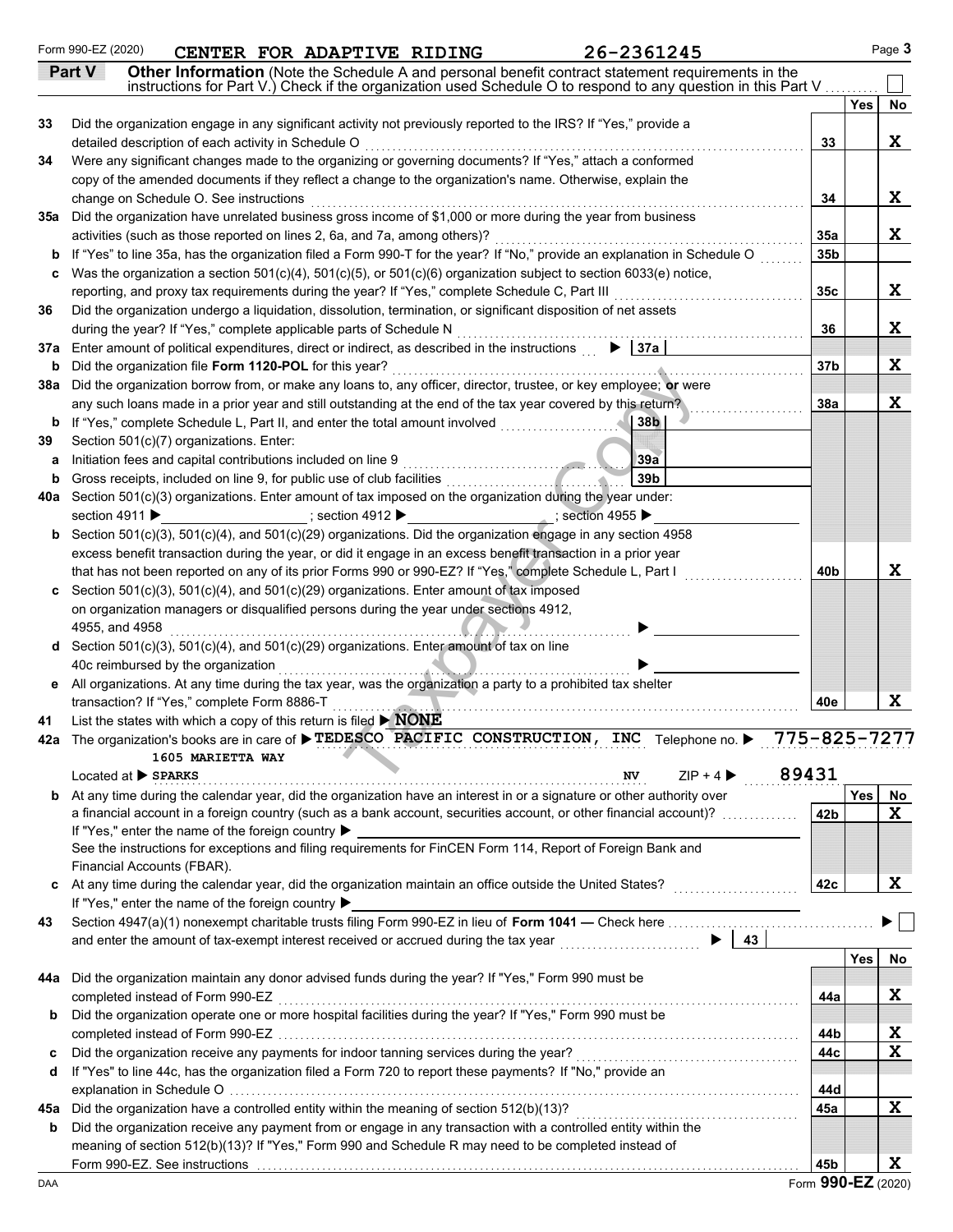|      | Form 990-EZ (2020) |                                      |                                              | CENTER FOR ADAPTIVE RIDING                                         |                                                                                           |                                                                                                                                                                                                                                                                                                                          | 26-2361245          |                                                                          |                                               |              | Page 4      |
|------|--------------------|--------------------------------------|----------------------------------------------|--------------------------------------------------------------------|-------------------------------------------------------------------------------------------|--------------------------------------------------------------------------------------------------------------------------------------------------------------------------------------------------------------------------------------------------------------------------------------------------------------------------|---------------------|--------------------------------------------------------------------------|-----------------------------------------------|--------------|-------------|
|      |                    |                                      |                                              |                                                                    |                                                                                           |                                                                                                                                                                                                                                                                                                                          |                     |                                                                          |                                               | Yes          | No          |
| 46   |                    |                                      |                                              |                                                                    |                                                                                           | Did the organization engage, directly or indirectly, in political campaign activities on behalf of or in opposition                                                                                                                                                                                                      |                     |                                                                          | 46                                            |              | X           |
|      | <b>Part VI</b>     |                                      |                                              | Section 501(c)(3) Organizations Only                               |                                                                                           |                                                                                                                                                                                                                                                                                                                          |                     |                                                                          |                                               |              |             |
|      |                    |                                      |                                              |                                                                    |                                                                                           | All section $501(c)(3)$ organizations must answer questions 47-49b and 52, and complete the tables for lines                                                                                                                                                                                                             |                     |                                                                          |                                               |              |             |
|      |                    | 50 and 51.                           |                                              |                                                                    |                                                                                           |                                                                                                                                                                                                                                                                                                                          |                     |                                                                          |                                               |              |             |
|      |                    |                                      |                                              |                                                                    |                                                                                           | Check if the organization used Schedule O to respond to any question in this Part VI                                                                                                                                                                                                                                     |                     |                                                                          |                                               |              |             |
| 47   |                    |                                      |                                              |                                                                    |                                                                                           | Did the organization engage in lobbying activities or have a section 501(h) election in effect during the tax                                                                                                                                                                                                            |                     |                                                                          |                                               | Yes          | No          |
|      |                    |                                      | year? If "Yes," complete Schedule C, Part II |                                                                    |                                                                                           |                                                                                                                                                                                                                                                                                                                          |                     |                                                                          | 47                                            |              | X           |
| 48   |                    |                                      |                                              |                                                                    |                                                                                           | Is the organization a school as described in section 170(b)(1)(A)(ii)? If "Yes," complete Schedule E                                                                                                                                                                                                                     |                     |                                                                          | 48                                            |              | $\mathbf x$ |
| 49a  |                    |                                      |                                              |                                                                    | Did the organization make any transfers to an exempt non-charitable related organization? |                                                                                                                                                                                                                                                                                                                          |                     |                                                                          | 49a                                           |              | $\mathbf x$ |
| b    |                    |                                      |                                              | If "Yes," was the related organization a section 527 organization? |                                                                                           |                                                                                                                                                                                                                                                                                                                          |                     |                                                                          | 49b                                           |              |             |
| 50   |                    |                                      |                                              |                                                                    |                                                                                           | Complete this table for the organization's five highest compensated employees (other than officers, directors, trustees, and key<br>employees) who each received more than \$100,000 of compensation from the organization. If there is none, enter "None."                                                              |                     |                                                                          |                                               |              |             |
|      |                    |                                      |                                              |                                                                    | (b) Average                                                                               | (c) Reportable                                                                                                                                                                                                                                                                                                           |                     | (d) Health benefits,                                                     |                                               |              |             |
|      |                    |                                      | (a) Name and title of each employee          |                                                                    | hours per week                                                                            | compensation<br>devoted to position (Forms W-2/1099-MISC)                                                                                                                                                                                                                                                                |                     | contributions to employee<br>benefit plans, and<br>deferred compensation | (e) Estimated amount of<br>other compensation |              |             |
|      | <b>NONE</b>        |                                      |                                              |                                                                    |                                                                                           |                                                                                                                                                                                                                                                                                                                          |                     |                                                                          |                                               |              |             |
|      |                    |                                      |                                              |                                                                    |                                                                                           |                                                                                                                                                                                                                                                                                                                          |                     |                                                                          |                                               |              |             |
|      |                    |                                      |                                              |                                                                    |                                                                                           |                                                                                                                                                                                                                                                                                                                          |                     |                                                                          |                                               |              |             |
|      |                    |                                      |                                              |                                                                    |                                                                                           |                                                                                                                                                                                                                                                                                                                          |                     |                                                                          |                                               |              |             |
|      |                    |                                      |                                              |                                                                    |                                                                                           |                                                                                                                                                                                                                                                                                                                          |                     |                                                                          |                                               |              |             |
| f    |                    |                                      |                                              | Total number of other employees paid over \$100,000                |                                                                                           |                                                                                                                                                                                                                                                                                                                          |                     |                                                                          |                                               |              |             |
| 51   |                    |                                      |                                              |                                                                    | \$100,000 of compensation from the organization. If there is none, enter "None."          | Complete this table for the organization's five highest compensated independent contractors who each received more than                                                                                                                                                                                                  |                     |                                                                          |                                               |              |             |
|      |                    |                                      |                                              | (a) Name and business address of each independent contractor       |                                                                                           |                                                                                                                                                                                                                                                                                                                          | (b) Type of service |                                                                          | (c) Compensation                              |              |             |
|      | <b>NONE</b>        |                                      |                                              |                                                                    |                                                                                           |                                                                                                                                                                                                                                                                                                                          |                     |                                                                          |                                               |              |             |
|      |                    |                                      |                                              |                                                                    |                                                                                           |                                                                                                                                                                                                                                                                                                                          |                     |                                                                          |                                               |              |             |
|      |                    |                                      |                                              |                                                                    |                                                                                           |                                                                                                                                                                                                                                                                                                                          |                     |                                                                          |                                               |              |             |
|      |                    |                                      |                                              |                                                                    |                                                                                           |                                                                                                                                                                                                                                                                                                                          |                     |                                                                          |                                               |              |             |
|      |                    |                                      |                                              |                                                                    |                                                                                           |                                                                                                                                                                                                                                                                                                                          |                     |                                                                          |                                               |              |             |
|      |                    |                                      |                                              |                                                                    |                                                                                           |                                                                                                                                                                                                                                                                                                                          |                     |                                                                          |                                               |              |             |
| d    |                    |                                      |                                              |                                                                    | Total number of other independent contractors each receiving over \$100,000               |                                                                                                                                                                                                                                                                                                                          |                     |                                                                          |                                               |              |             |
| 52   |                    |                                      |                                              |                                                                    |                                                                                           | Did the organization complete Schedule A? Note: All section $501(c)(3)$ organizations must attach a                                                                                                                                                                                                                      |                     |                                                                          | X Yes                                         |              | No          |
|      |                    |                                      |                                              |                                                                    |                                                                                           | Under penalties of perjury, I declare that I have examined this return, including accompanying schedules and statements, and to the best of my knowledge and belief, it is<br>true, correct, and complete. Declaration of preparer (other than officer) is based on all information of which preparer has any knowledge. |                     |                                                                          |                                               |              |             |
| Sign |                    |                                      | Signature of officer                         |                                                                    |                                                                                           |                                                                                                                                                                                                                                                                                                                          |                     |                                                                          |                                               |              |             |
| Here |                    |                                      | <b>REANA FERENCIK</b>                        |                                                                    |                                                                                           | <b>SECRETARY</b>                                                                                                                                                                                                                                                                                                         | Date                |                                                                          |                                               |              |             |
|      |                    |                                      | Type or print name and title                 |                                                                    |                                                                                           |                                                                                                                                                                                                                                                                                                                          |                     |                                                                          |                                               |              |             |
| Paid |                    | Print/Type preparer's name           |                                              |                                                                    | Preparer's signature                                                                      |                                                                                                                                                                                                                                                                                                                          | Date                | Check                                                                    | <b>PTIN</b><br>if<br>self-employed            |              |             |
|      | <b>Preparer</b>    | Firm's name ▶                        |                                              | THIS TAX RETURN                                                    |                                                                                           |                                                                                                                                                                                                                                                                                                                          |                     | Firm's EIN ▶                                                             |                                               |              |             |
|      | <b>Use Only</b>    | Firm's address $\blacktriangleright$ |                                              | PREPARED BY A                                                      |                                                                                           |                                                                                                                                                                                                                                                                                                                          |                     |                                                                          |                                               |              |             |
|      |                    |                                      |                                              | NON-PAID PREPARER.                                                 |                                                                                           |                                                                                                                                                                                                                                                                                                                          |                     | Phone no.                                                                |                                               |              |             |
|      |                    |                                      |                                              |                                                                    | May the IRS discuss this return with the preparer shown above? See instructions           |                                                                                                                                                                                                                                                                                                                          |                     |                                                                          |                                               | Yes $ X $ No |             |

| Form 990-EZ (2020) |  |
|--------------------|--|
|--------------------|--|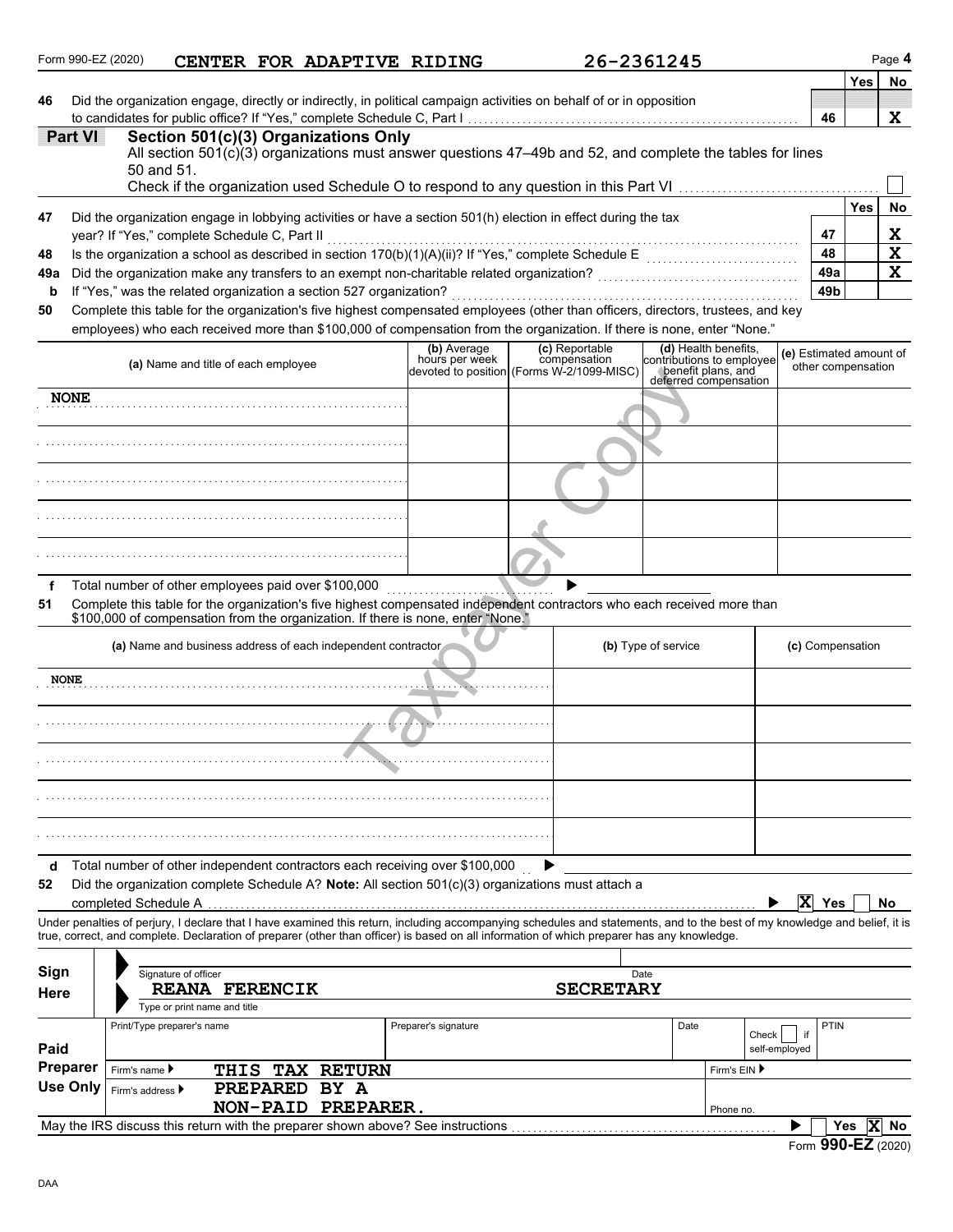| <b>SCHEDULE A</b> |                                         |
|-------------------|-----------------------------------------|
|                   | $\Gamma$ <sub>Carm</sub> 000 or 000 E.7 |

# **Public Charity Status and Public Support**

**Complete if the organization is a section 501(c)(3) organization or a section 4947(a)(1) nonexempt charitable trust. (Form 990 or 990-EZ)**

Department of the Treasury<br>Internal Revenue Service

 **Attach to Form 990 or Form 990-EZ.**

| pen : | $\overline{\mathbf{p}}$ | 41922<br>a. |
|-------|-------------------------|-------------|
|       |                         |             |

OMB No. 1545-0047

| Internal Revenue Service<br>Go to www.irs.gov/Form990 for instructions and the latest information. |                                                                                                            |                          |                                                            |                                                                                                                                                                                                                                                                                                                                                   |     |                                                                   | Inspection                                              |            |                                                       |
|----------------------------------------------------------------------------------------------------|------------------------------------------------------------------------------------------------------------|--------------------------|------------------------------------------------------------|---------------------------------------------------------------------------------------------------------------------------------------------------------------------------------------------------------------------------------------------------------------------------------------------------------------------------------------------------|-----|-------------------------------------------------------------------|---------------------------------------------------------|------------|-------------------------------------------------------|
|                                                                                                    |                                                                                                            | Name of the organization |                                                            | CENTER FOR ADAPTIVE RIDING                                                                                                                                                                                                                                                                                                                        |     |                                                                   |                                                         | 26-2361245 | <b>Employer identification number</b>                 |
|                                                                                                    | Part I<br>Reason for Public Charity Status. (All organizations must complete this part.) See instructions. |                          |                                                            |                                                                                                                                                                                                                                                                                                                                                   |     |                                                                   |                                                         |            |                                                       |
|                                                                                                    |                                                                                                            |                          |                                                            | The organization is not a private foundation because it is: (For lines 1 through 12, check only one box.)                                                                                                                                                                                                                                         |     |                                                                   |                                                         |            |                                                       |
| 1                                                                                                  |                                                                                                            |                          |                                                            | A church, convention of churches, or association of churches described in section 170(b)(1)(A)(i).                                                                                                                                                                                                                                                |     |                                                                   |                                                         |            |                                                       |
| $\mathbf 2$                                                                                        |                                                                                                            |                          |                                                            | A school described in section 170(b)(1)(A)(ii). (Attach Schedule E (Form 990 or 990-EZ).)                                                                                                                                                                                                                                                         |     |                                                                   |                                                         |            |                                                       |
| 3                                                                                                  |                                                                                                            |                          |                                                            | A hospital or a cooperative hospital service organization described in section 170(b)(1)(A)(iii).                                                                                                                                                                                                                                                 |     |                                                                   |                                                         |            |                                                       |
| 4                                                                                                  |                                                                                                            |                          |                                                            | A medical research organization operated in conjunction with a hospital described in section 170(b)(1)(A)(iii). Enter the hospital's name,                                                                                                                                                                                                        |     |                                                                   |                                                         |            |                                                       |
|                                                                                                    |                                                                                                            | city, and state:         |                                                            |                                                                                                                                                                                                                                                                                                                                                   |     |                                                                   |                                                         |            |                                                       |
| 5                                                                                                  |                                                                                                            |                          | section 170(b)(1)(A)(iv). (Complete Part II.)              | An organization operated for the benefit of a college or university owned or operated by a governmental unit described in                                                                                                                                                                                                                         |     |                                                                   |                                                         |            |                                                       |
| 6                                                                                                  |                                                                                                            |                          |                                                            | A federal, state, or local government or governmental unit described in section 170(b)(1)(A)(v).                                                                                                                                                                                                                                                  |     |                                                                   |                                                         |            |                                                       |
| 7                                                                                                  |                                                                                                            |                          | described in section 170(b)(1)(A)(vi). (Complete Part II.) | An organization that normally receives a substantial part of its support from a governmental unit or from the general public                                                                                                                                                                                                                      |     |                                                                   |                                                         |            |                                                       |
| 8                                                                                                  |                                                                                                            |                          |                                                            | A community trust described in section 170(b)(1)(A)(vi). (Complete Part II.)                                                                                                                                                                                                                                                                      |     |                                                                   |                                                         |            |                                                       |
| 9                                                                                                  |                                                                                                            | university:              |                                                            | An agricultural research organization described in section 170(b)(1)(A)(ix) operated in conjunction with a land-grant college<br>or university or a non-land-grant college of agriculture (see instructions). Enter the name, city, and state of the college or                                                                                   |     |                                                                   |                                                         |            |                                                       |
| 10                                                                                                 | $ {\bf X} $                                                                                                |                          |                                                            | An organization that normally receives: (1) more than 33 1/3% of its support from contributions, membership fees, and gross                                                                                                                                                                                                                       |     |                                                                   |                                                         |            |                                                       |
|                                                                                                    |                                                                                                            |                          |                                                            | receipts from activities related to its exempt functions, subject to certain exceptions; and (2) no more than 331/3% of its<br>support from gross investment income and unrelated business taxable income (less section 511 tax) from businesses<br>acquired by the organization after June 30, 1975. See section 509(a)(2). (Complete Part III.) |     |                                                                   |                                                         |            |                                                       |
| 11                                                                                                 |                                                                                                            |                          |                                                            | An organization organized and operated exclusively to test for public safety. See section 509(a)(4).                                                                                                                                                                                                                                              |     |                                                                   |                                                         |            |                                                       |
| 12                                                                                                 |                                                                                                            |                          |                                                            | An organization organized and operated exclusively for the benefit of, to perform the functions of, or to carry out the purposes<br>of one or more publicly supported organizations described in section 509(a)(1) or section 509(a)(2). See section 509(a)(3).                                                                                   |     |                                                                   |                                                         |            |                                                       |
|                                                                                                    |                                                                                                            |                          |                                                            | Check the box in lines 12a through 12d that describes the type of supporting organization and complete lines 12e, 12f, and 12g.                                                                                                                                                                                                                   |     |                                                                   |                                                         |            |                                                       |
|                                                                                                    | a                                                                                                          |                          |                                                            | Type I. A supporting organization operated, supervised, or controlled by its supported organization(s), typically by giving<br>the supported organization(s) the power to regularly appoint or elect a majority of the directors or trustees of the                                                                                               |     |                                                                   |                                                         |            |                                                       |
|                                                                                                    |                                                                                                            |                          |                                                            | supporting organization. You must complete Part IV, Sections A and B.                                                                                                                                                                                                                                                                             |     |                                                                   |                                                         |            |                                                       |
|                                                                                                    | b                                                                                                          |                          |                                                            | Type II. A supporting organization supervised or controlled in connection with its supported organization(s), by having                                                                                                                                                                                                                           |     |                                                                   |                                                         |            |                                                       |
|                                                                                                    |                                                                                                            |                          |                                                            | control or management of the supporting organization vested in the same persons that control or manage the supported                                                                                                                                                                                                                              |     |                                                                   |                                                         |            |                                                       |
|                                                                                                    |                                                                                                            |                          |                                                            | organization(s). You must complete Part IV, Sections A and C.                                                                                                                                                                                                                                                                                     |     |                                                                   |                                                         |            |                                                       |
|                                                                                                    | c                                                                                                          |                          |                                                            | Type III functionally integrated. A supporting organization operated in connection with, and functionally integrated with,<br>its supported organization(s) (see instructions). You must complete Part IV, Sections A, D, and E.                                                                                                                  |     |                                                                   |                                                         |            |                                                       |
|                                                                                                    | d                                                                                                          |                          |                                                            | Type III non-functionally integrated. A supporting organization operated in connection with its supported organization(s)                                                                                                                                                                                                                         |     |                                                                   |                                                         |            |                                                       |
|                                                                                                    |                                                                                                            |                          |                                                            | that is not functionally integrated. The organization generally must satisfy a distribution requirement and an attentiveness                                                                                                                                                                                                                      |     |                                                                   |                                                         |            |                                                       |
|                                                                                                    |                                                                                                            |                          |                                                            | requirement (see instructions). You must complete Part IV, Sections A and D, and Part V.                                                                                                                                                                                                                                                          |     |                                                                   |                                                         |            |                                                       |
|                                                                                                    | е                                                                                                          |                          |                                                            | Check this box if the organization received a written determination from the IRS that it is a Type I, Type II, Type III<br>functionally integrated, or Type III non-functionally integrated supporting organization.                                                                                                                              |     |                                                                   |                                                         |            |                                                       |
|                                                                                                    | f                                                                                                          |                          | Enter the number of supported organizations                |                                                                                                                                                                                                                                                                                                                                                   |     |                                                                   |                                                         |            |                                                       |
|                                                                                                    | g                                                                                                          |                          |                                                            | Provide the following information about the supported organization(s).                                                                                                                                                                                                                                                                            |     |                                                                   |                                                         |            |                                                       |
|                                                                                                    | organization                                                                                               | (i) Name of supported    | (ii) EIN                                                   | (iii) Type of organization<br>(described on lines 1-10<br>above (see instructions))                                                                                                                                                                                                                                                               |     | (iv) Is the organization<br>listed in your governing<br>document? | (v) Amount of monetary<br>support (see<br>instructions) |            | (vi) Amount of<br>other support (see<br>instructions) |
|                                                                                                    |                                                                                                            |                          |                                                            |                                                                                                                                                                                                                                                                                                                                                   | Yes | No                                                                |                                                         |            |                                                       |
| (A)                                                                                                |                                                                                                            |                          |                                                            |                                                                                                                                                                                                                                                                                                                                                   |     |                                                                   |                                                         |            |                                                       |
| (B)                                                                                                |                                                                                                            |                          |                                                            |                                                                                                                                                                                                                                                                                                                                                   |     |                                                                   |                                                         |            |                                                       |
| (C)                                                                                                |                                                                                                            |                          |                                                            |                                                                                                                                                                                                                                                                                                                                                   |     |                                                                   |                                                         |            |                                                       |
| (D)                                                                                                |                                                                                                            |                          |                                                            |                                                                                                                                                                                                                                                                                                                                                   |     |                                                                   |                                                         |            |                                                       |
| (E)                                                                                                |                                                                                                            |                          |                                                            |                                                                                                                                                                                                                                                                                                                                                   |     |                                                                   |                                                         |            |                                                       |
| <b>Total</b>                                                                                       |                                                                                                            |                          |                                                            |                                                                                                                                                                                                                                                                                                                                                   |     |                                                                   |                                                         |            |                                                       |

**For Paperwork Reduction Act Notice, see the Instructions for Form 990 or 990-EZ.**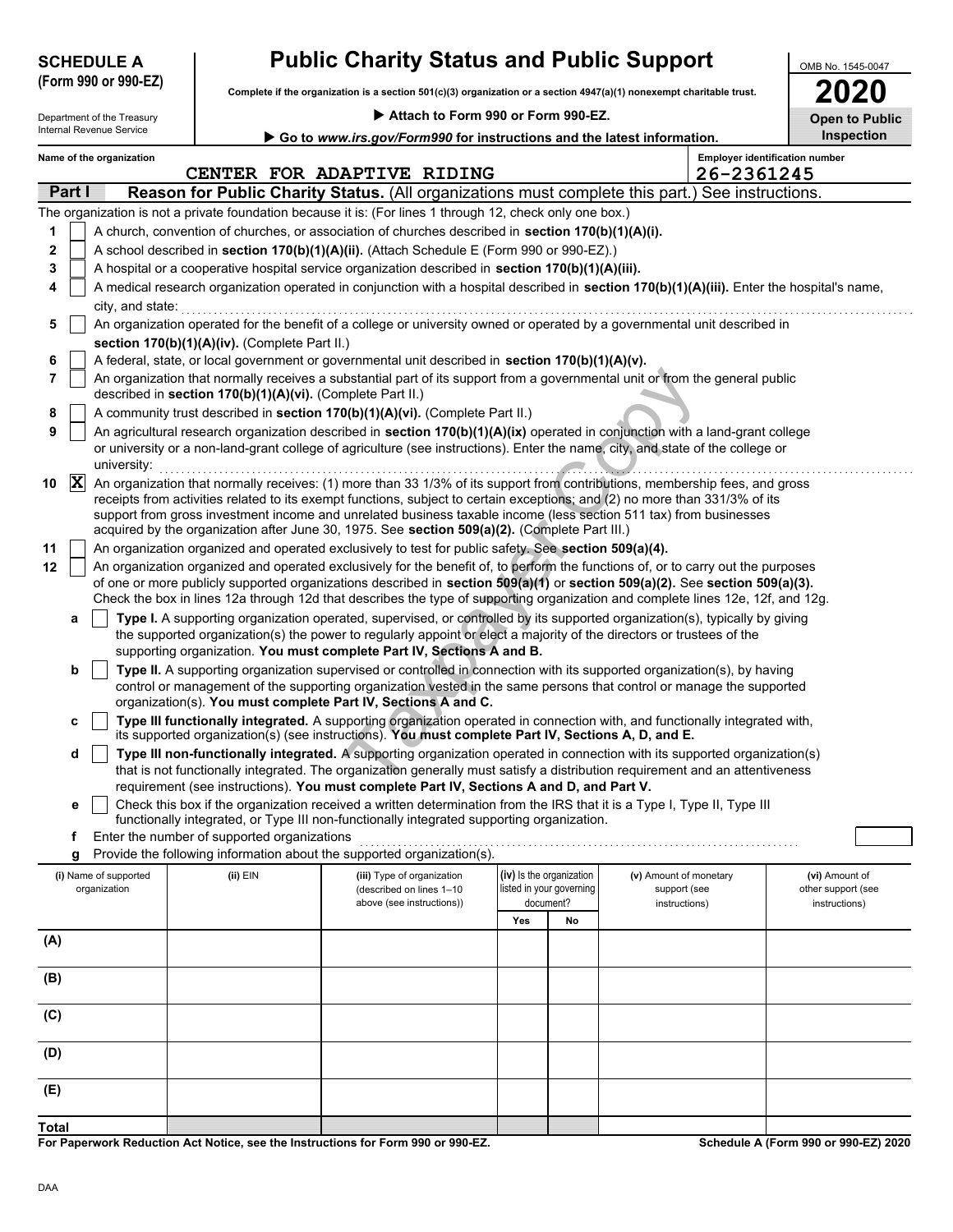|     | (Complete only if you checked the box on line 5, 7, or 8 of Part I or if the organization failed to qualify under<br>Part III. If the organization fails to qualify under the tests listed below, please complete Part III.)                         |          |          |            | $\cdots$   |          |    |           |
|-----|------------------------------------------------------------------------------------------------------------------------------------------------------------------------------------------------------------------------------------------------------|----------|----------|------------|------------|----------|----|-----------|
|     | <b>Section A. Public Support</b>                                                                                                                                                                                                                     |          |          |            |            |          |    |           |
|     | Calendar year (or fiscal year beginning in) $\blacktriangleright$                                                                                                                                                                                    | (a) 2016 | (b) 2017 | $(c)$ 2018 | $(d)$ 2019 | (e) 2020 |    | (f) Total |
| 1   | Gifts, grants, contributions, and<br>membership fees received. (Do not<br>include any "unusual grants.")                                                                                                                                             |          |          |            |            |          |    |           |
| 2   | Tax revenues levied for the<br>organization's benefit and either paid<br>to or expended on its behalf<br>in Salaran                                                                                                                                  |          |          |            |            |          |    |           |
| 3   | The value of services or facilities<br>furnished by a governmental unit to the<br>organization without charge<br>.                                                                                                                                   |          |          |            |            |          |    |           |
| 4   | Total. Add lines 1 through 3                                                                                                                                                                                                                         |          |          |            |            |          |    |           |
| 5   | The portion of total contributions by<br>each person (other than a<br>governmental unit or publicly<br>supported organization) included on<br>line 1 that exceeds 2% of the amount                                                                   |          |          |            |            |          |    |           |
|     | shown on line 11, column (f)                                                                                                                                                                                                                         |          |          |            |            |          |    |           |
| 6   | Public support. Subtract line 5 from line 4                                                                                                                                                                                                          |          |          |            |            |          |    |           |
|     | <b>Section B. Total Support</b>                                                                                                                                                                                                                      |          |          |            |            |          |    |           |
|     | Calendar year (or fiscal year beginning in) $\blacktriangleright$                                                                                                                                                                                    | (a) 2016 | (b) 2017 | $(c)$ 2018 | $(d)$ 2019 | (e) 2020 |    | (f) Total |
| 7   | Amounts from line 4                                                                                                                                                                                                                                  |          |          |            |            |          |    |           |
| 8   | Gross income from interest, dividends.<br>payments received on securities loans,<br>rents, royalties, and income from<br>similar sources                                                                                                             |          |          |            |            |          |    |           |
| 9   | Net income from unrelated business<br>activities, whether or not the business<br>is regularly carried on                                                                                                                                             |          |          |            |            |          |    |           |
| 10  | Other income. Do not include gain or<br>loss from the sale of capital assets<br>(Explain in Part VI.)                                                                                                                                                |          |          |            |            |          |    |           |
| 11  | Total support. Add lines 7 through 10                                                                                                                                                                                                                |          |          |            |            |          |    |           |
| 12  | Gross receipts from related activities, etc. (see instructions)                                                                                                                                                                                      |          |          |            |            |          | 12 |           |
| 13  | First 5 years. If the Form 990 is for the organization's first, second, third, fourth, or fifth tax year as a section 501(c)(3)                                                                                                                      |          |          |            |            |          |    |           |
|     | organization, check this box and stop here                                                                                                                                                                                                           |          |          |            |            |          |    |           |
|     | <b>Section C. Computation of Public Support Percentage</b>                                                                                                                                                                                           |          |          |            |            |          |    |           |
| 14  | Public support percentage for 2020 (line 6, column (f) divided by line 11, column (f)) [[[[[[[[[[[[[[[[[[[[[[                                                                                                                                        |          |          |            |            |          | 14 | $\%$      |
| 15  | Public support percentage from 2019 Schedule A, Part II, line 14<br>33 1/3% support test-2020. If the organization did not check the box on line 13, and line 14 is 33 1/3% or more, check this                                                      |          |          |            |            |          | 15 | $\%$      |
| 16a | box and stop here. The organization qualifies as a publicly supported organization                                                                                                                                                                   |          |          |            |            |          |    |           |
|     | b 33 1/3% support test-2019. If the organization did not check a box on line 13 or 16a, and line 15 is 33 1/3% or more, check                                                                                                                        |          |          |            |            |          |    |           |
|     | this box and stop here. The organization qualifies as a publicly supported organization                                                                                                                                                              |          |          |            |            |          |    |           |
| 17а | 10%-facts-and-circumstances test-2020. If the organization did not check a box on line 13, 16a, or 16b, and line 14 is                                                                                                                               |          |          |            |            |          |    |           |
|     | 10% or more, and if the organization meets the "facts-and-circumstances" test, check this box and stop here. Explain in<br>Part VI how the organization meets the "facts-and-circumstances" test. The organization qualifies as a publicly supported |          |          |            |            |          |    |           |
|     | organization                                                                                                                                                                                                                                         |          |          |            |            |          |    |           |
| b   | 10%-facts-and-circumstances test-2019. If the organization did not check a box on line 13, 16a, 16b, or 17a, and line                                                                                                                                |          |          |            |            |          |    |           |
|     | 15 is 10% or more, and if the organization meets the "facts-and-circumstances" test, check this box and stop here. Explain                                                                                                                           |          |          |            |            |          |    |           |
|     | in Part VI how the organization meets the "facts-and-circumstances" test. The organization qualifies as a publicly supported                                                                                                                         |          |          |            |            |          |    |           |
|     | organization                                                                                                                                                                                                                                         |          |          |            |            |          |    |           |
| 18  | Private foundation. If the organization did not check a box on line 13, 16a, 16b, 17a, or 17b, check this box and see                                                                                                                                |          |          |            |            |          |    |           |
|     | <b>instructions</b>                                                                                                                                                                                                                                  |          |          |            |            |          |    |           |

Schedule A (Form 990 or 990-EZ) 2020 **CENTER FOR ADAPTIVE RIDING 26-2361245** Page 2

**Part II** Support Schedule for Organizations Described in Sections 170(b)(1)(A)(iv) and 170(b)(1)(A)(vi)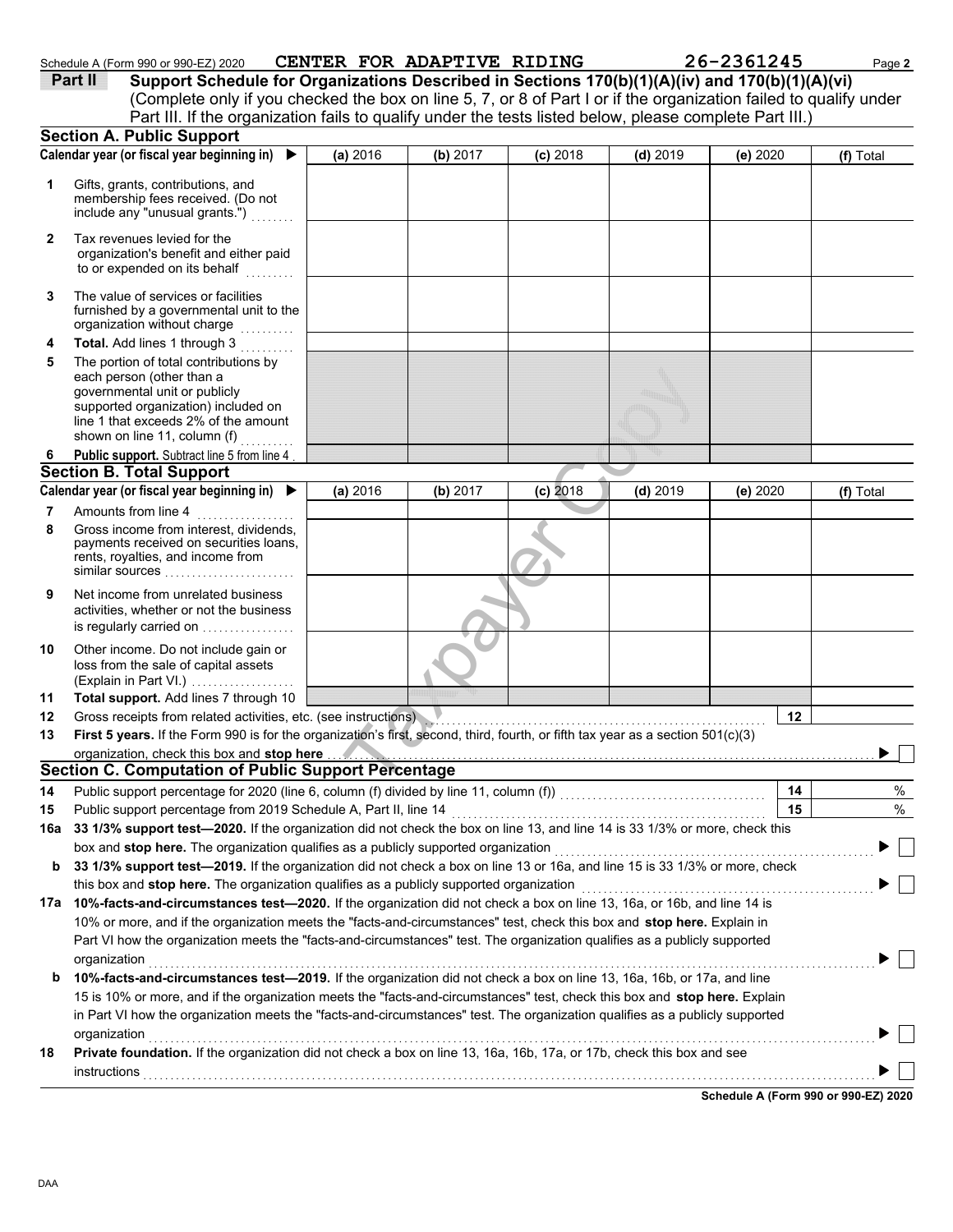|          | Schedule A (Form 990 or 990-EZ) 2020                              |  | CENTER FOR ADAPTIVE RIDING | 26-2361245 | Page 3 |
|----------|-------------------------------------------------------------------|--|----------------------------|------------|--------|
| Part III | Support Schedule for Organizations Described in Section 509(a)(2) |  |                            |            |        |

| $-2361245$ |  |
|------------|--|
|------------|--|

|              | (Complete only if you checked the box on line 10 of Part I or if the organization failed to qualify under Part II.<br>If the organization fails to qualify under the tests listed below, please complete Part II.)                                                   |          |            |            |            |          |                |
|--------------|----------------------------------------------------------------------------------------------------------------------------------------------------------------------------------------------------------------------------------------------------------------------|----------|------------|------------|------------|----------|----------------|
|              | <b>Section A. Public Support</b>                                                                                                                                                                                                                                     |          |            |            |            |          |                |
|              | Calendar year (or fiscal year beginning in)<br>$\blacktriangleright$                                                                                                                                                                                                 | (a) 2016 | (b) 2017   | $(c)$ 2018 | $(d)$ 2019 | (e) 2020 | (f) Total      |
| 1            | Gifts, grants, contributions, and membership fees                                                                                                                                                                                                                    |          |            |            |            |          |                |
|              | received. (Do not include any "unusual grants.")                                                                                                                                                                                                                     |          |            |            | 63,237     | 58,774   | 122,011        |
| $\mathbf{2}$ | Gross receipts from admissions, merchandise<br>sold or services performed, or facilities<br>furnished in any activity that is related to the<br>organization's tax-exempt purpose                                                                                    |          |            |            | 15,859     | 61,300   | 77,159         |
| 3            | Gross receipts from activities that are not an<br>unrelated trade or business under section 513                                                                                                                                                                      |          |            |            |            |          |                |
| 4            | Tax revenues levied for the<br>organization's benefit and either paid<br>to or expended on its behalf<br>in de Berlin                                                                                                                                                |          |            |            |            |          |                |
| 5            | The value of services or facilities<br>furnished by a governmental unit to the<br>organization without charge                                                                                                                                                        |          |            |            |            |          |                |
| 6            | Total. Add lines 1 through 5                                                                                                                                                                                                                                         |          |            |            | 79,096     | 120,074  | 199,170        |
|              | 7a Amounts included on lines 1, 2, and 3<br>received from disqualified persons                                                                                                                                                                                       |          |            |            |            |          |                |
| b            | Amounts included on lines 2 and 3<br>received from other than disqualified<br>persons that exceed the greater of \$5,000<br>or 1% of the amount on line 13 for the year                                                                                              |          |            |            |            |          |                |
|              | c Add lines 7a and 7b                                                                                                                                                                                                                                                |          |            |            |            |          |                |
| 8            | Public support. (Subtract line 7c from<br>line $6.$ )                                                                                                                                                                                                                |          |            |            |            |          | 199,170        |
|              | <b>Section B. Total Support</b>                                                                                                                                                                                                                                      |          |            |            |            |          |                |
|              | Calendar year (or fiscal year beginning in)<br>▶                                                                                                                                                                                                                     | (a) 2016 | (b) $2017$ | $(c)$ 2018 | $(d)$ 2019 | (e) 2020 | (f) Total      |
| 9            | Amounts from line 6                                                                                                                                                                                                                                                  |          |            |            | 79,096     | 120,074  | 199,170        |
| 10a          | Gross income from interest, dividends,<br>payments received on securities loans, rents,<br>royalties, and income from similar sources                                                                                                                                |          |            |            |            |          |                |
| b            | Unrelated business taxable income (less<br>section 511 taxes) from businesses<br>acquired after June 30, 1975                                                                                                                                                        |          |            |            |            |          |                |
| C            | Add lines 10a and 10b                                                                                                                                                                                                                                                |          |            |            |            |          |                |
| 11           | Net income from unrelated business<br>activities not included in line 10b, whether<br>or not the business is regularly carried on.                                                                                                                                   |          |            |            |            |          |                |
| 12           | Other income. Do not include gain or<br>loss from the sale of capital assets<br>(Explain in Part VI.)                                                                                                                                                                |          |            |            |            |          |                |
| 13           | Total support. (Add lines 9, 10c, 11,                                                                                                                                                                                                                                |          |            |            |            |          |                |
|              | and 12.)                                                                                                                                                                                                                                                             |          |            |            | 79,096     | 120,074  | 199,170        |
| 14           | First 5 years. If the Form 990 is for the organization's first, second, third, fourth, or fifth tax year as a section 501(c)(3)<br>organization, check this box and stop here                                                                                        |          |            |            |            |          |                |
|              | <b>Section C. Computation of Public Support Percentage</b>                                                                                                                                                                                                           |          |            |            |            |          |                |
| 15           | Public support percentage for 2020 (line 8, column (f), divided by line 13, column (f))<br>Fublic support percentage for 2020 (line 8, column (f), divided by line 13, column (f))                                                                                   |          |            |            |            | 15       | $100.00\,\%$   |
| 16           |                                                                                                                                                                                                                                                                      |          |            |            |            | 16       | %              |
|              | Section D. Computation of Investment Income Percentage                                                                                                                                                                                                               |          |            |            |            |          |                |
| 17           | Investment income percentage for 2020 (line 10c, column (f), divided by line 13, column (f)) [[[[[[[[[[[[[[[[[                                                                                                                                                       |          |            |            |            | 17       | $\%$           |
|              | 18 Investment income percentage from 2019 Schedule A, Part III, line 17                                                                                                                                                                                              |          |            |            |            | 18       | %              |
|              | 19a 33 1/3% support tests—2020. If the organization did not check the box on line 14, and line 15 is more than 33 1/3%, and line                                                                                                                                     |          |            |            |            |          | $ \mathbf{x} $ |
|              | 17 is not more than 33 1/3%, check this box and stop here. The organization qualifies as a publicly supported organization                                                                                                                                           |          |            |            |            |          |                |
| b            | 33 1/3% support tests-2019. If the organization did not check a box on line 14 or line 19a, and line 16 is more than 33 1/3%, and<br>line 18 is not more than 33 1/3%, check this box and stop here. The organization qualifies as a publicly supported organization |          |            |            |            |          |                |
| 20           |                                                                                                                                                                                                                                                                      |          |            |            |            |          |                |
|              |                                                                                                                                                                                                                                                                      |          |            |            |            |          |                |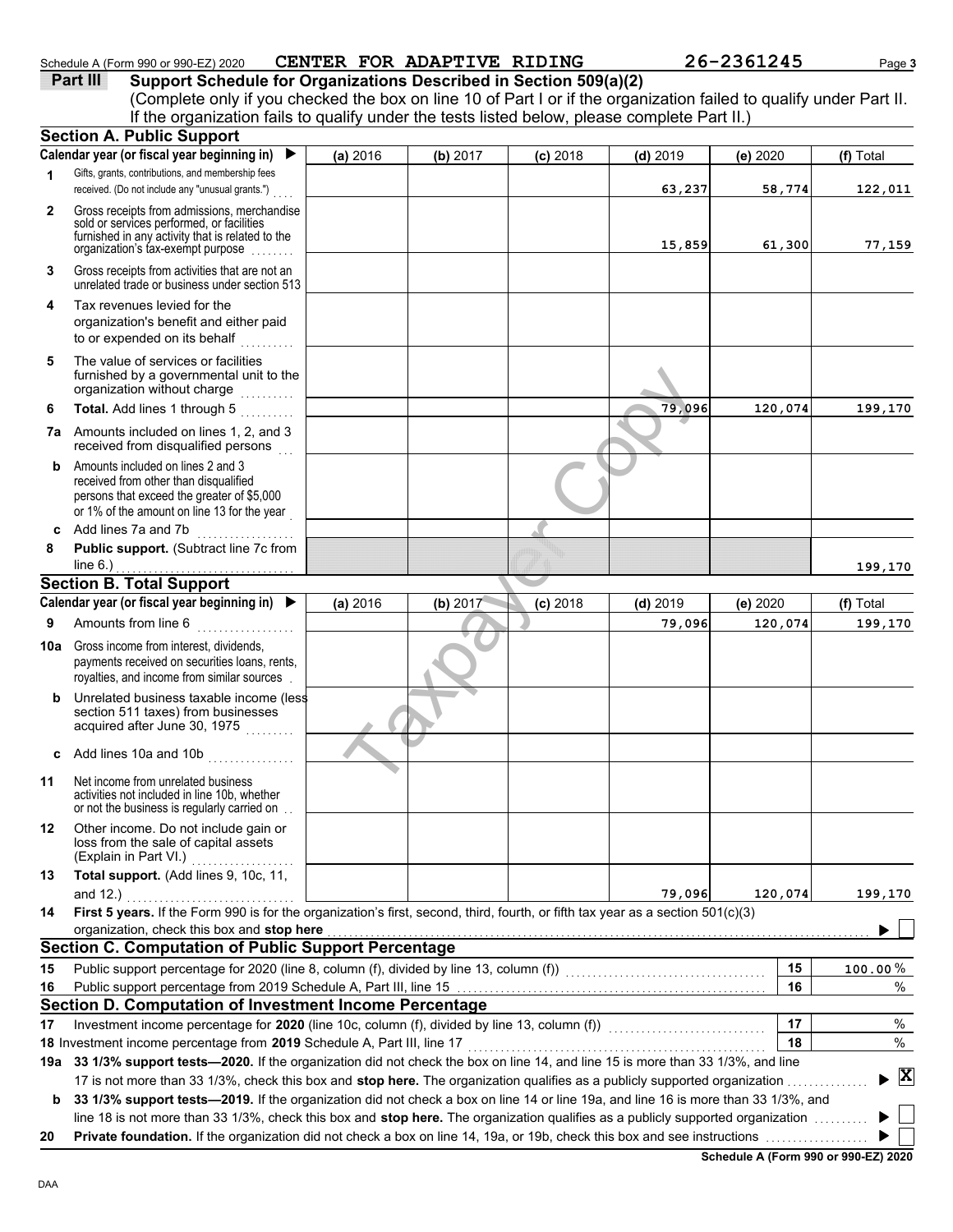- documents? *If "No," describe in Part VI how the supported organizations are designated. If designated by class or purpose, describe the designation. If historic and continuing relationship, explain.* Did the organization have any supported organization that does not have an IRS determination of status under section 509(a)(1) or (2)? *If "Yes," explain in Part VI how the organization determined that the supported organization was described in section 509(a)(1) or (2).* **2**
- **3a** Did the organization have a supported organization described in section 501(c)(4), (5), or (6)? *If "Yes," answer lines 3b and 3c below.*
- **b** Did the organization confirm that each supported organization qualified under section  $501(c)(4)$ , (5), or (6) and satisfied the public support tests under section 509(a)(2)? *If "Yes," describe in Part VI when and how the organization made the determination.*
- **c** Did the organization ensure that all support to such organizations was used exclusively for section 170(c)(2)(B) purposes? *If "Yes," explain in Part VI what controls the organization put in place to ensure such use.*
- **4a** Was any supported organization not organized in the United States ("foreign supported organization")? *If "Yes," and if you checked 12a or 12b in Part I, answer (b) and (c) below.*
- **b** Did the organization have ultimate control and discretion in deciding whether to make grants to the foreign supported organization? *If "Yes," describe in Part VI how the organization had such control and discretion despite being controlled or supervised by or in connection with its supported organizations.*
- **c** Did the organization support any foreign supported organization that does not have an IRS determination under sections 501(c)(3) and 509(a)(1) or (2)? *If "Yes," explain in Part VI what controls the organization used to ensure that all support to the foreign supported organization was used exclusively for section 170(c)(2)(B) purposes.*
- b such organizations was used exclusively for section 170(c)(2)<br>ontrols the organization put in place to ensure such use.<br>At the United States ("foreign supported organization")? If<br>a snower (b) and (c) below.<br>**Part VI** h **5a** Did the organization add, substitute, or remove any supported organizations during the tax year? *If "Yes," answer lines 5b and 5c below (if applicable). Also, provide detail in Part VI, including (i) the names and EIN numbers of the supported organizations added, substituted, or removed; (ii) the reasons for each such action; (iii) the authority under the organization's organizing document authorizing such action; and (iv) how the action was accomplished (such as by amendment to the organizing document).*
- **b Type I or Type II only.** Was any added or substituted supported organization part of a class already designated in the organization's organizing document?
- **c Substitutions only.** Was the substitution the result of an event beyond the organization's control?
- **6** Did the organization provide support (whether in the form of grants or the provision of services or facilities) to anyone other than (i) its supported organizations, (ii) individuals that are part of the charitable class benefited by one or more of its supported organizations, or (iii) other supporting organizations that also support or benefit one or more of the filing organization's supported organizations? *If "Yes," provide detail in Part VI.*
- **7** Did the organization provide a grant, loan, compensation, or other similar payment to a substantial contributor (as defined in section 4958(c)(3)(C)), a family member of a substantial contributor, or a 35% controlled entity with regard to a substantial contributor? *If "Yes," complete Part I of Schedule L (Form 990 or 990-EZ).*
- **8** Did the organization make a loan to a disqualified person (as defined in section 4958) not described in line 7? *If "Yes," complete Part I of Schedule L (Form 990 or 990-EZ).*
- **9a** Was the organization controlled directly or indirectly at any time during the tax year by one or more disqualified persons, as defined in section 4946 (other than foundation managers and organizations described in section 509(a)(1) or (2))? *If "Yes," provide detail in Part VI.*
- **b** Did one or more disqualified persons (as defined in line 9a) hold a controlling interest in any entity in which the supporting organization had an interest? *If "Yes," provide detail in Part VI.*
- **c** Did a disqualified person (as defined in line 9a) have an ownership interest in, or derive any personal benefit from, assets in which the supporting organization also had an interest? *If "Yes," provide detail in Part VI.*
- **10a** Was the organization subject to the excess business holdings rules of section 4943 because of section 4943(f) (regarding certain Type II supporting organizations, and all Type III non-functionally integrated supporting organizations)? *If "Yes," answer line 10b below.*
- **b** Did the organization have any excess business holdings in the tax year? *(Use Schedule C, Form 4720, to determine whether the organization had excess business holdings.)*

**Yes No 1 2 3a 3b 3c 4a 4b 4c 5a 5b 5c 6 7 8 9a 9b 9c 10a 10b**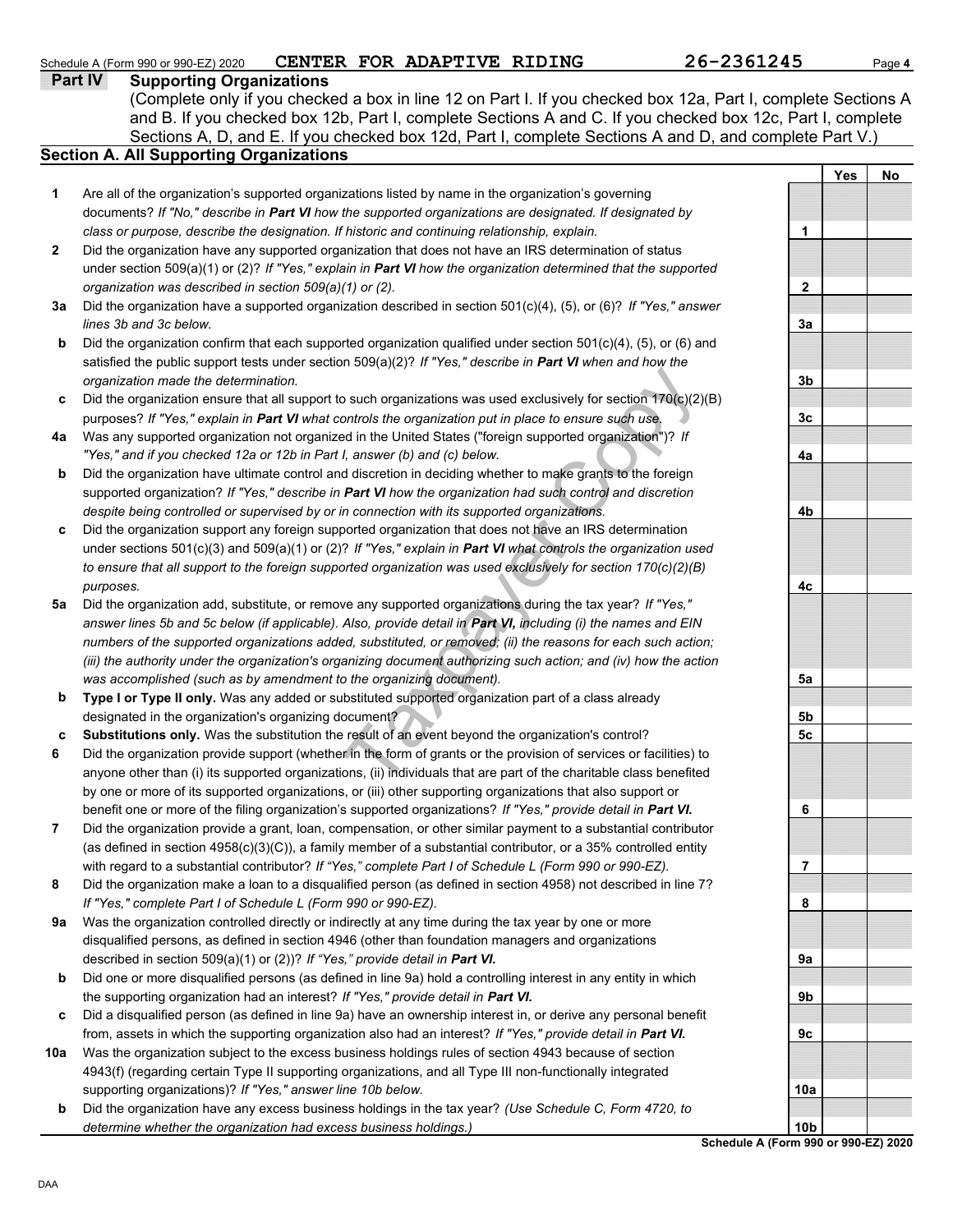## Schedule A (Form 990 or 990-EZ) 2020 **CENTER FOR ADAPTIVE RIDING 26-2361245** Page 5

| 26-2361245 |  |  |  |  |  |  |  |  |
|------------|--|--|--|--|--|--|--|--|
|------------|--|--|--|--|--|--|--|--|

|    | <b>Supporting Organizations</b> ( <i>committed</i> )                                                                 |                 | Yes | No |
|----|----------------------------------------------------------------------------------------------------------------------|-----------------|-----|----|
|    |                                                                                                                      |                 |     |    |
| 11 | Has the organization accepted a gift or contribution from any of the following persons?                              |                 |     |    |
| a  | A person who directly or indirectly controls, either alone or together with persons described in lines 11b and       |                 |     |    |
|    | 11c below, the governing body of a supported organization?                                                           | 11a             |     |    |
| b  | A family member of a person described in line 11a above?                                                             | 11 <sub>b</sub> |     |    |
|    | c A 35% controlled entity of a person described in line 11a or 11b above? If "Yes" to line 11a, 11b, or 11c, provide |                 |     |    |
|    | detail in <b>Part VI.</b>                                                                                            | 11c             |     |    |
|    | <b>Section B. Type I Supporting Organizations</b>                                                                    |                 |     |    |
|    |                                                                                                                      |                 | Yes | No |
|    | .<br>----                                                                                                            |                 |     |    |

| Did the governing body, members of the governing body, officers acting in their official capacity, or membership of one or     |  |  |
|--------------------------------------------------------------------------------------------------------------------------------|--|--|
| more supported organizations have the power to regularly appoint or elect at least a majority of the organization's officers,  |  |  |
| directors, or trustees at all times during the tax year? If "No," describe in Part VI how the supported organization(s)        |  |  |
| effectively operated, supervised, or controlled the organization's activities. If the organization had more than one supported |  |  |
| organization, describe how the powers to appoint and/or remove officers, directors, or trustees were allocated among the       |  |  |
| supported organizations and what conditions or restrictions, if any, applied to such powers during the tax year.               |  |  |
| Did the organization operate for the benefit of any supported organization other than the supported                            |  |  |
| organization(s) that operated, supervised, or controlled the supporting organization? If "Yes," explain in Part                |  |  |

#### *supervised, or controlled the supporting organization.* **Section C. Type II Supporting Organizations**

**Part IV Supporting Organizations** *(continued)*

|                                                                                                                  | Yes | <b>No</b> |
|------------------------------------------------------------------------------------------------------------------|-----|-----------|
| Were a majority of the organization's directors or trustees during the tax year also a majority of the directors |     |           |
| or trustees of each of the organization's supported organization(s)? If "No," describe in Part VI how control    |     |           |
| or management of the supporting organization was vested in the same persons that controlled or managed           |     |           |
| the supported organization(s).                                                                                   |     |           |

## **Section D. All Type III Supporting Organizations**

| $\overline{2}$ | Did the organization operate for the benefit of any supported organization other than the supported                    |                |            |    |
|----------------|------------------------------------------------------------------------------------------------------------------------|----------------|------------|----|
|                | organization(s) that operated, supervised, or controlled the supporting organization? If "Yes," explain in Part        |                |            |    |
|                | VI how providing such benefit carried out the purposes of the supported organization(s) that operated,                 |                |            |    |
|                | supervised, or controlled the supporting organization.                                                                 | $\overline{2}$ |            |    |
|                | Section C. Type II Supporting Organizations                                                                            |                |            |    |
|                |                                                                                                                        |                | <b>Yes</b> | No |
| 1              | Were a majority of the organization's directors or trustees during the tax year also a majority of the directors       |                |            |    |
|                | or trustees of each of the organization's supported organization(s)? If "No," describe in Part VI how control          |                |            |    |
|                | or management of the supporting organization was vested in the same persons that controlled or managed                 |                |            |    |
|                | the supported organization(s).                                                                                         |                |            |    |
|                | Section D. All Type III Supporting Organizations                                                                       |                |            |    |
|                |                                                                                                                        |                | <b>Yes</b> | No |
| 1              | Did the organization provide to each of its supported organizations, by the last day of the fifth month of the         |                |            |    |
|                | organization's tax year, (i) a written notice describing the type and amount of support provided during the prior tax  |                |            |    |
|                | year, (ii) a copy of the Form 990 that was most recently filed as of the date of notification, and (iii) copies of the |                |            |    |
|                | organization's governing documents in effect on the date of notification, to the extent not previously provided?       | 1              |            |    |
| $\overline{2}$ | Were any of the organization's officers, directors, or trustees either (i) appointed or elected by the supported       |                |            |    |
|                | organization(s) or (ii) serving on the governing body of a supported organization? If "No," explain in Part VI how     |                |            |    |
|                | the organization maintained a close and continuous working relationship with the supported organization(s).            | 2              |            |    |
| 3              | By reason of the relationship described in line 2, above, did the organization's supported organizations have          |                |            |    |
|                | a significant voice in the organization's investment policies and in directing the use of the organization's           |                |            |    |
|                | income or assets at all times during the tax year? If "Yes," describe in Part VI the role the organization's           |                |            |    |
|                | supported organizations played in this regard.                                                                         | 3              |            |    |

## **Section E. Type III Functionally-Integrated Supporting Organizations**

| Check the box next to the method that the organization used to satisfy the Integral Part Test during the year (see instructions). |  |  |
|-----------------------------------------------------------------------------------------------------------------------------------|--|--|
|                                                                                                                                   |  |  |

- The organization satisfied the Activities Test. *Complete line 2 below.* **a**
- The organization is the parent of each of its supported organizations. *Complete line 3 below.* **b**

|  | $c$ The organization supported a governmental entity. Describe in Part VI how you supported a governmental entity (see instructions). |  |
|--|---------------------------------------------------------------------------------------------------------------------------------------|--|
|  |                                                                                                                                       |  |

- **2** Activities Test. *Answer lines 2a and 2b below.*
- **a** Did substantially all of the organization's activities during the tax year directly further the exempt purposes of the supported organization(s) to which the organization was responsive? *If "Yes," then in Part VI identify those supported organizations and explain how these activities directly furthered their exempt purposes, how the organization was responsive to those supported organizations, and how the organization determined that these activities constituted substantially all of its activities.*
- **b** Did the activities described in line 2a, above, constitute activities that, but for the organization's involvement, one or more of the organization's supported organization(s) would have been engaged in? If "Yes," explain in *Part VI the reasons for the organization's position that its supported organization(s) would have engaged in these activities but for the organization's involvement.*
- **3** Parent of Supported Organizations. *Answer lines 3a and 3b below.*
	- **a** Did the organization have the power to regularly appoint or elect a majority of the officers, directors, or trustees of each of the supported organizations? *If "Yes" or "No," provide details in Part VI.*
- DAA **Schedule A (Form 990 or 990-EZ) 2020 b** Did the organization exercise a substantial degree of direction over the policies, programs, and activities of each of its supported organizations? *If "Yes," describe in Part VI the role played by the organization in this regard.*

**3b**

**2a**

**2b**

**3a**

**Yes No**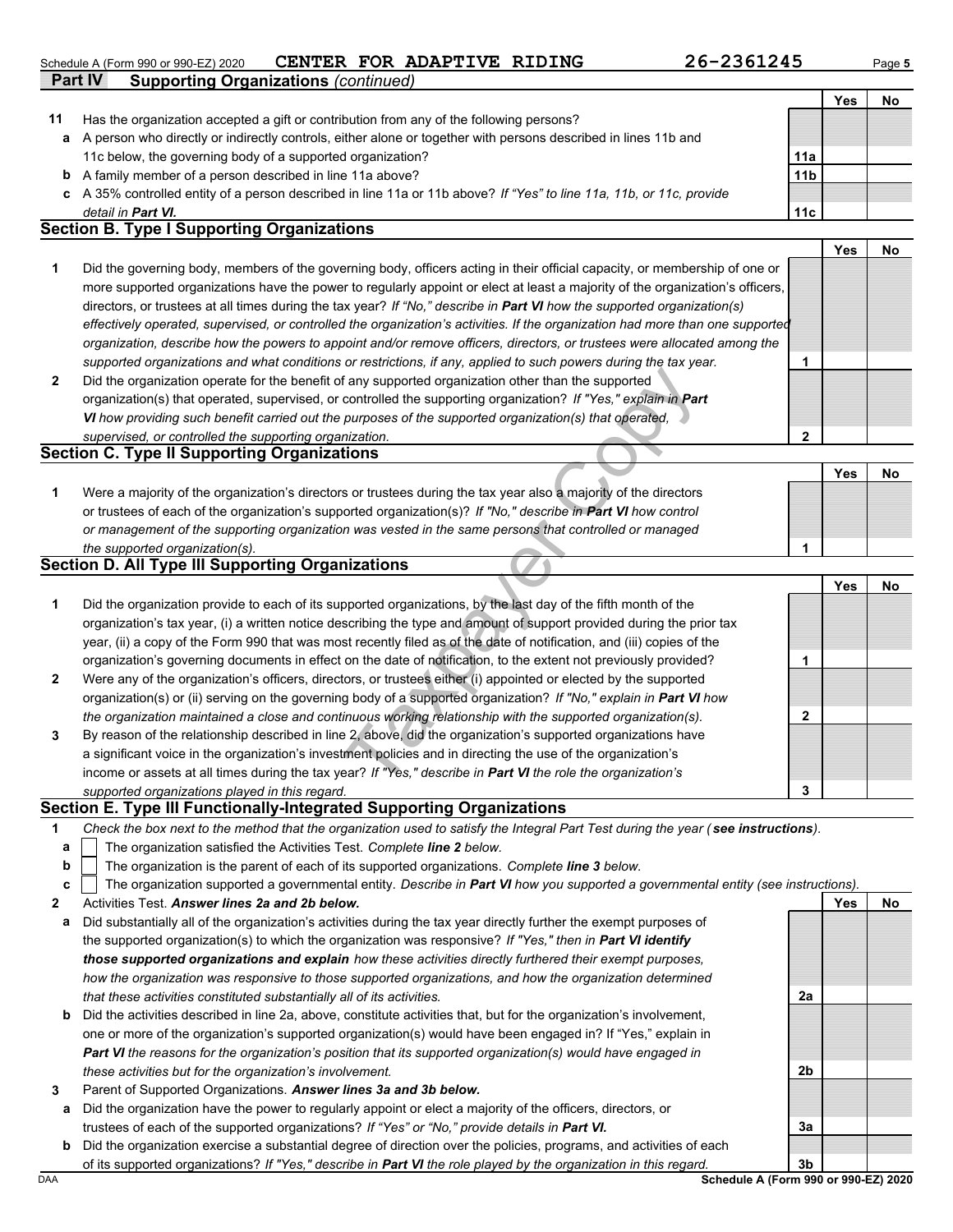| Part V       | Type III Non-Functionally Integrated 509(a)(3) Supporting Organizations                                                          |                |                |                                |  |  |
|--------------|----------------------------------------------------------------------------------------------------------------------------------|----------------|----------------|--------------------------------|--|--|
| 1            | Check here if the organization satisfied the Integral Part Test as a qualifying trust on Nov. 20, 1970 (explain in Part VI). See |                |                |                                |  |  |
|              | instructions. All other Type III non-functionally integrated supporting organizations must complete Sections A through E.        |                |                |                                |  |  |
|              | Section A - Adjusted Net Income                                                                                                  |                | (A) Prior Year | (B) Current Year<br>(optional) |  |  |
| 1.           | Net short-term capital gain                                                                                                      | 1              |                |                                |  |  |
| $\mathbf{2}$ | Recoveries of prior-year distributions                                                                                           | $\overline{2}$ |                |                                |  |  |
| 3            | Other gross income (see instructions)                                                                                            | 3              |                |                                |  |  |
| 4            | Add lines 1 through 3.                                                                                                           | 4              |                |                                |  |  |
| 5            | Depreciation and depletion                                                                                                       | 5              |                |                                |  |  |
| 6            | Portion of operating expenses paid or incurred for production or collection of                                                   |                |                |                                |  |  |
|              | gross income or for management, conservation, or maintenance of property                                                         |                |                |                                |  |  |
|              | held for production of income (see instructions)                                                                                 | 6              |                |                                |  |  |
| 7            | Other expenses (see instructions)                                                                                                | $\overline{7}$ |                |                                |  |  |
| 8            | <b>Adjusted Net Income</b> (subtract lines 5, 6, and 7 from line 4)                                                              | 8              |                |                                |  |  |
|              | Section B - Minimum Asset Amount                                                                                                 |                | (A) Prior Year | (B) Current Year<br>(optional) |  |  |
| 1            | Aggregate fair market value of all non-exempt-use assets (see                                                                    |                |                |                                |  |  |
|              | instructions for short tax year or assets held for part of year):                                                                |                |                |                                |  |  |
|              | a Average monthly value of securities                                                                                            | 1a             |                |                                |  |  |
|              | <b>b</b> Average monthly cash balances                                                                                           | 1 <sub>b</sub> |                |                                |  |  |
|              | c Fair market value of other non-exempt-use assets                                                                               | 1c             |                |                                |  |  |
|              | <b>d Total</b> (add lines 1a, 1b, and 1c)                                                                                        | 1 <sub>d</sub> |                |                                |  |  |
|              | e Discount claimed for blockage or other factors                                                                                 |                |                |                                |  |  |
|              | (explain in detail in <b>Part VI</b> ):                                                                                          |                |                |                                |  |  |
| $\mathbf{2}$ | Acquisition indebtedness applicable to non-exempt-use assets                                                                     | $\mathbf{2}$   |                |                                |  |  |
| 3            | Subtract line 2 from line 1d.                                                                                                    | 3              |                |                                |  |  |
| 4            | Cash deemed held for exempt use. Enter 0.015 of line 3 (for greater amount,                                                      |                |                |                                |  |  |
|              | see instructions).                                                                                                               | 4              |                |                                |  |  |
| 5            | Net value of non-exempt-use assets (subtract line 4 from line 3)                                                                 | 5              |                |                                |  |  |
| 6            | Multiply line 5 by 0.035.                                                                                                        | 6              |                |                                |  |  |
| 7            | Recoveries of prior-year distributions                                                                                           | $\overline{7}$ |                |                                |  |  |
| 8            | Minimum Asset Amount (add line 7 to line 6)                                                                                      | 8              |                |                                |  |  |
|              | <b>Section C - Distributable Amount</b>                                                                                          |                |                | <b>Current Year</b>            |  |  |
| 1            | Adjusted net income for prior year (from Section A, line 8, column A)                                                            | $\mathbf 1$    |                |                                |  |  |
| $\mathbf{2}$ | Enter 0.85 of line 1.                                                                                                            | $\overline{2}$ |                |                                |  |  |
| 3            | Minimum asset amount for prior year (from Section B, line 8, column A)                                                           | 3              |                |                                |  |  |
| 4            | Enter greater of line 2 or line 3.                                                                                               | 4              |                |                                |  |  |
| 5            | Income tax imposed in prior year                                                                                                 | 5              |                |                                |  |  |
| 6            | <b>Distributable Amount.</b> Subtract line 5 from line 4, unless subject to                                                      |                |                |                                |  |  |
|              | emergency temporary reduction (see instructions).                                                                                | 6              |                |                                |  |  |
| 7            | Check here if the current year is the organization's first as a non-functionally integrated Type III supporting organization     |                |                |                                |  |  |

Schedule A (Form 990 or 990-EZ) 2020 **CENTER FOR ADAPTIVE RIDING 26-2361245** Page 6

(see instructions).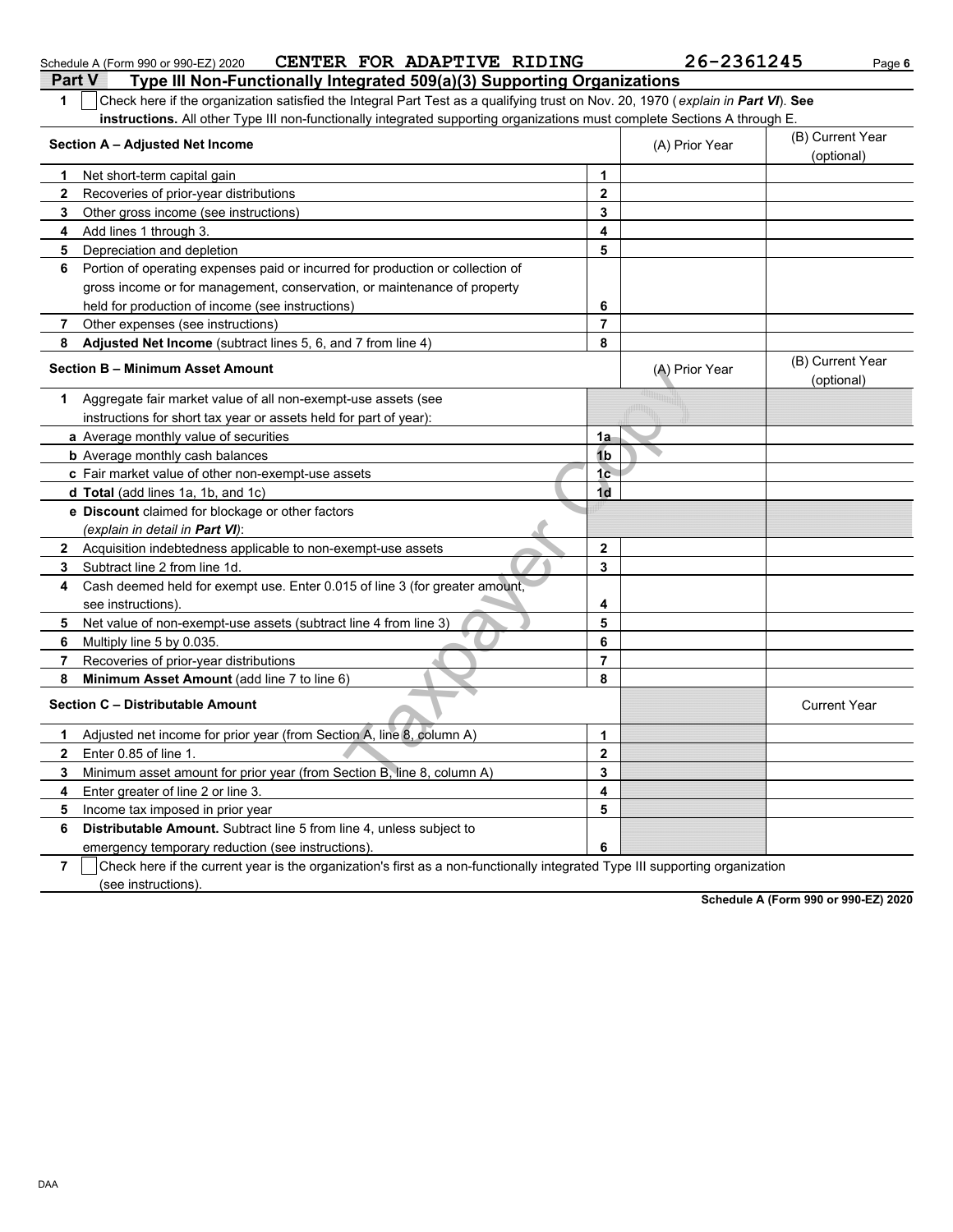| Schedule A (Form 990 or 990-EZ) 2020 | CENTER FOR ADAPTIVE RIDING |  | 26-2361245 | Page . |
|--------------------------------------|----------------------------|--|------------|--------|
|                                      |                            |  |            |        |

| Part V       | Type III Non-Functionally Integrated 509(a)(3) Supporting Organizations (continued)                                         |                                    |                                                      |                                                         |  |  |  |  |
|--------------|-----------------------------------------------------------------------------------------------------------------------------|------------------------------------|------------------------------------------------------|---------------------------------------------------------|--|--|--|--|
|              | <b>Section D - Distributions</b>                                                                                            |                                    |                                                      | <b>Current Year</b>                                     |  |  |  |  |
| 1            |                                                                                                                             |                                    |                                                      |                                                         |  |  |  |  |
| $\mathbf{2}$ | Amounts paid to perform activity that directly furthers exempt purposes of supported                                        |                                    |                                                      |                                                         |  |  |  |  |
|              | organizations, in excess of income from activity                                                                            |                                    |                                                      |                                                         |  |  |  |  |
| 3            | Administrative expenses paid to accomplish exempt purposes of supported organizations                                       |                                    |                                                      |                                                         |  |  |  |  |
| 4            | Amounts paid to acquire exempt-use assets                                                                                   |                                    |                                                      |                                                         |  |  |  |  |
| 5            | Qualified set-aside amounts (prior IRS approval required-provide details in Part VI)                                        |                                    |                                                      |                                                         |  |  |  |  |
| 6            | Other distributions (describe in Part VI). See instructions.                                                                |                                    |                                                      |                                                         |  |  |  |  |
| 7            | Total annual distributions. Add lines 1 through 6.                                                                          |                                    |                                                      |                                                         |  |  |  |  |
| 8            | Distributions to attentive supported organizations to which the organization is responsive                                  |                                    |                                                      |                                                         |  |  |  |  |
|              | (provide details in Part VI). See instructions.                                                                             |                                    |                                                      |                                                         |  |  |  |  |
| 9            | Distributable amount for 2020 from Section C, line 6                                                                        |                                    |                                                      |                                                         |  |  |  |  |
| 10           | Line 8 amount divided by line 9 amount                                                                                      |                                    |                                                      |                                                         |  |  |  |  |
|              | <b>Section E - Distribution Allocations (see instructions)</b>                                                              | (i)<br><b>Excess Distributions</b> | (ii)<br><b>Underdistributions</b><br><b>Pre-2020</b> | (iii)<br><b>Distributable</b><br><b>Amount for 2020</b> |  |  |  |  |
| 1            | Distributable amount for 2020 from Section C, line 6                                                                        |                                    |                                                      |                                                         |  |  |  |  |
| $\mathbf{2}$ | Underdistributions, if any, for years prior to 2020<br>(reasonable cause required-explain in Part VI). See<br>instructions. |                                    |                                                      |                                                         |  |  |  |  |
| 3.           | Excess distributions carryover, if any, to 2020                                                                             |                                    |                                                      |                                                         |  |  |  |  |
|              | <b>a</b> From 2015                                                                                                          |                                    |                                                      |                                                         |  |  |  |  |
|              | $b$ From 2016                                                                                                               |                                    |                                                      |                                                         |  |  |  |  |
|              | <b>c</b> From 2017                                                                                                          |                                    |                                                      |                                                         |  |  |  |  |
|              | <b>d</b> From 2018                                                                                                          |                                    |                                                      |                                                         |  |  |  |  |
|              | e From 2019                                                                                                                 |                                    |                                                      |                                                         |  |  |  |  |
|              | f Total of lines 3a through 3e                                                                                              |                                    |                                                      |                                                         |  |  |  |  |
|              | g Applied to underdistributions of prior years                                                                              |                                    |                                                      |                                                         |  |  |  |  |
|              | <b>h</b> Applied to 2020 distributable amount                                                                               |                                    |                                                      |                                                         |  |  |  |  |
|              | i Carryover from 2015 not applied (see instructions)                                                                        |                                    |                                                      |                                                         |  |  |  |  |
| 4            | Remainder. Subtract lines 3g, 3h, and 3i from line 3f.<br>Distributions for 2020 from<br>Æ                                  |                                    |                                                      |                                                         |  |  |  |  |
|              | \$<br>Section D, line 7:                                                                                                    |                                    |                                                      |                                                         |  |  |  |  |
|              | a Applied to underdistributions of prior years                                                                              |                                    |                                                      |                                                         |  |  |  |  |
|              | <b>b</b> Applied to 2020 distributable amount                                                                               |                                    |                                                      |                                                         |  |  |  |  |
|              | c Remainder. Subtract lines 4a and 4b from line 4.                                                                          |                                    |                                                      |                                                         |  |  |  |  |
| 5            | Remaining underdistributions for years prior to 2020, if                                                                    |                                    |                                                      |                                                         |  |  |  |  |
|              | any. Subtract lines 3g and 4a from line 2. For result                                                                       |                                    |                                                      |                                                         |  |  |  |  |
|              | greater than zero, explain in Part VI. See instructions.                                                                    |                                    |                                                      |                                                         |  |  |  |  |
| 6            | Remaining underdistributions for 2020 Subtract lines 3h                                                                     |                                    |                                                      |                                                         |  |  |  |  |
|              | and 4b from line 1. For result greater than zero, explain in                                                                |                                    |                                                      |                                                         |  |  |  |  |
|              | Part VI. See instructions.                                                                                                  |                                    |                                                      |                                                         |  |  |  |  |
| 7            | Excess distributions carryover to 2021. Add lines 3j                                                                        |                                    |                                                      |                                                         |  |  |  |  |
|              | and 4c.                                                                                                                     |                                    |                                                      |                                                         |  |  |  |  |
| 8            | Breakdown of line 7:                                                                                                        |                                    |                                                      |                                                         |  |  |  |  |
|              | a Excess from 2016                                                                                                          |                                    |                                                      |                                                         |  |  |  |  |
|              |                                                                                                                             |                                    |                                                      |                                                         |  |  |  |  |
|              | c Excess from 2018                                                                                                          |                                    |                                                      |                                                         |  |  |  |  |
|              | d Excess from 2019                                                                                                          |                                    |                                                      |                                                         |  |  |  |  |
|              | e Excess from 2020                                                                                                          |                                    |                                                      |                                                         |  |  |  |  |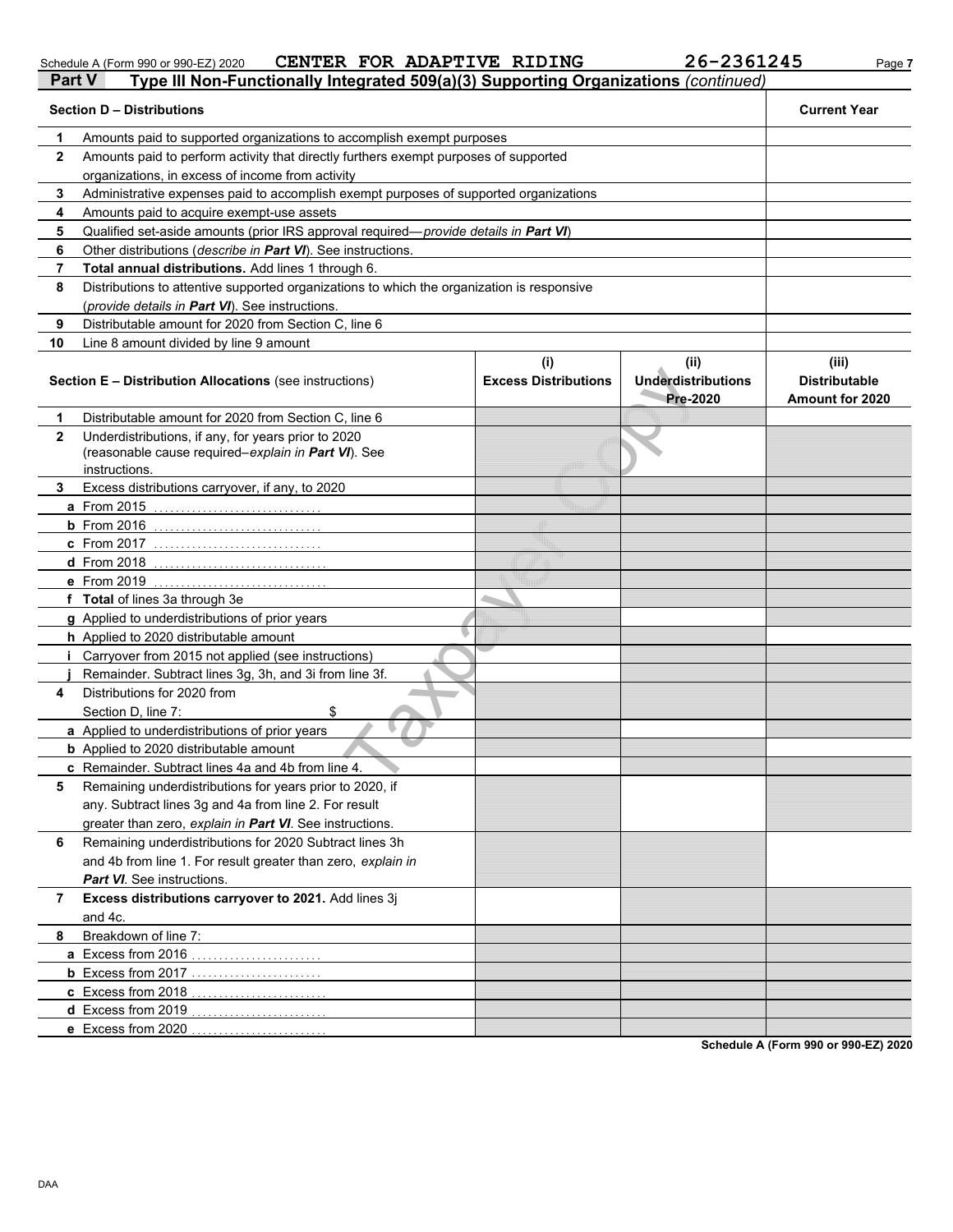|         | Schedule A (Form 990 or 990-EZ) 2020 | CENTER FOR ADAPTIVE RIDING |                                                                                                | 26-2361245                                                                                                                                                                                                                                                                                                                                                        | Page 8 |
|---------|--------------------------------------|----------------------------|------------------------------------------------------------------------------------------------|-------------------------------------------------------------------------------------------------------------------------------------------------------------------------------------------------------------------------------------------------------------------------------------------------------------------------------------------------------------------|--------|
| Part VI |                                      |                            |                                                                                                | Supplemental Information. Provide the explanations required by Part II, line 10; Part II, line 17a or 17b; Part<br>III, line 12; Part IV, Section A, lines 1, 2, 3b, 3c, 4b, 4c, 5a, 6, 9a, 9b, 9c, 11a, 11b, and 11c; Part IV, Section<br>B, lines 1 and 2; Part IV, Section C, line 1; Part IV, Section D, lines 2 and 3; Part IV, Section E, lines 1c, 2a, 2b, |        |
|         |                                      |                            | lines 2, 5, and 6. Also complete this part for any additional information. (See instructions.) | 3a, and 3b; Part V, line 1; Part V, Section B, line 1e; Part V, Section D, lines 5, 6, and 8; and Part V, Section E,                                                                                                                                                                                                                                              |        |
|         |                                      |                            |                                                                                                |                                                                                                                                                                                                                                                                                                                                                                   |        |
|         |                                      |                            |                                                                                                |                                                                                                                                                                                                                                                                                                                                                                   |        |
|         |                                      |                            |                                                                                                |                                                                                                                                                                                                                                                                                                                                                                   |        |
|         |                                      |                            |                                                                                                |                                                                                                                                                                                                                                                                                                                                                                   |        |
|         |                                      |                            |                                                                                                |                                                                                                                                                                                                                                                                                                                                                                   |        |
|         |                                      |                            |                                                                                                |                                                                                                                                                                                                                                                                                                                                                                   |        |
|         |                                      |                            |                                                                                                |                                                                                                                                                                                                                                                                                                                                                                   |        |
|         |                                      |                            |                                                                                                |                                                                                                                                                                                                                                                                                                                                                                   |        |
|         |                                      |                            |                                                                                                |                                                                                                                                                                                                                                                                                                                                                                   |        |
|         |                                      |                            |                                                                                                |                                                                                                                                                                                                                                                                                                                                                                   |        |
|         |                                      |                            |                                                                                                |                                                                                                                                                                                                                                                                                                                                                                   |        |
|         |                                      |                            |                                                                                                |                                                                                                                                                                                                                                                                                                                                                                   |        |
|         |                                      |                            |                                                                                                |                                                                                                                                                                                                                                                                                                                                                                   |        |
|         |                                      |                            |                                                                                                |                                                                                                                                                                                                                                                                                                                                                                   |        |
|         |                                      |                            |                                                                                                |                                                                                                                                                                                                                                                                                                                                                                   |        |
|         |                                      |                            |                                                                                                |                                                                                                                                                                                                                                                                                                                                                                   |        |
|         |                                      |                            |                                                                                                |                                                                                                                                                                                                                                                                                                                                                                   |        |
|         |                                      |                            |                                                                                                |                                                                                                                                                                                                                                                                                                                                                                   |        |
|         |                                      |                            |                                                                                                |                                                                                                                                                                                                                                                                                                                                                                   |        |
|         |                                      |                            |                                                                                                |                                                                                                                                                                                                                                                                                                                                                                   |        |
|         |                                      |                            |                                                                                                |                                                                                                                                                                                                                                                                                                                                                                   |        |
|         |                                      |                            |                                                                                                |                                                                                                                                                                                                                                                                                                                                                                   |        |
|         |                                      |                            |                                                                                                |                                                                                                                                                                                                                                                                                                                                                                   |        |
|         |                                      |                            |                                                                                                |                                                                                                                                                                                                                                                                                                                                                                   |        |
|         |                                      |                            |                                                                                                |                                                                                                                                                                                                                                                                                                                                                                   |        |
|         |                                      |                            |                                                                                                |                                                                                                                                                                                                                                                                                                                                                                   |        |
|         |                                      |                            |                                                                                                |                                                                                                                                                                                                                                                                                                                                                                   |        |
|         |                                      |                            |                                                                                                |                                                                                                                                                                                                                                                                                                                                                                   |        |
|         |                                      |                            |                                                                                                |                                                                                                                                                                                                                                                                                                                                                                   |        |
|         |                                      |                            |                                                                                                |                                                                                                                                                                                                                                                                                                                                                                   |        |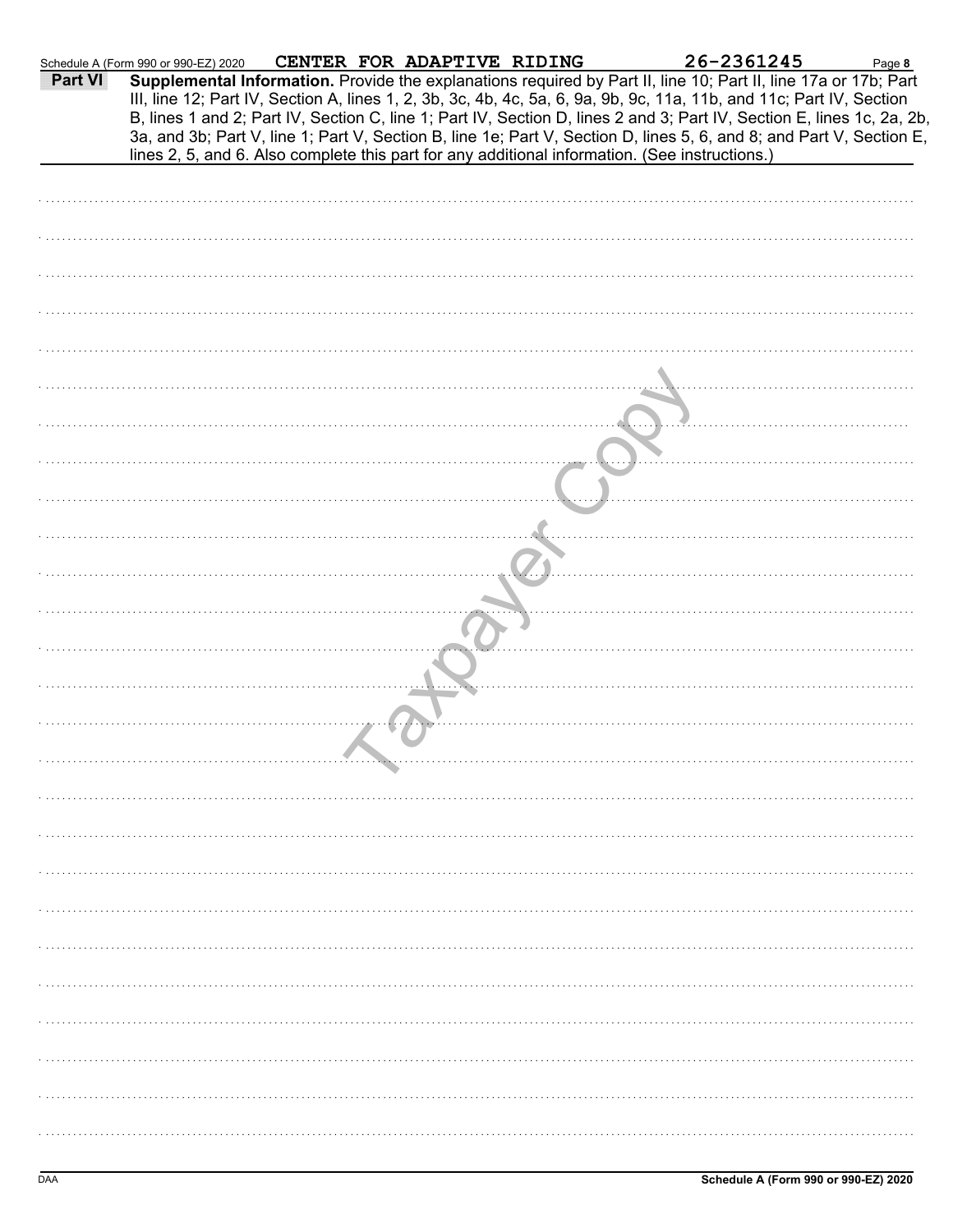| Schedule B                 |
|----------------------------|
| (Form 990, 990-EZ,         |
| or 990-PF)                 |
| Denartment of the Treasury |

## **Schedule of Contributors**

**or 990-PF) Attach to Form 990, Form 990-EZ, or Form 990-PF. Go to** *www.irs.gov/Form990* **for the latest information.** OMB No. 1545-0047

**Employer identification number**

| or 990-PF)                                                    |  |
|---------------------------------------------------------------|--|
| Department of the Treasury<br><b>Internal Revenue Service</b> |  |
| Name of the organization                                      |  |

## **CENTER FOR ADAPTIVE RIDING 26-2361245**

**Organization type** (check one):

| regulations under sections $509(a)(1)$ and $170(b)(1)(A)(vi)$ , that checked Schedule A (Form 990 or 990-EZ), Part II, line<br>\$5,000; or (2) 2% of the amount on (i) Form 990, Part VIII, line 1h; or (ii) Form 990-EZ, line 1. Complete Parts I and II. |
|------------------------------------------------------------------------------------------------------------------------------------------------------------------------------------------------------------------------------------------------------------|

## **General Rule**

## **Special Rules**

literary, or educational purposes, or for the prevention of cruelty to children or animals. Complete Parts I (entering For an organization described in section 501(c)(7), (8), or (10) filing Form 990 or 990-EZ that received from any one contributor, during the year, total contributions of more than \$1,000 *exclusively* for religious, charitable, scientific, "N/A" in column (b) instead of the contributor name and address), II, and III.

For an organization described in section 501(c)(7), (8), or (10) filing Form 990 or 990-EZ that received from any one contributor, during the year, contributions *exclusively* for religious, charitable, etc., purposes, but no such contributions totaled more than \$1,000. If this box is checked, enter here the total contributions that were received during the year for an *exclusively* religious, charitable, etc., purpose. Don't complete any of the parts unless the **General Rule** applies to this organization because it received *nonexclusively* religious, charitable, etc., contributions totaling \$5,000 or more during the year *compare content in the compare content in the s* successive and the set of the set of the set of the set of the set of the set of the set of the set of the set of the set of the se

990-EZ, or 990-PF), but it **must** answer "No" on Part IV, line 2, of its Form 990; or check the box on line H of its Form 990-EZ or on its Form 990-PF, Part I, line 2, to certify that it doesn't meet the filing requirements of Schedule B (Form 990, 990-EZ, or 990-PF). **Caution:** An organization that isn't covered by the General Rule and/or the Special Rules doesn't file Schedule B (Form 990,

**For Paperwork Reduction Act Notice, see the instructions for Form 990, 990-EZ, or 990-PF.**

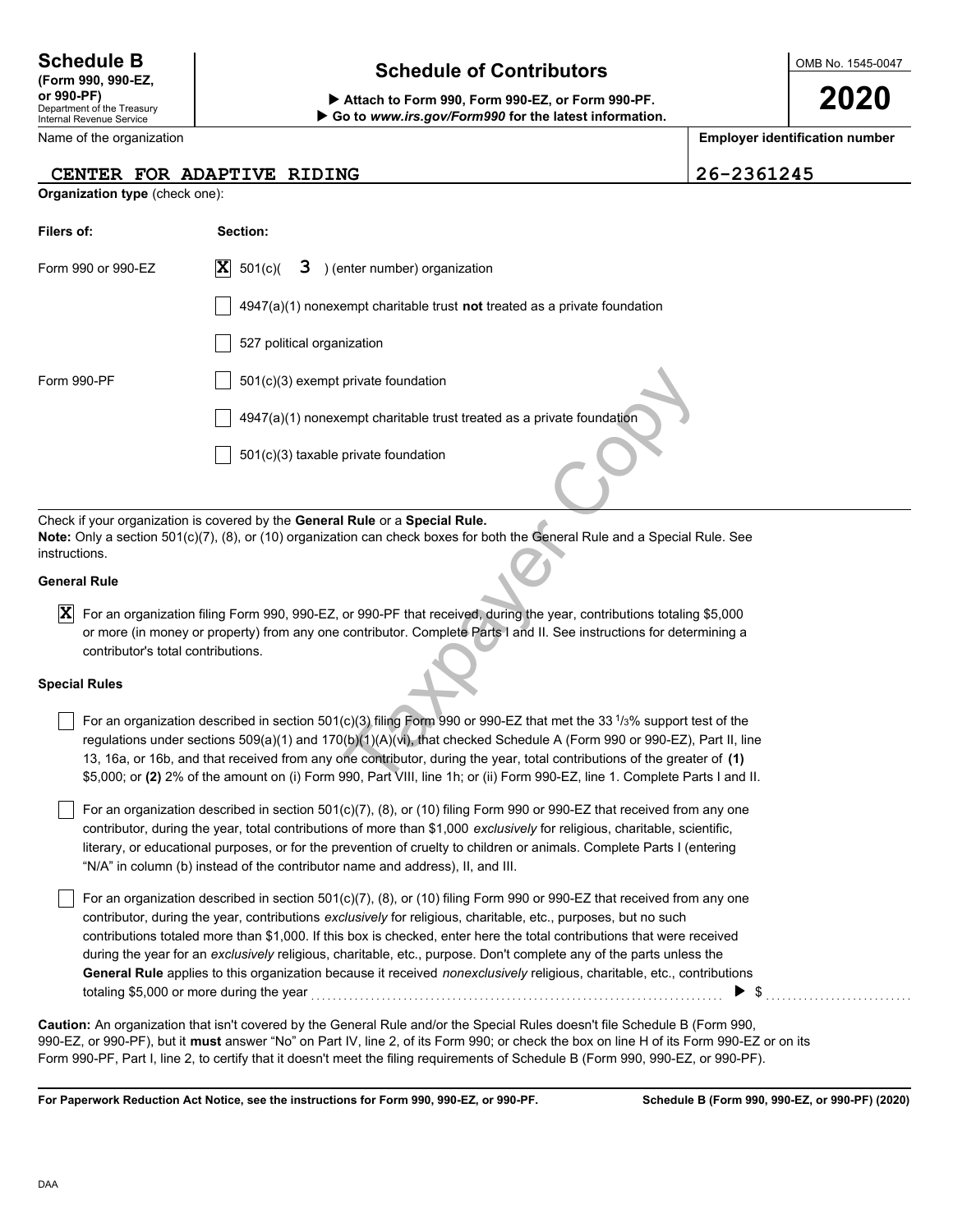|                      | Schedule B (Form 990, 990-EZ, or 990-PF) (2020)                                                  | PAGE 1 OF 1<br>Page 2             |                                                                                              |  |  |
|----------------------|--------------------------------------------------------------------------------------------------|-----------------------------------|----------------------------------------------------------------------------------------------|--|--|
| Name of organization | CENTER FOR ADAPTIVE RIDING                                                                       |                                   | <b>Employer identification number</b><br>26-2361245                                          |  |  |
| Part I               | Contributors (see instructions). Use duplicate copies of Part I if additional space is needed.   |                                   |                                                                                              |  |  |
| (a)<br>No.           | (b)<br>Name, address, and ZIP + 4                                                                | (C)<br><b>Total contributions</b> | (d)<br>Type of contribution                                                                  |  |  |
| $\mathbf{1}_{\dots}$ | THE MARSHALL R. MATLEY FOUNDATION<br>100W. LIBERTY ST. STE 890<br><b>NV 89501</b><br><b>RENO</b> | 8,000<br>\$                       | Person<br>Χ<br>Payroll<br><b>Noncash</b><br>(Complete Part II for<br>noncash contributions.) |  |  |
| (a)<br>No.           | (b)<br>Name, address, and ZIP + 4                                                                | (c)<br><b>Total contributions</b> | (d)<br>Type of contribution                                                                  |  |  |
|                      |                                                                                                  | \$                                | Person<br>Payroll<br>Noncash<br>(Complete Part II for<br>noncash contributions.)             |  |  |
| (a)<br>No.           | (b)<br>Name, address, and ZIP + 4                                                                | (c)<br><b>Total contributions</b> | (d)<br>Type of contribution                                                                  |  |  |
|                      |                                                                                                  |                                   | Person<br>Payroll<br><b>Noncash</b><br>(Complete Part II for<br>noncash contributions.)      |  |  |
| (a)<br>No.           | (b)<br>Name, address, and ZIP + 4                                                                | (c)<br><b>Total contributions</b> | (d)<br>Type of contribution                                                                  |  |  |
|                      |                                                                                                  | P.                                | Person<br>Payroll<br><b>Noncash</b><br>(Complete Part II for<br>noncash contributions.)      |  |  |
| (a)<br>No.           | (b)<br>Name, address, and ZIP + 4                                                                | (c)<br><b>Total contributions</b> | (d)<br>Type of contribution                                                                  |  |  |
|                      |                                                                                                  | \$                                | Person<br>Payroll<br>Noncash<br>(Complete Part II for<br>noncash contributions.)             |  |  |
| (a)<br>No.           | (b)<br>Name, address, and ZIP + 4                                                                | (c)<br><b>Total contributions</b> | (d)<br>Type of contribution                                                                  |  |  |
|                      |                                                                                                  | \$                                | Person<br>Payroll<br>Noncash<br>(Complete Part II for<br>noncash contributions.)             |  |  |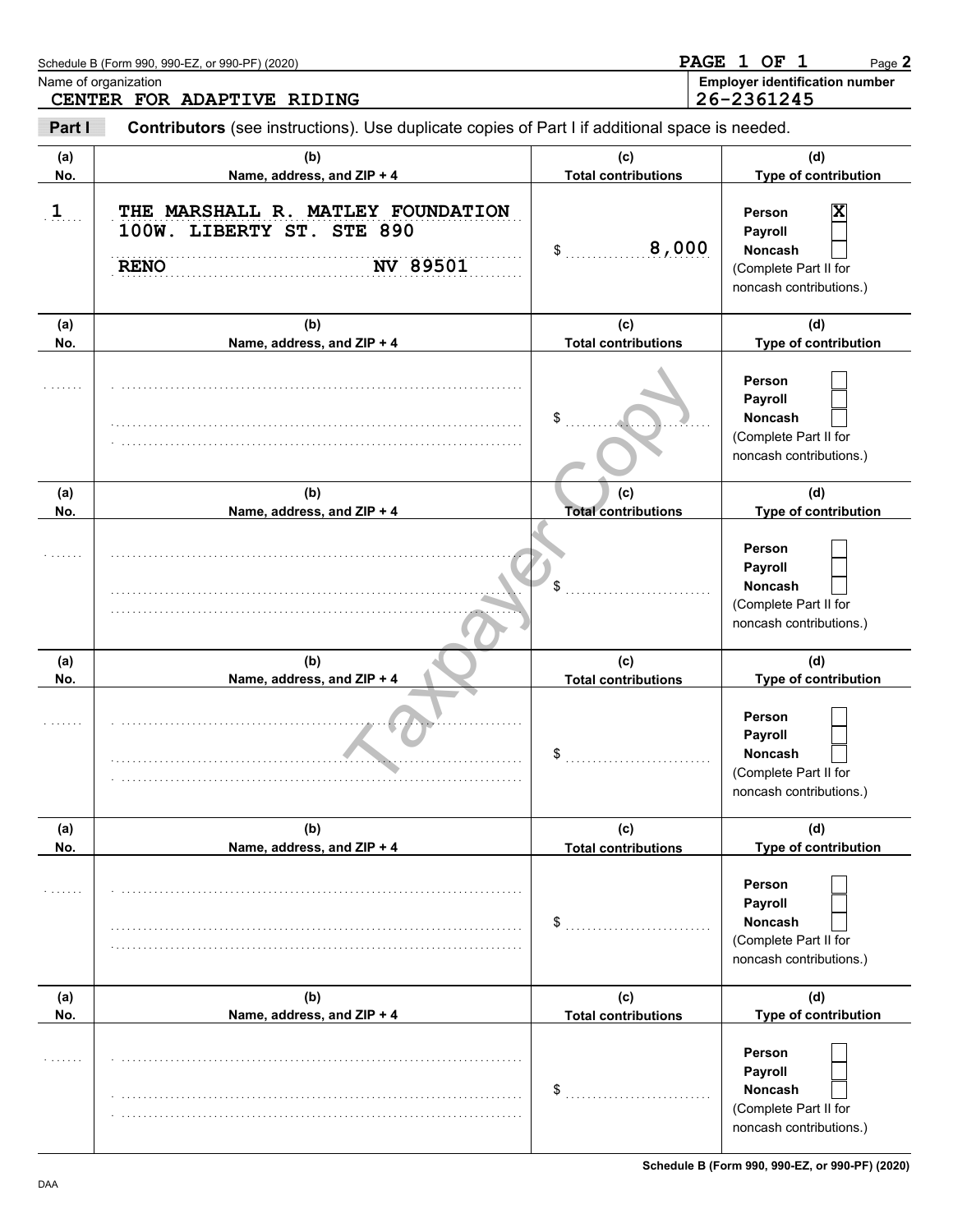| <b>SCHEDULE O</b>                                    | Supplemental Information to Form 990 or 990-EZ                                                |                     |               |  |                                                     |  |  |
|------------------------------------------------------|-----------------------------------------------------------------------------------------------|---------------------|---------------|--|-----------------------------------------------------|--|--|
| (Form 990 or 990-EZ)                                 | Complete to provide information for responses to specific questions on                        | <b>2020</b>         |               |  |                                                     |  |  |
| Department of the Treasury                           | Form 990 or 990-EZ or to provide any additional information.<br>Attach to Form 990 or 990-EZ. |                     |               |  |                                                     |  |  |
| Internal Revenue Service<br>Name of the organization | Go to www.irs.gov/Form990 for the latest information.                                         |                     |               |  |                                                     |  |  |
|                                                      | CENTER FOR ADAPTIVE RIDING                                                                    |                     |               |  | <b>Employer identification number</b><br>26-2361245 |  |  |
|                                                      | FORM 990-EZ, PART I, LINE 16 - OTHER EXPENSES                                                 |                     |               |  |                                                     |  |  |
| <b>DESCRIPTION</b>                                   |                                                                                               |                     | <b>AMOUNT</b> |  |                                                     |  |  |
| <b>EXPENSES</b>                                      |                                                                                               |                     |               |  |                                                     |  |  |
|                                                      | ADAPTIVE EQUIP & SUPPLIES                                                                     | \$                  | 4,692         |  |                                                     |  |  |
| <b>FARRIER</b>                                       |                                                                                               | \$                  | 840           |  |                                                     |  |  |
| <b>FEED</b>                                          |                                                                                               | \$                  | 9,625         |  |                                                     |  |  |
|                                                      | HORSE CARE PRODUCTS                                                                           | \$                  | 3,015         |  |                                                     |  |  |
| <b>INSURANCE</b>                                     |                                                                                               | \$                  | 766           |  |                                                     |  |  |
| MANUER REMOVAL                                       |                                                                                               | \$                  | 1,120         |  |                                                     |  |  |
| OTHER MISC.                                          | SERVICE COST                                                                                  | \$                  | 25            |  |                                                     |  |  |
|                                                      | PROGRAM INSURANCE AND FEE                                                                     | \$                  | 2,999         |  |                                                     |  |  |
|                                                      | SITE LOCATION ACQUISITION                                                                     | $\ddot{\mathbf{S}}$ | 11,726        |  |                                                     |  |  |
|                                                      | VEHICLE MAINTENANCE                                                                           | \$                  | 41            |  |                                                     |  |  |
| <b>VETERINARY</b>                                    |                                                                                               | \$                  | 2,835         |  |                                                     |  |  |
|                                                      | VOLUNTEER SUPPORT & TRAIN                                                                     | \$                  | 499           |  |                                                     |  |  |
| <b>BANK FEE</b>                                      |                                                                                               | \$                  | 26            |  |                                                     |  |  |
|                                                      | FUNDRAISING EXPENSE                                                                           | \$                  | 1,804         |  |                                                     |  |  |
|                                                      | <b>GRANT &amp; CONTRACT EXPENS</b>                                                            | \$                  | 200           |  |                                                     |  |  |
|                                                      | INSURANCE NON EMPLOYEE                                                                        | \$                  | 350           |  |                                                     |  |  |
| LEGAL FEES                                           |                                                                                               | \$                  | 50            |  |                                                     |  |  |
| OTHER MISC EXPENSE                                   |                                                                                               | \$                  | 136           |  |                                                     |  |  |
|                                                      | POSTAGE AND DELIVERY                                                                          | \$                  | 150           |  |                                                     |  |  |
| PRINTING                                             |                                                                                               | \$                  | 530           |  |                                                     |  |  |
|                                                      | PROFESSIONAL SERVICE FEE                                                                      | \$                  | 20            |  |                                                     |  |  |
|                                                      | SUPPLIES AND MATERIALS                                                                        | \$                  | 350           |  |                                                     |  |  |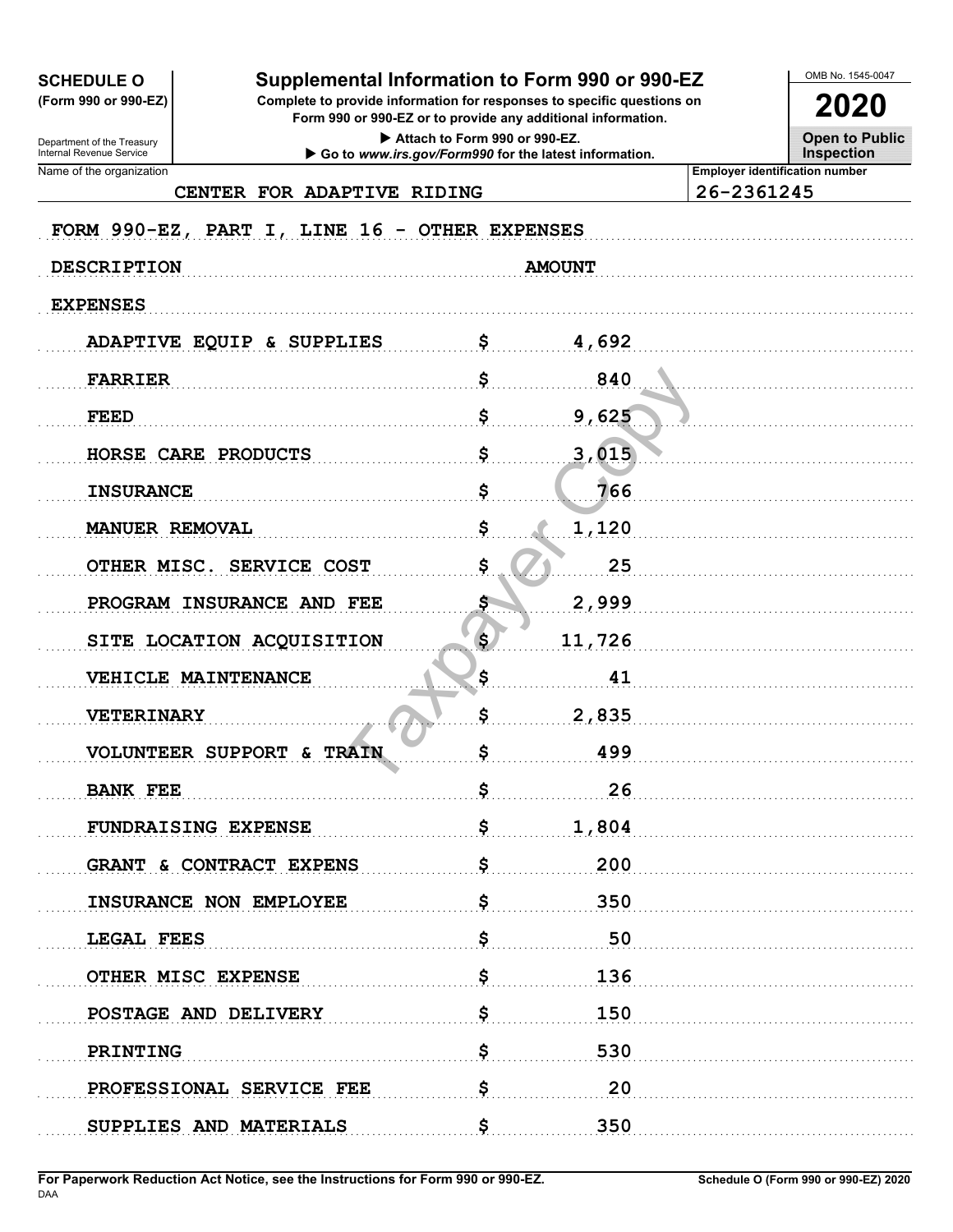| Schedule O (Form 990 or 990-EZ) 2020                                        |                   |          |                                                     | Page 2      |
|-----------------------------------------------------------------------------|-------------------|----------|-----------------------------------------------------|-------------|
| Name of the organization<br>CENTER FOR ADAPTIVE RIDING                      |                   |          | <b>Employer identification number</b><br>26-2361245 |             |
|                                                                             |                   |          |                                                     |             |
| <b>TELEPHONE</b>                                                            | \$<br>480         |          |                                                     |             |
| WEBSITE DESIGN                                                              | \$<br>822         |          |                                                     |             |
| <b>INSURANCE EXPENSE</b>                                                    | \$<br>2,181       |          |                                                     |             |
| TOTAL \$                                                                    | 45,282            |          |                                                     |             |
| FORM 990-EZ, PART I, LINE 20 - OTHER CHANGES IN NET ASSETS OR FUND BALANCES |                   |          |                                                     |             |
| <b>DESCRIPTION</b>                                                          |                   |          | <b>AMOUNT</b>                                       |             |
| PRIOR YEAR ADJUSTMENT                                                       |                   | <b>S</b> | $-5,464$                                            |             |
| FORM 990-EZ, PART II, LINE 24 - OTHER ASSETS                                |                   |          |                                                     |             |
| <b>DESCRIPTION</b>                                                          |                   |          | <b>BEG. OF YEAR</b>                                 | END OF YEAR |
| CLEARING TO BALANCE                                                         | \$                |          | $4,963$ \$                                          |             |
| INVENTORIES FOR SALE OR USE                                                 | \$                |          | $33,079$ \$                                         | 33,079      |
|                                                                             | TOTAL \$          |          | $38,042$ \$                                         | 33,079      |
|                                                                             |                   |          |                                                     |             |
| FORM 990-EZ, PART II, LINE 26                                               | OTHER LIABILITIES |          |                                                     |             |
|                                                                             |                   |          |                                                     | END OF YEAR |
| <b>DESCRIPTION</b>                                                          |                   |          | BEG. OF YEAR                                        |             |
| PPP LOAN                                                                    | \$                |          | $0$ \$                                              | 4,500       |
|                                                                             |                   |          |                                                     |             |
|                                                                             |                   |          |                                                     |             |
|                                                                             |                   |          |                                                     |             |
|                                                                             |                   |          |                                                     |             |
|                                                                             |                   |          |                                                     |             |
|                                                                             |                   |          |                                                     |             |
|                                                                             |                   |          |                                                     |             |
|                                                                             |                   |          |                                                     |             |
|                                                                             |                   |          |                                                     |             |

| PAGE 1 OF 1                          |  |  |  |
|--------------------------------------|--|--|--|
| Schedule O (Form 990 or 990-EZ) 2020 |  |  |  |